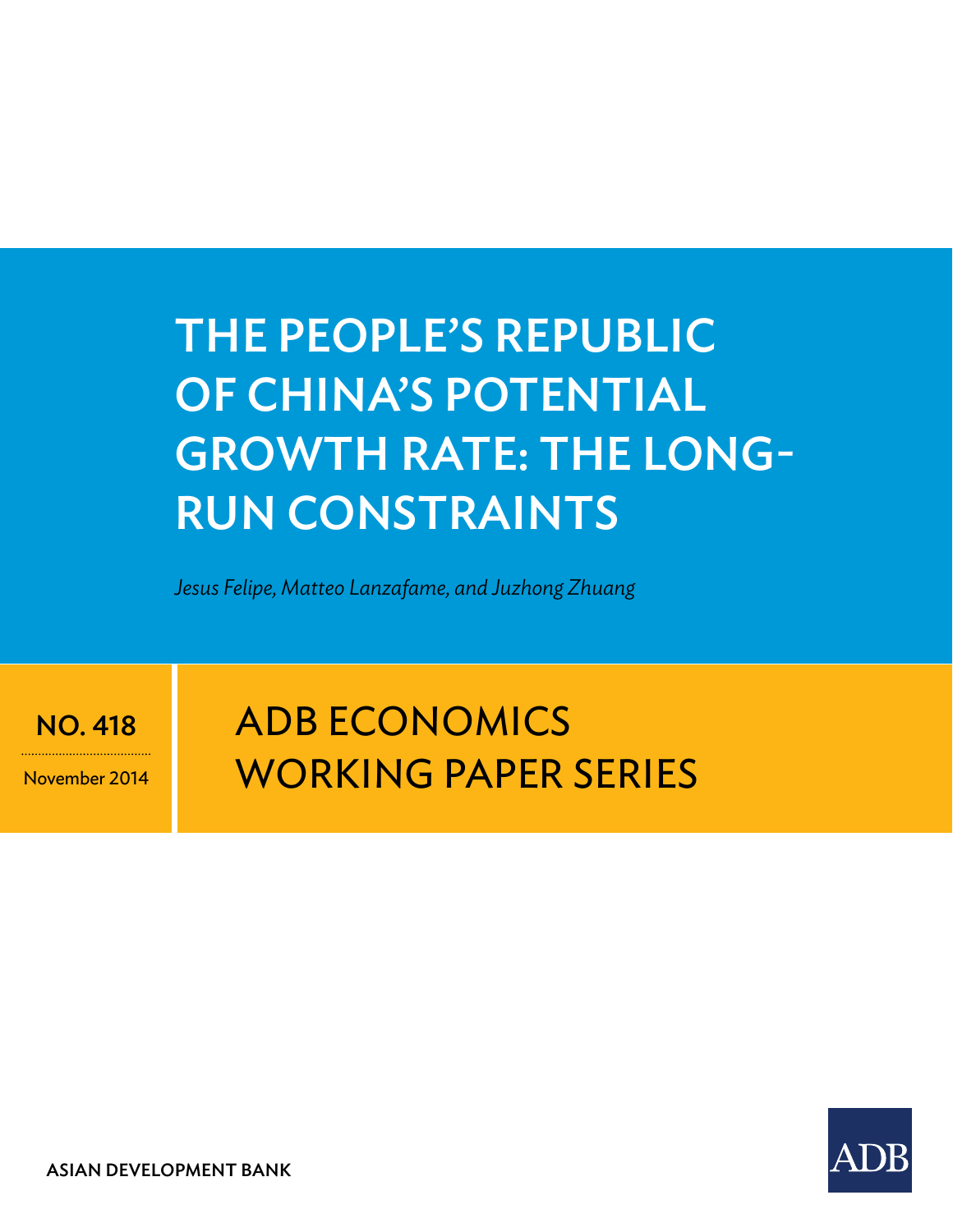

ADB Economics Working Paper Series

# The People's Republic of China's Potential Growth Rate: The Long-Run Constraints

Jesus Felipe, Matteo Lanzafame, and Juzhong Zhuang No. 418 | 2014

Jesus Felipe (jfelipe@adb.org) is Advisor in the Economics and Research Department (ERD) of the Asian Development Bank (ADB). Matteo Lanzafame (mlanzafame@unime.it) is Assistant Professor in the Department of Economics, Management, Environmental and Quantitative Methods (SEAM, Università degli Studi di Messina, Italy. Juzhong Zhuang (jzhuang@adb.org) is Deputy Chief Economist in ERD, ADB.

We are grateful to Corina Bautista, Carsten Holz, Yolanda Fernandez-Lommen, Kaukab Naqvi, and Tom Rawski for comments and suggestions.

# **ASIAN DEVELOPMENT BANK**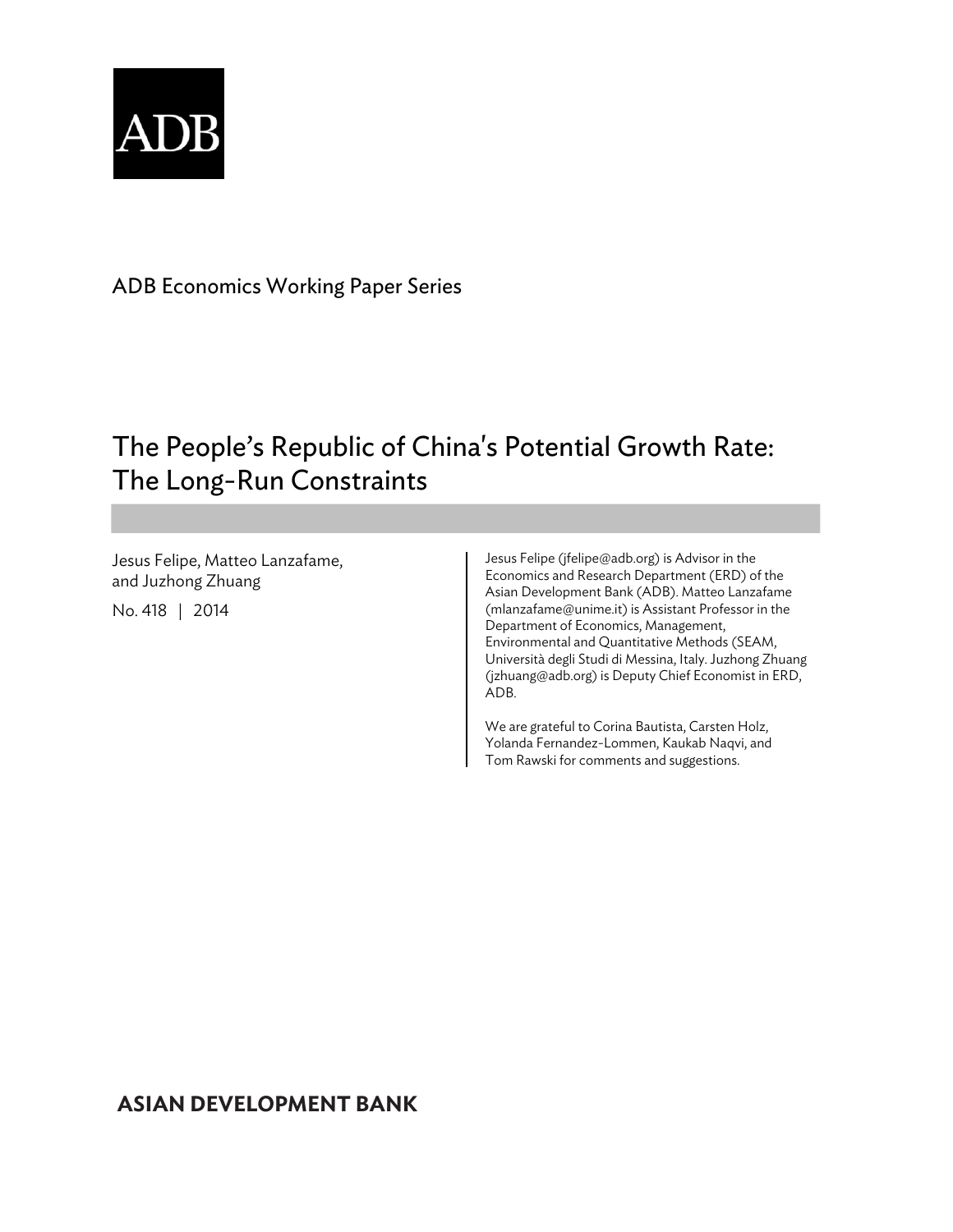Asian Development Bank 6 ADB Avenue, Mandaluyong City 1550 Metro Manila, Philippines www.adb.org

© 2014 by Asian Development Bank November 2014 ISSN 2313-6537 (Print), 2313-6545 (e-ISSN) Publication Stock No. WPS147000-3

The views expressed in this paper are those of the author and do not necessarily reflect the views and policies of the Asian Development Bank (ADB) or its Board of Governors or the governments they represent.

ADB does not guarantee the accuracy of the data included in this publication and accepts no responsibility for any consequence of their use.

By making any designation of or reference to a particular territory or geographic area, or by using the term "country" in this document, ADB does not intend to make any judgments as to the legal or other status of any territory or area.

Notes: In this publication, "\$" refers to US dollars.

The ADB Economics Working Paper Series is a forum for stimulating discussion and eliciting feedback on ongoing and recently completed research and policy studies undertaken by the Asian Development Bank (ADB) staff, consultants, or resource persons. The series deals with key economic and development problems, particularly those facing the Asia and Pacific region; as well as conceptual, analytical, or methodological issues relating to project/program economic analysis, and statistical data and measurement. The series aims to enhance the knowledge on Asia's development and policy challenges; strengthen analytical rigor and quality of ADB's country partnership strategies, and its subregional and country operations; and improve the quality and availability of statistical data and development indicators for monitoring development effectiveness.

The ADB Economics Working Paper Series is a quick-disseminating, informal publication whose titles could subsequently be revised for publication as articles in professional journals or chapters in books. The series is maintained by the Economics and Research Department.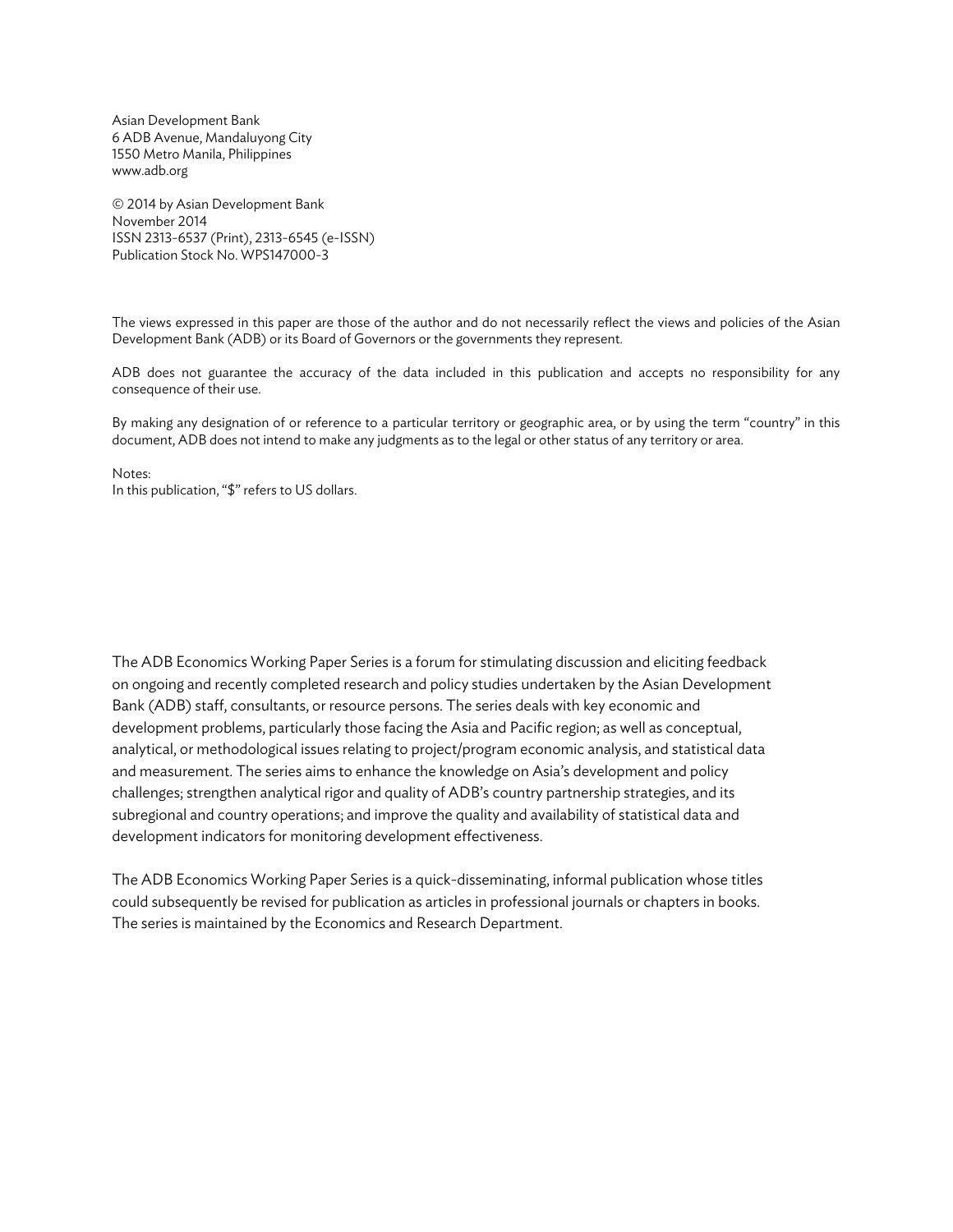# **CONTENTS**

|                 | <b>TABLES AND FIGURES</b>                                                                                                                               | iv              |  |
|-----------------|---------------------------------------------------------------------------------------------------------------------------------------------------------|-----------------|--|
|                 | ABSTRACT                                                                                                                                                | $\mathsf{v}$    |  |
|                 | <b>EXECUTIVE SUMMARY</b>                                                                                                                                | vi              |  |
| $\mathbf{L}$    | <b>INTRODUCTION</b>                                                                                                                                     | $\mathbf{1}$    |  |
| $\prod_{i=1}^n$ | THE 18TH NATIONAL CONGRESS OF THE CHINESE COMMUNIST PARTY<br>AND THE 13TH FIVE-YEAR PLAN                                                                | $\overline{3}$  |  |
| III.            | ACTUAL, NATURAL, AND BALANCE OF PAYMENTS CONSTRAINED<br><b>GROWTH RATES</b>                                                                             | 5               |  |
| IV.             | ESTIMATES OF THE PEOPLE'S REPUBLIC OF CHINA'S NATURAL<br>AND BALANCE OF PAYMENTS CONSTRAINED GROWTH RATES                                               | 10 <sup>°</sup> |  |
| V.              | SCENARIOS FOR THE PEOPLE'S REPUBLIC OF CHINA'S POTENTIAL<br>GROWTH DURING THE 13TH FIVE-YEAR PLAN, 2016-2020                                            | 16              |  |
| VI.             | CONCLUSIONS: THE PEOPLE'S REPUBLIC OF CHINA'S POTENTIAL<br><b>GROWTH PROSPECTS DURING THE 13TH FIVE-YEAR PLAN AND</b><br><b>IMPLICATIONS FOR POLICY</b> | 19              |  |
|                 |                                                                                                                                                         | 23              |  |
|                 | <b>APPENDIX</b>                                                                                                                                         |                 |  |
|                 | <b>REFERENCES</b>                                                                                                                                       | 33              |  |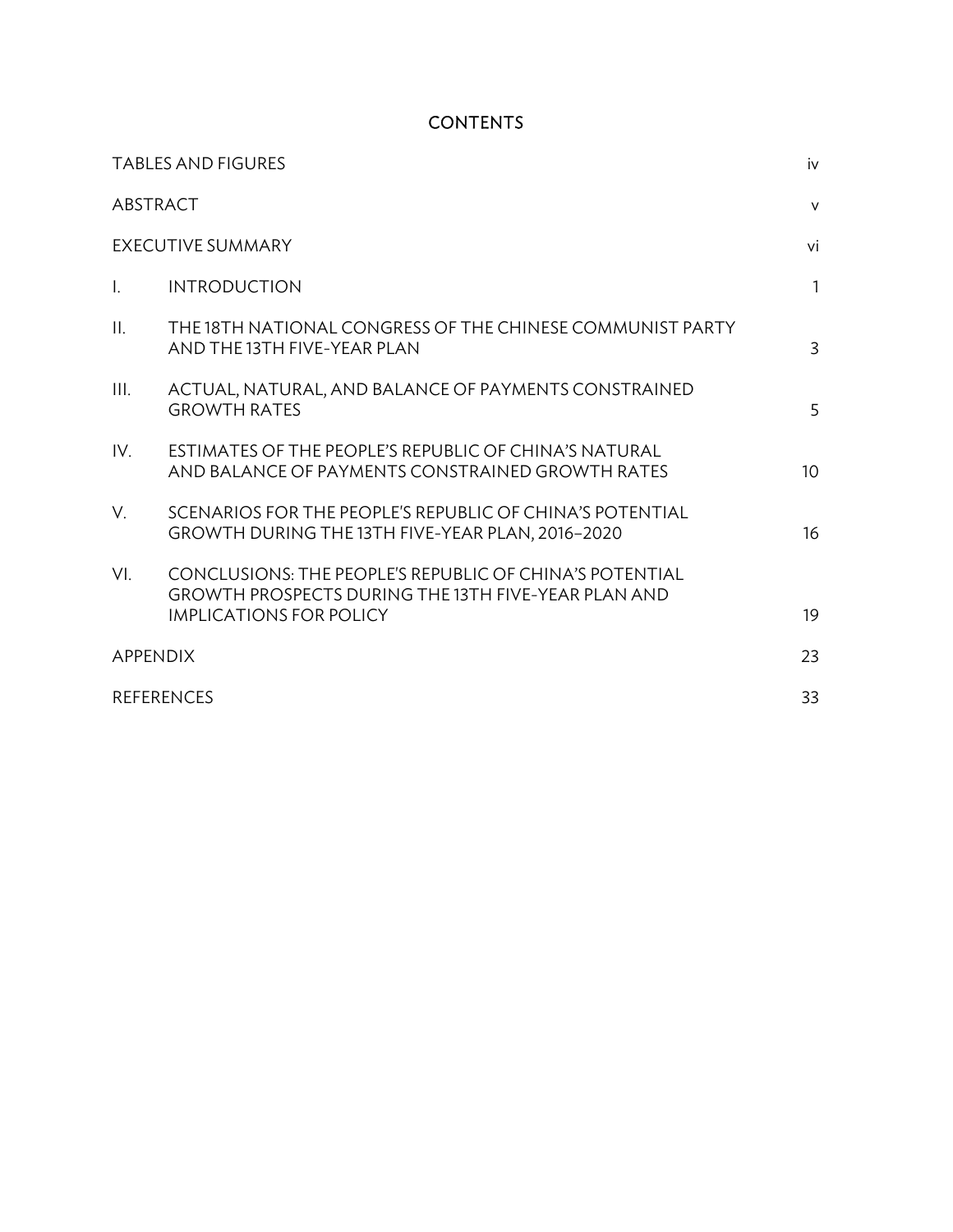# TABLES AND FIGURES

# TABLES

| Summary of Estimates of the Determinants of Natural and Balance of Payments     |    |
|---------------------------------------------------------------------------------|----|
| Constrained Growth Rates                                                        |    |
| Scenarios for the Path of the People's Republic of China's Natural Growth Rate, |    |
| 2016-2020                                                                       | 18 |

# FIGURES

|                | Actual and Trend Growth Rates                                                     |               |
|----------------|-----------------------------------------------------------------------------------|---------------|
| 2              | Gross Domestic Product per Capita and Time Elapsed After Reaching \$3,000         | $\mathcal{L}$ |
| 3              | Sectors' Employment Shares                                                        |               |
| $\overline{4}$ | Actual, Natural, and Balance of Payments Constrained Growth Rates                 | 11            |
| 5.             | Change in the People's Republic of China's Inflation Rate                         | 12.           |
| 6              | The People's Republic of China's Natural Growth Rate: Actual and Predicted Values | 17            |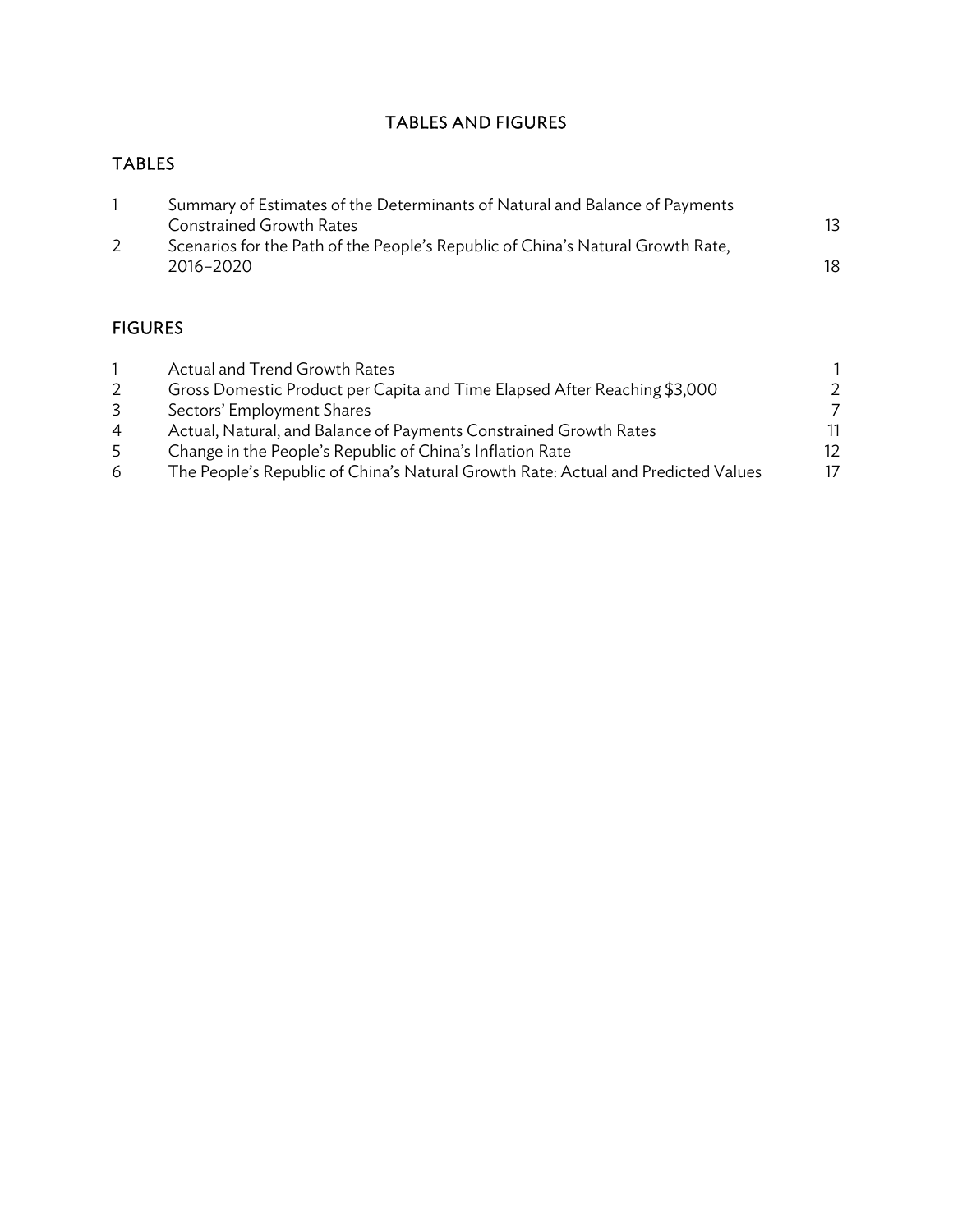#### **ABSTRACT**

We estimate the People's Republic of China's (PRC's) potential growth rate in 2012 at 8.7% and at 9.2% for the average of 2008–2012, about the same as the average actual growth rate for this period. This rate is the natural growth rate, that is, the rate consistent with a constant unemployment rate and stable inflation. The PRC's natural growth rate displays a downward trend since 2006, when it peaked at 11.1%. Probably the Great Recession has been an important factor, although we argue that there are other factors. We show that the PRC's potential growth rate is not demand constrained, in particular by the balance of payments. The PRC's potential growth rate is determined by the supply side of the economy, in particular by: (i) changes in the structure of the economy, in particular in the share of industrial employment; (ii) the working-age population; (iii) the share of net exports in gross domestic product (GDP); (iv) export growth; (v) the share of foreign direct investment (FDI) in GDP; and (vi) human capital accumulation.

Keywords: balance of payments constrained growth rate, Kalman filter, natural growth rate, Okun's Law, People's Republic of China, potential growth rate

JEL Classification: O14, O47, O53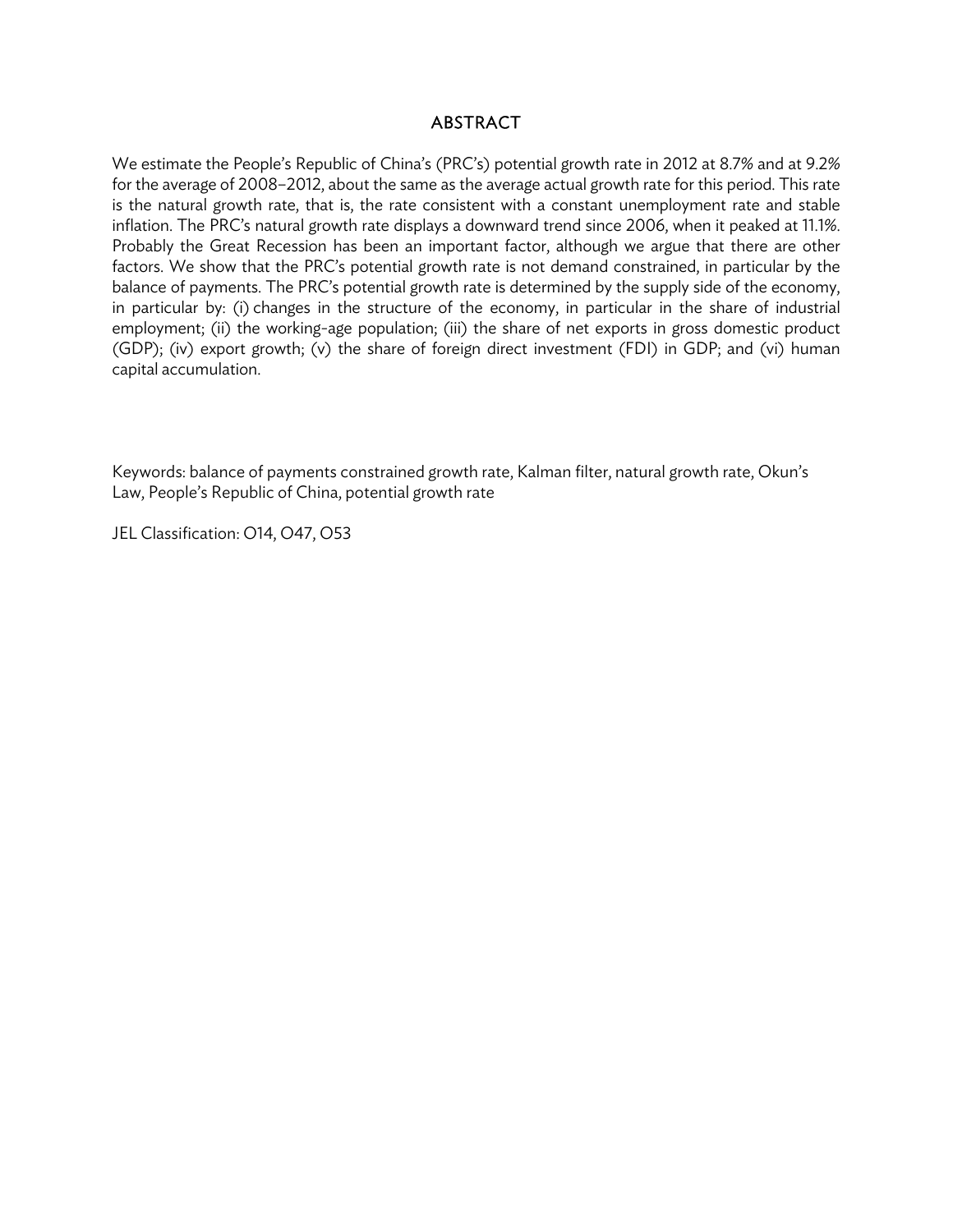#### EXECUTIVE SUMMARY

The Chinese Communist Party set an ambitious reform agenda for the 12th Five-Year Plan (2011– 2015). These reforms are expected to continue during the 13th Five-Year Plan (2016–2020). There is agreement that the People's Republic of China (PRC) needs to change its growth model into one that is less capital and energy-intensive, and less dependent on credit and real estate booms; yet it needs to continue achieving high growth rates to generate employment and absorb 240 million agricultural workers by industry and services. Policymakers need to evaluate their options, since during the last few years the actual growth rate has declined significantly. Policymakers wonder whether this decline is temporary or permanent, whether the economy's potential has been affected or not, and whether the capacity of the economy to create employment has been affected.

We estimate the PRC's potential growth rate in 2012 at 8.7% and at 9.2% for the average of 2008–2012, about the same as the average actual growth rate for this period. This rate is the natural growth rate, that is, the rate consistent with a constant unemployment rate and stable inflation. The PRC's natural growth rate displays a downward trend since 2006, when it peaked at 11.1%. Probably the Great Recession has been an important factor, although we argue that there are other factors. We show that the PRC's potential growth rate is not demand constrained, in particular by the balance of payments. The PRC's potential growth rate is determined by the supply side of the economy, in particular by: (i) changes in the structure of the economy, in particular in the share of industrial employment; (ii) the working-age population; (iii) the share of net exports in gross domestic product (GDP); (iv) export growth; (v) the share of foreign direct investment (FDI) in GDP; and (vi) human capital accumulation.

We use this framework to discuss three scenarios for the 13th Five-Year Plan (2016–2020), which permit us to put in context a target actual growth rate of about 7%. Under a first scenario, the effects of the Great Recession are temporary and the PRC's potential growth rate returns to over 10%. This will put upward pressure on unemployment and will call for measures to increase aggregate demand. In the second scenario, the effects of the Great Recession become permanent and the potential growth rate declines to even below the actual growth rate. In such a case, the main consequence is that there will be inflationary pressures. Finally, in the third scenario, the industrial sector loses weight (the economy becomes more services-based) and the potential rate continues declining and approaching the actual rate. This is what we believe is currently happening in the PRC today. That is, it is likely that potential growth rate will decline during the next few years and the challenge for the country's policymakers will be to keep actual and potential growth rates close to each other.

This means that whether an actual growth rate of 7% is enough to prevent the unemployment rate from increasing (if potential is above actual), or from bringing inflationary pressures into the economy, (if actual is above potential) will depend on two forces: on the one hand, whether the Great Recession has lasting effects on the world and PRC's economies; and on the other hand, how the natural/potential growth rate changes in the coming years as the PRC continues its transformation toward a primarily service-based economy. From a policymaking point of view, our analysis implies that if the authorities are keen to target a growth rate of about 7% during the 13th Five-Year Plan, then they ought to consider the consequences of an actual growth rate that is significantly different from the country's potential.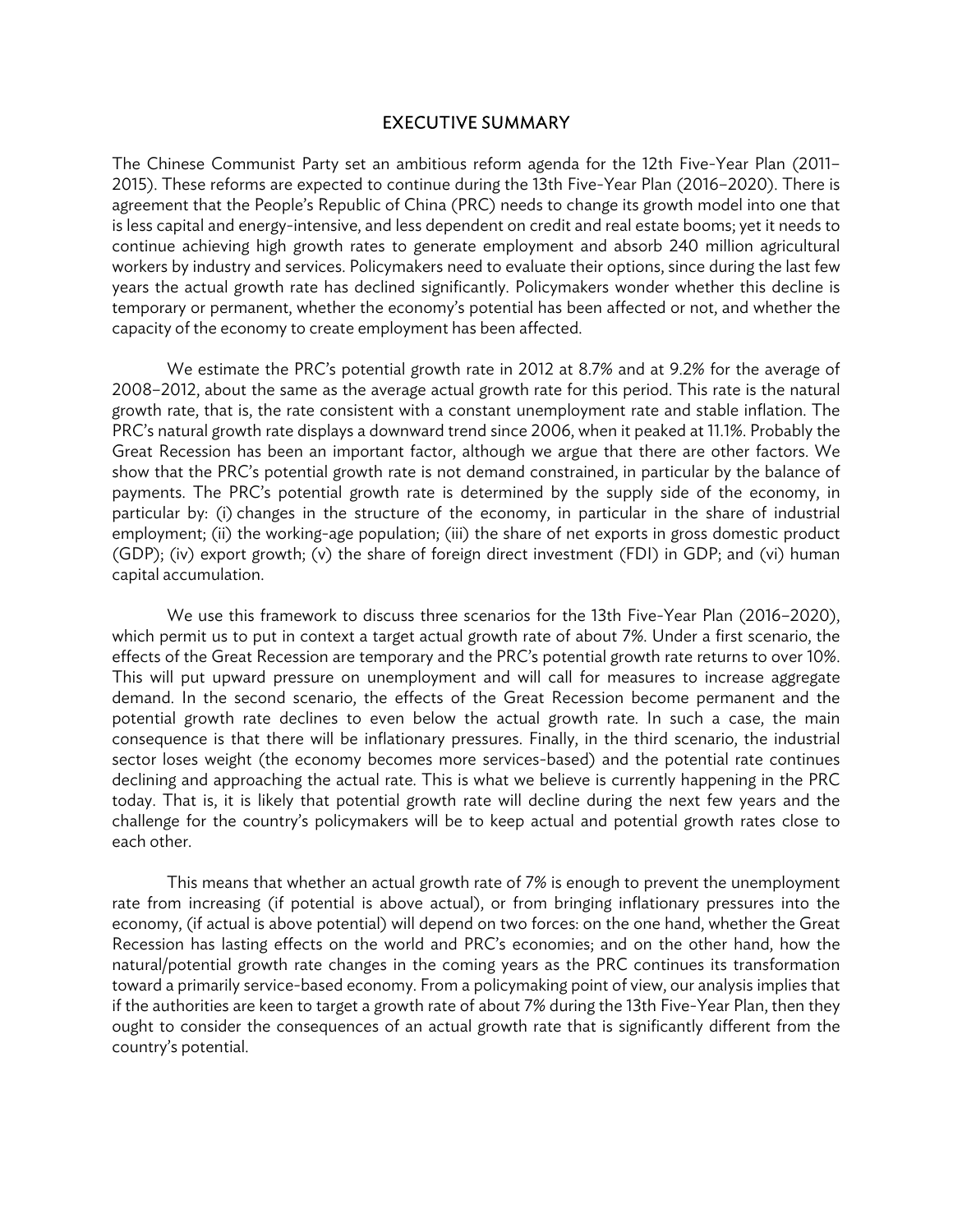*"When we focus on GDP, we are actually focusing on employment…*  …*We need stable growth in order to create employment"* 

Premier Li Keqiang. Speech delivered at the 16th National Congress of the All-China Federation of Trade Unions in 2013

#### I. INTRODUCTION

There is growing consensus among economists and analysts of the People's Republic of China (PRC) that, after decades of very fast growth, the country's growth rate and, particularly, its potential growth rate, may be on a downward trajectory (Anand et al. 2014; IMF 2014, Box 10). Figure 1 shows our estimate of the PRC's trend growth rate, confirming its downward trend since the mid-2000s.<sup>1</sup>



This decline is consistent with the empirical evidence on the relationship between the level of GDP per capita and growth slowdowns, which indicates that the PRC is approaching the per capita GDP threshold after which the likelihood of a permanent growth slowdown becomes significant. For instance, Eichengreen, Park, and Shin (2013) find that growth slowdowns occur at two income

 1 To estimate the trend growth rate we rely on the frequency domain filter developed by Corbae, Ouilaris, and Philips (2002), and Corbae and Ouliaris (2006), and apply it to the real GDP series of the PRC. The main advantage of this filter with respect to the available alternatives in the literature is that it can handle both stochastic and deterministic trends, so that the series under analysis can be stationary or (as expected in the case of real GDP) contain a unit root. Exploiting this property, we apply the Corbae-Ouliaris filter to the logarithmic transform of the level of real GDP  $(\ln Y_t)$  and obtain a proxy for the trend,  $(\ln Y_t^T)$ . Subsequently, we use  $\ln Y_t^T$  to construct the growth rate of trend real GDP as  $g^T = \left(\ln Y_t^T - \ln Y_{t-1}^T\right)$ .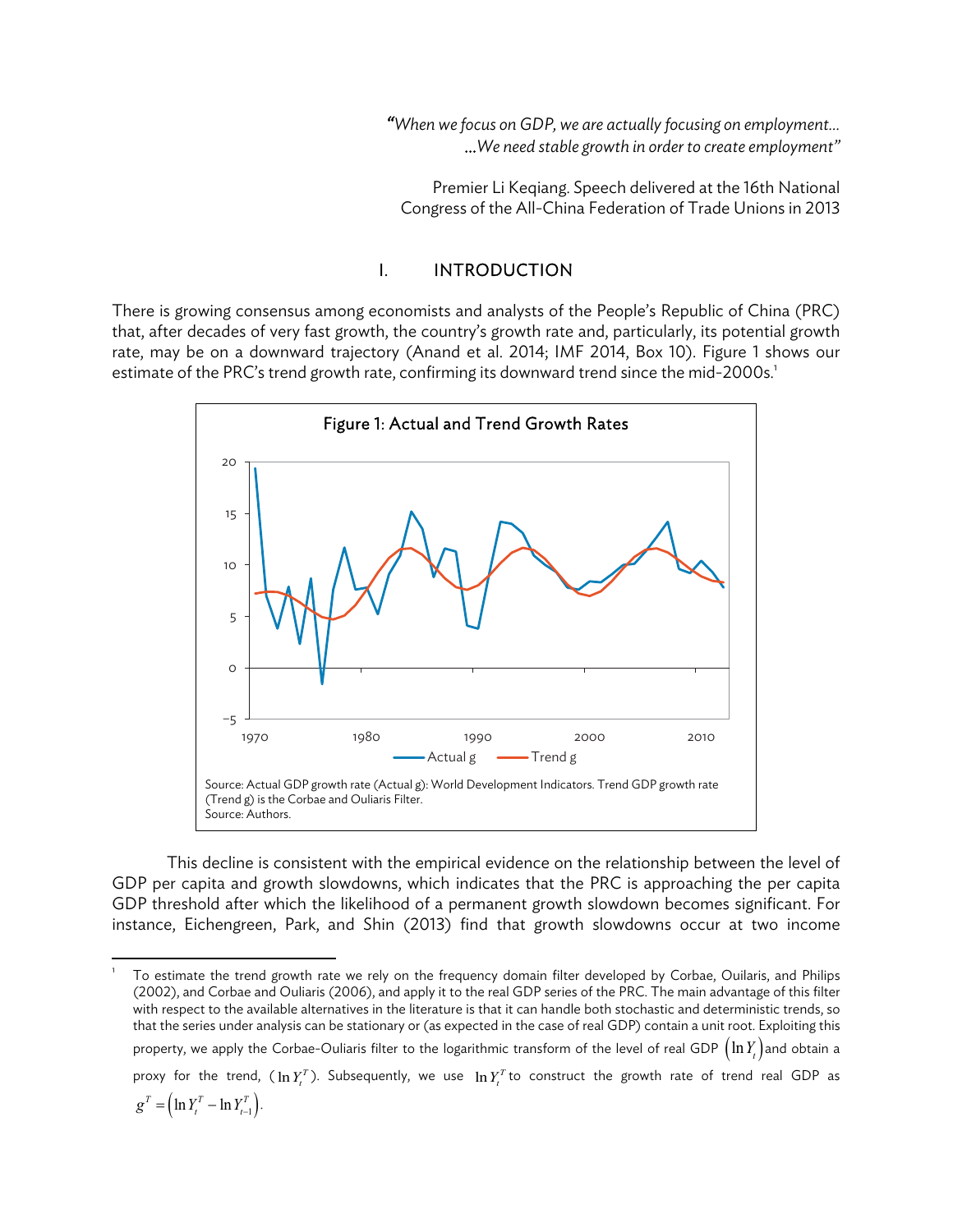thresholds: first, when per capita GDP (measured in purchasing power parity [PPP] terms and 2005 \$) reaches about \$10,000–11,000; and then when it reaches \$15,000–16,000. The PRC's per capita GDP is close to \$10,000 (measured in PPP terms). Figure 2 shows the time elapsed since the PRC and a group of comparator Asian countries reached \$3,000 in per capita PPP terms. The PRC reached it almost 20 years ago, in 1996, and may be entering the first growth slowdown phase. Also, based on an analysis of growth decelerations, Perkins (2013, pp. 159–163) argues that if the PRC's growth is going to decelerate at approximately the same level as in countries that have achieved high-income status, that time has come.



Moreover, a number of factors seem to signal that the recent decrease in the PRC's growth rate may be structural, rather than temporary, in the sense that it reflects a permanent shift to a slower potential growth rate path. Reasons put forward to support this contention range from the exhaustion of gains from a growth process overly reliant on investment and natural resources, to bottlenecks in labor supply which may trigger inflationary pressures, to the need to deal with the significant environmental costs of the current growth strategy. More generally, as argued by Felipe et al. (2013), we can expect that the sustained pace that characterized the PRC's economic transformation during the last 30 years will likely decrease in the coming decades and, as a consequence, so will its growth rate.<sup>2</sup> In addition to all this, there are also concerns that because of systemic risks in the financial sector, the PRC's growth slowdown may come in the form of a hard landing, rather than as a gradual

 2 Felipe et al. (2013, p. 814) conclude, "Analysing [the People's Republic of] China in the year 2030, the miracle of the previous 20 years will not be, most likely, that annual growth remained at 10%; rather, it *should be* that in 2010 its policymakers understood well the country's potential, together with the constraints and risks that it faced and, most importantly, that they successfully implemented a series of reforms that allowed the country to continue transforming."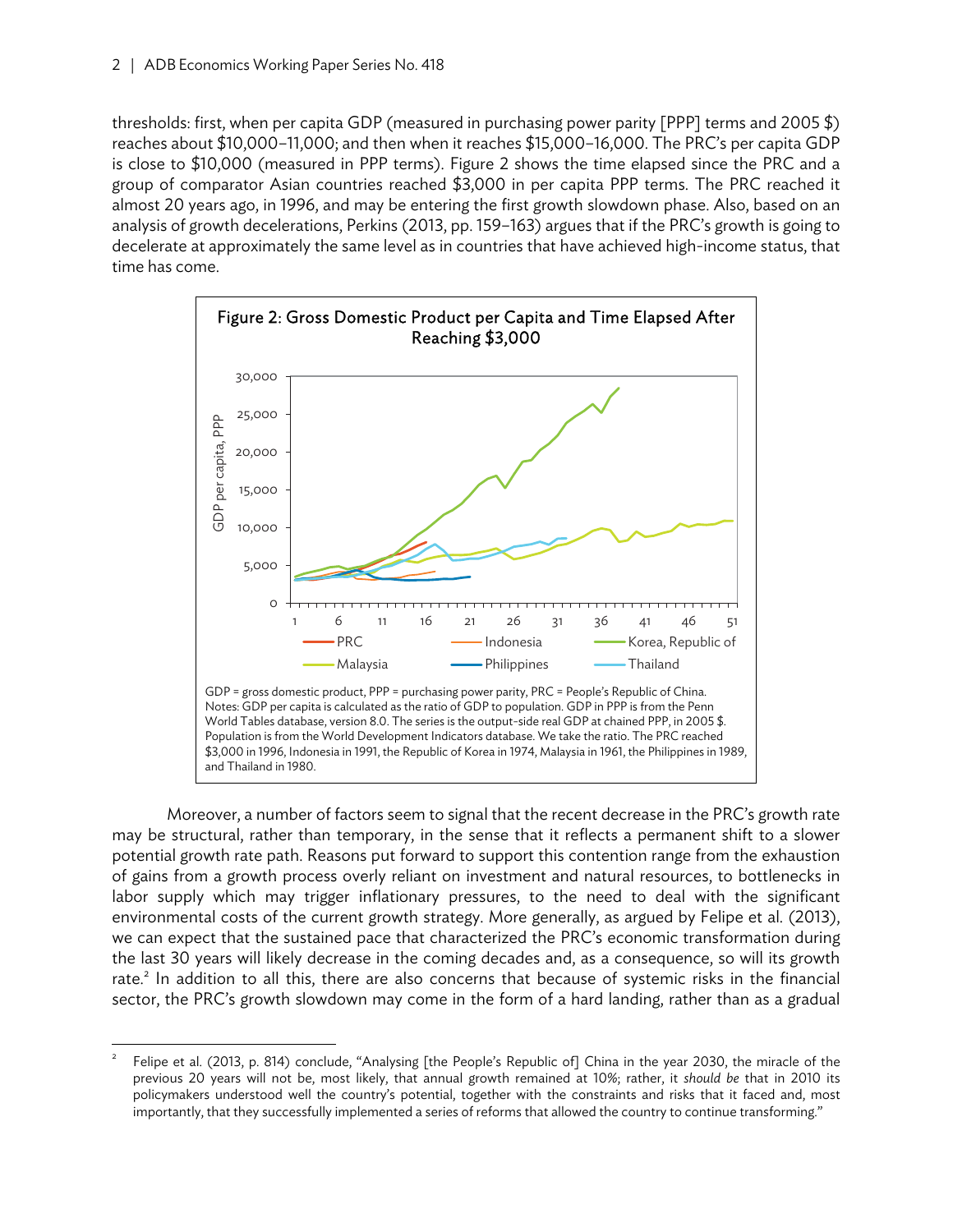adjustment toward a slower but more sustainable and stable long-term growth rate (for an analysis of these issues, see Wray and Fernandez-Lommen 2013, and Wray and Liu 2014).

In this paper, we assess the trajectory of the PRC's potential growth rate during the last 30 years. We equate the potential growth rate of the economy with its natural growth rate. To be clear, we do not attempt to forecast the PRC's actual growth rate in the coming years which, depending on the occurrence of a variety of possible circumstances (e.g., implementation of economic policies, international shocks, etc.), could be significantly different from the growth rate consistent with the country's productive capacity. The exercise is vital in order to understand the policy dilemmas that the PRC's policymakers face. The actual growth rate of an economy has to be evaluated against the potential. This is so because, as we shall argue below, the latter sets a limit on the actual growth rate such that a persistent divergence between both has important economic implications. Our estimate of the PRC's potential growth rate for 2012, the last year in our sample, is our best estimate of the economy's potential as policymakers start discussing the 13th Five-Year Plan that will take off in 2016. Specifically, we: (i) define the PRC's potential or natural growth rate as that particular growth rate consistent with a non-increasing unemployment rate and stable inflation; (ii) investigate its determinants; (iii) delve on whether potential growth is supply or demand constrained; and (iv) design scenarios for the potential output for the 13th Five-year Plan, 2016–2020. On this last point, since we are interested in the PRC's short to medium-term growth prospects, we focus on the "growth effect" of several factors, rather than on the "level effect" on GDP (or per capita GDP). In doing so, we evaluate the relevance of various possible constraints that may limit the country's growth in the future, focusing on the effects of the slowdown in working-age population growth and on the long-term constraint imposed by the balance of payments (BOP) equilibrium. Furthermore, throughout the analysis we devote special attention to the role played by structural change, and assess the implications of the increasing importance of the services sector for the PRC's future growth.

The rest of the paper is structured as follows. Section II summarizes the discussions of the 18th Congress of the Central Committee of the Chinese Communist Party (CCP). Section III introduces and reviews the concepts of natural and BOP-constrained growth rates. Section IV discusses the estimates of both growth rates for the PRC. Section V considers three scenarios for the PRC's 13th Five-Year Plan. Section VI concludes and summarizes the main results and arguments about the PRC's potential growth prospects.

## II. THE 18TH NATIONAL CONGRESS OF THE CHINESE COMMUNIST PARTY AND THE 13TH FIVE-YEAR PLAN

From an economic policy viewpoint, a careful analysis of the decline of the PRC's growth rate is extremely important. A permanent decline in its average (potential) growth rate may be problematic for several reasons. Indeed, slower growth may hinder the PRC's process of transition from a centrallyplanned economy, in which state-owned enterprises still play a crucial role, into a market economy. The PRC's management of this transition relies on the implementation of gradual policy changes, as opposed to the "shock-therapy" measures adopted, for instance, in the Russian Federation and Eastern Europe. Together with fast growth, this gradual approach has helped make the transition trajectory smooth, so that a structural growth slowdown may raise concerns regarding the dynamics of the process.

In this context, the labor-market repercussions of a weaker growth performance are especially important, as continued job creation at a healthy rate will be necessary to ensure political stability and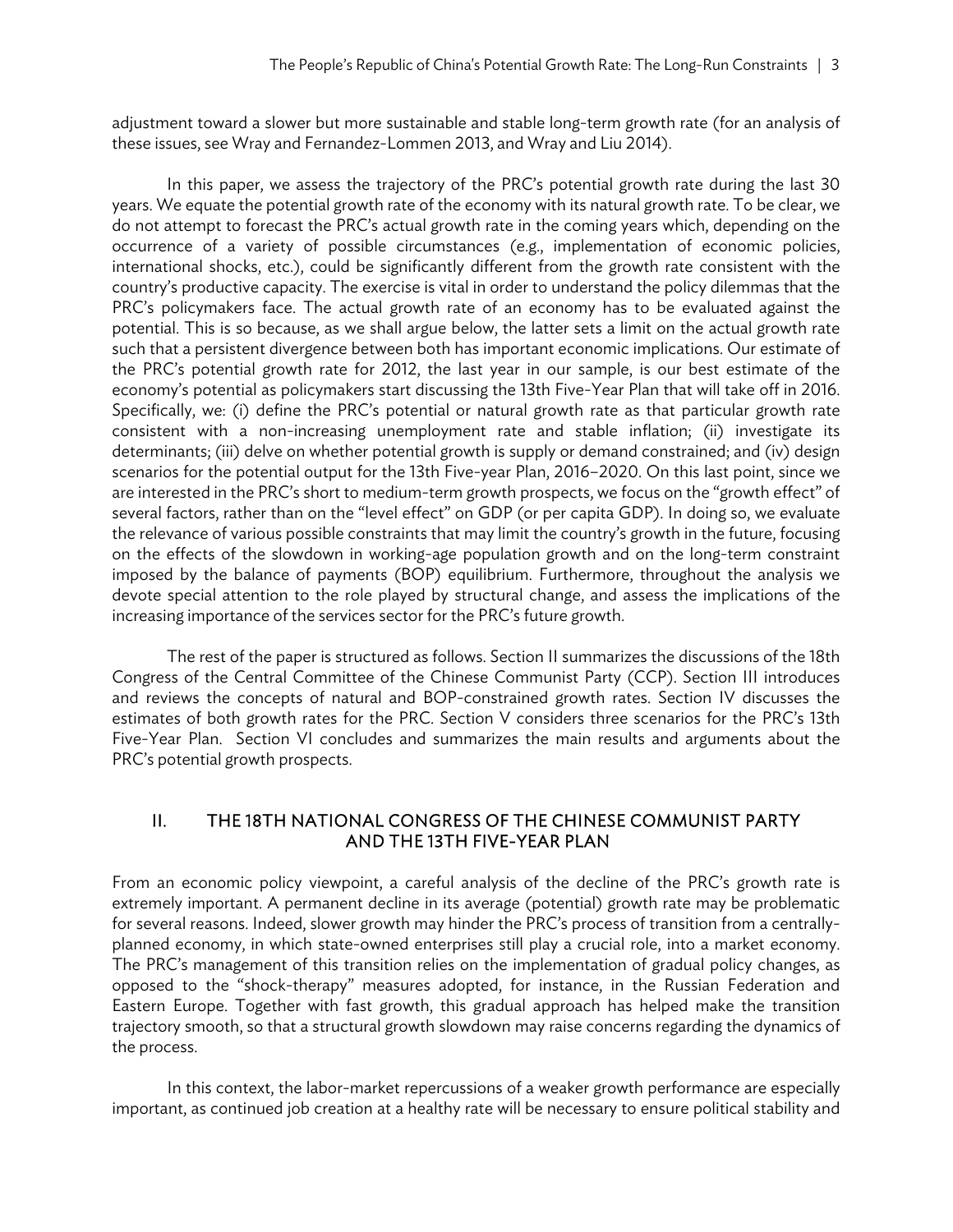support for economic policy reforms. Rapid economic growth has long been viewed by policymakers as the most powerful antidote to reform-induced job loss. For an economy that needs about 10 million new jobs each year to keep its urban unemployment rate constant, any growth slowdown is a big deal. These questions are now coming to the fore and will inevitably need to be addressed if (or when) growth declines persistently below an annual growth rate of 7%–7.5%, currently deemed a more appropriate growth rate by the PRC's policymakers.

It is hardly surprising, therefore, that these issues are at the center of the reform agenda approved in November 2013 by the 18th National Congress of the CCP. In the Spring of 2014, the PRC's top economic planning body gave the first steps to prepare the 13th Five-Year Plan covering 2016–2020, which will decide how to implement many of the ideas discussed in the 18th CCP.

This agenda sets out a number of bold and ambitious proposals for economic and social change to be implemented between now and 2020, aimed at assisting the PRC to gradually switch toward a more market-based economy. These reforms propose a shift to a new growth model, more focused on the *quality* of growth than on the *quantity*; more consumption-driven and less investmentdriven; and more considerate of the environment.<sup>3</sup> The PRC's government set a target average growth rate of 7% for the 12th Five-Year Plan (2011–2015) (Sano 2011) and we are of the view that it will keep this target for the 13th Five-Year Plan.<sup>4</sup> Among the policy measures put forward during the 18th National Congress as essential for the country's to push forward the development agenda during the next few years, the following reforms are likely to play a key role in promoting economic efficiency:

- Increased role of markets in resource allocation. Market regulation and transparency will be improved, market forces will have a dominant role in determining prices, and the government will increasingly limit its price interventions to public services and utilities. Together with greater opening of the financial system, both for domestic and foreign agents, these measures can be expected to increase the efficiency of investment decisions and, thus, the productivity of the economy as a whole.
- Fiscal reform. Fiscal legislation is to be modernized and the tax system reformed, by clarifying roles and responsibilities, promoting budget transparency, and strengthening fiscal incentives, both at the central and local levels. These measures represent the fiscal-system complement to the evolving role of government, and aim at ensuring fiscal sustainability and stability as well as at improving fiscal efficiency and equity.
- Reform of the *hukou* system. The objective is to help farmers become urban residents by eliminating constraints to migration (e.g., non-portability of welfare entitlements and migrants' lack of access to basic social services) and creating appropriate incentives. This, in turn, will increase workers' mobility between rural and urban areas, and foster a more efficient allocation of labor between productive sectors.
- Open-door policy. Domestic and international mobility of productive factors, market integration, the development of new competitive advantages, and international economic cooperation will be further promoted. Moreover, entry barriers to investment will be lowered, inland areas opened up, and the development of free-trade areas further expanded. These

<sup>3</sup> In truth, these reforms have long been talked about, but have failed to materialize for a number of reasons, the most important of which are the fear-driven precautionary saving propensity stemming from the legacy of the effects of massive layoffs and an inadequate social safety net; and the vested interests of state-owned enterprises (SOEs), especially exporters. 4

We make this statement with the information that we have at the time of writing this paper in 2014. The average target growth rates for the 10th and 11th Five-Year Plans were 7% and 7.5%, respectively. Shen and Luk (2014) are of the view that the PRC's potential growth rate will decline during the 13th Five-Year Plan.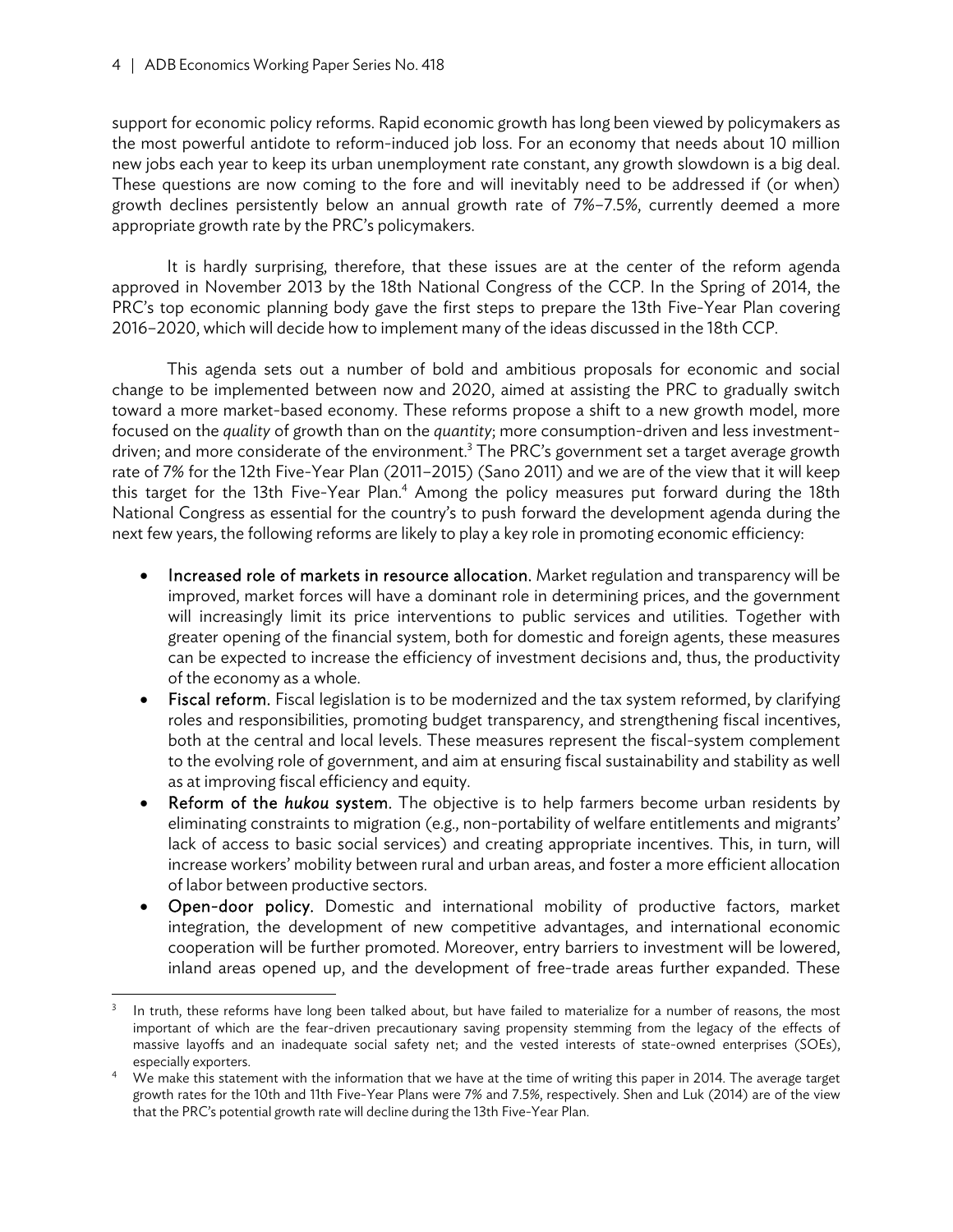policies are intended to be key drivers of reform and economic growth, particularly by making import and export regimes more transparent; by further reducing entry barriers to foreign investment; and by increasing efficiency gains and productivity growth of domestic firms through exposing them to greater international competition.

If carried out effectively and in full, such a package of reforms is bound to have an impact not just in the short-term, but also in the long-term, potential growth rate. Moreover, these policy measures are likely to accelerate the direction of structural change of the PRC's economy toward a service economy, which may contribute to reducing the actual growth rate toward 7%–7.5%. In turn, this will alter the relationship between growth performance and other key macroeconomic indicators with impact on the economic and social fronts, in particular:

- The proposed switch towards a more market-oriented economy will change the relationship between growth and the dynamics of employment/unemployment as well as between growth and inflation.
- The structural transformation of the economic system and the open-door policy will also affect the country's role in international markets as well as the relationship with its trading partners. The PRC's growth has been significantly bolstered by its remarkable performance as an exporter, which allowed it to run significant current account surpluses despite increasing imports (especially, in terms of primary products and raw materials). This state of affairs may also change in the future, partly as a result of the structural reforms to be undertaken, so that the role played by the current account and the BOP equilibrium as a possible long-term constraint on growth may also become critical.

For the process of structural transformation to be smooth and lead the PRC toward a stable macroeconomic path of robust and sustainable growth, these changing dynamics must be taken into account and, therefore, duly analyzed.

## III. ACTUAL, NATURAL, AND BALANCE OF PAYMENTS CONSTRAINED GROWTH RATES

As noted earlier, Figure 1 shows the trajectories of actual and trend growth rates in the PRC over the period 1970–2012. The dynamics of the PRC's actual growth rate reflect the well-known exceptional performance over the last three decades. Except for a dip below the 5% mark in 1989–1990, actual growth has always been above 7.5% per annum since 1982, with growth rates equal to or higher than 10% in 16 out of the 31 years to 2012.

Figure 1 also indicates that, at least from the beginning of the 1970s, the trend growth rate has been characterized by fairly regular cycles, lasting for about 10 years between troughs and about 5 years between peak and trough. When looked at in this context, the recent growth slowdown (both actual and trend growth rates) does not seem particularly worrying—indeed, it appears to be fairly in line with the previous pattern. However, this evidence is at best preliminary; an appropriate assessment of the PRC's long-term growth outlook requires a detailed analysis of its development and structural change.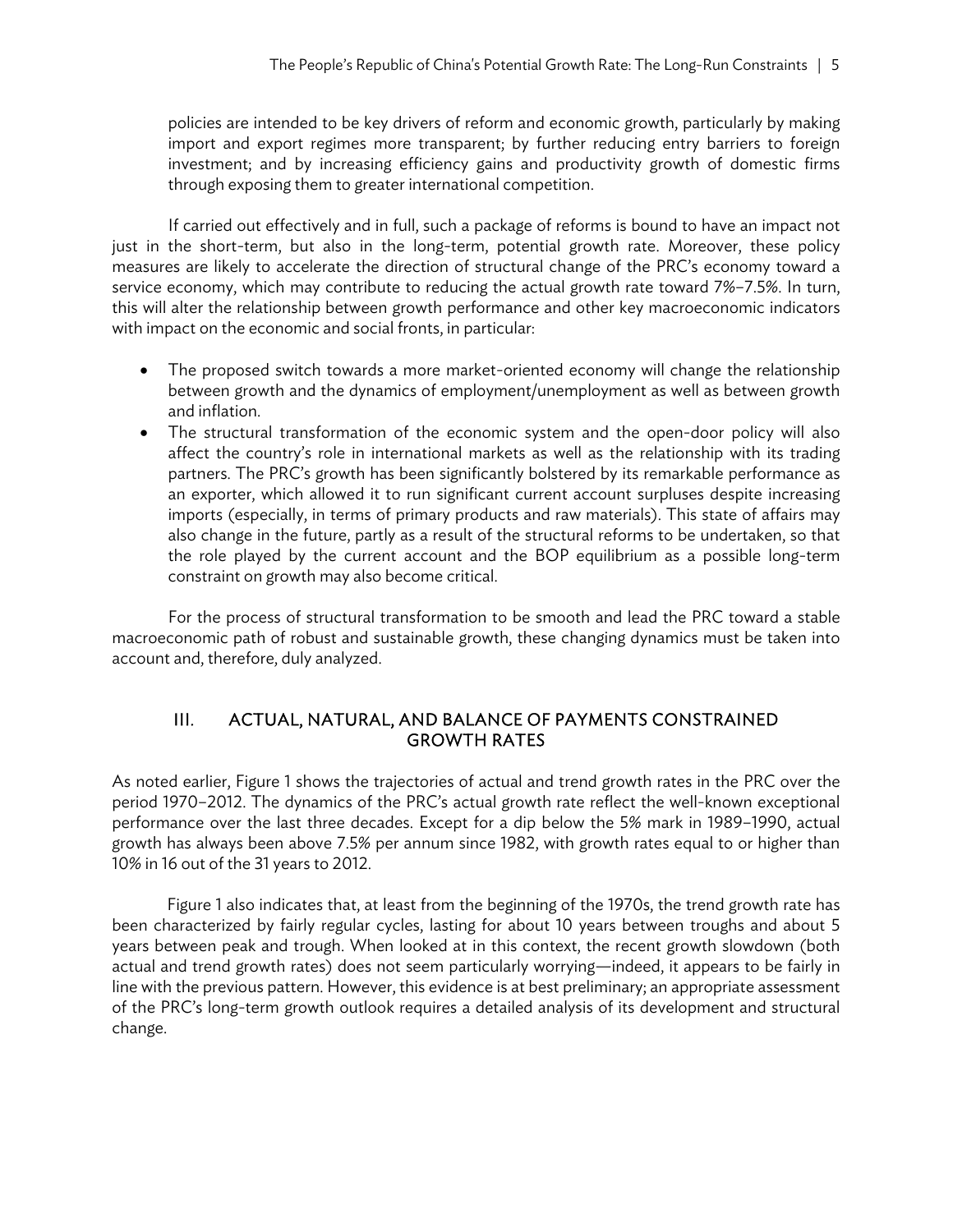#### 6 | ADB Economics Working Paper Series No. 418

A convenient framework to investigate these issues is the estimation and assessment of the so-called natural rate of growth as the potential of the economy.<sup>5</sup> Ultimately, an economy's productive capacity depends on the amount of labor available for employment in the production process and the average efficiency of its workers. Thus, an economy's natural growth rate can be defined as the sum of the growth rates of the labor force and labor productivity.<sup>6</sup> At any particular point in time, actual growth can (and will) diverge from the natural growth rate, as the functioning of the economy is affected by various restrictions, rigidities, and constraints as well as by the effects of positive and negative transitory shocks. Nonetheless, actual growth cannot persistently exceed the rate consistent with full-utilization of productive resources as this would eventually result in growing inflationary pressures (and unemployment would fall). On the other hand, if actual growth were consistently lower than the potential growth rate, the resulting rising unemployment would trigger an opposite price adjustment process—decreasing wages would in due course lead to higher employment until equilibrium in the labor market is achieved. As a result, in the medium- to long-term, the economy will tend to gravitate around that particular growth rate consistent with the full-utilization of productive resources, stable inflation, and full-employment equilibrium in the labor market; that rate is the natural growth rate. Given the definition of the natural growth rate as the sum of the rate of growth of the labor force and the rate of growth of labor productivity, it follows that the measured natural rate must be that rate of growth that keeps the unemployment rate constant. Otherwise, if the actual growth rate is below the natural rate, unemployment will rise; and if the actual growth rate is above the natural rate, unemployment will fall.<sup>7</sup>

Accordingly, an investigation of the PRC's future growth trajectory and economic development should focus on exploring the dynamics of its natural growth rate, in relation to the role played by its determinants and the process of structural change that characterizes its economy.

Decades of very fast economic growth have led the PRC to soon become the world's biggest economy (in PPP terms). Fast growth has also allowed the country to narrow the gap in livingstandards with the advanced economies. However, the economic gap with the high-income countries is far from closed—even taking into account purchasing power differences via PPP calculations, its per capita GDP is still less than one-fifth that of the United States (US) and equal to about one-fourth of the Organisation for Economic Co-operation and Development (OECD) average. Meanwhile, by most other measures (education levels, health services, etc.), the PRC is still an "emerging economy" and its journey toward becoming an advanced economy is far from complete.

Two key variables that may help contextualize the PRC's process of economic development and structural transformation are: first, the rate of urbanization, which in the PRC was about 53% in 2013—this means that about 640 million people still live in the countryside; and second, the weight of the agriculture sector. The share of agricultural employment in total employment more than halved in the last 30 years,

<sup>5</sup> This is just one possible notion of potential. There are different notions as well as methods to estimate it. See, for, example, Basu and Fernald (2009), De Masi (1997), and McMorrow and Roeger (2001). As we shall see below, here we are concerned with a short- to medium-run notion of potential output growth, consistent with policymaker's attempt to stabilize output and/or inflation at relatively high frequencies. 6

Note that the actual growth rate is the sum of employment growth and labor productivity growth. This means that actual and natural growth rates will be equal only when the labor force and employment growth rates are equal, i.e., in long-run equilibrium. 7

The definition of potential output growth we use is consistent with both New Keynesian dynamic stochastic general equilibrium models, i.e., the rate of output the economy would have if there were no nominal rigidities but all other (real) frictions remained unchanged; and with the older Keynesian notion, i.e., maximum production without inflationary pressures (Okun 1962).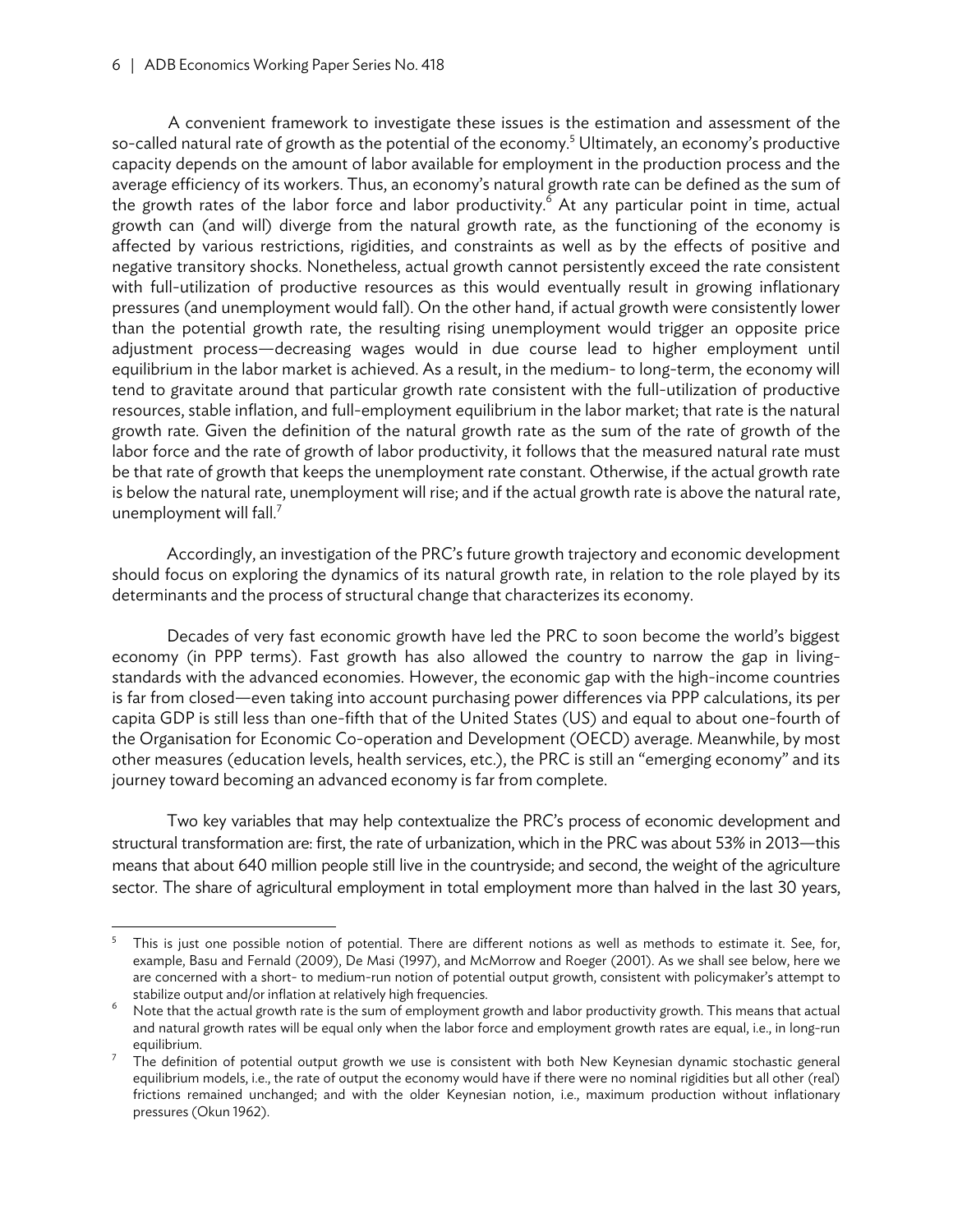from about 82% in 1962 to 70% in 1980, and to slightly over 30% in 2011 (Figure 3); $^8$  while during the same period, the share of agricultural value added decreased drastically from about 35% to 10%. However, these shares, particularly that of employment, are still considerably larger than in any advanced economy—the World Bank estimates at about 3% the average employment share in the agriculture sector in high-income countries. In a nutshell, the PRC's 'problem' is how to get from the current share of agricultural employment to about 3%–5%, with industry and services providing employment at higher wages. The PRC's policymakers are very well aware that this is the key issue moving forward, as reflected in a 2013 speech by Premier Li Keqiang (Hongbin and Xiaoping 2013).<sup>9</sup> The decline in the employment share of agriculture during 1962–2013 of about 50 percentage points corresponds to a decline of about 1 percentage point per annum. While the decline in this share during the 1960s was very slow, the reduction during the 1970s, 1980s, and 1990s increased to about 1 percentage point per annum; and it increased to about 2 percentage points per annum during the last decade. This decline in the employment share of agriculture was accompanied by very high growth rates of income per capita of at least 8% per annum, which implies that income per capita doubled every 10 years.<sup>10</sup>



 8 In 2013, the largest employer in the PRC was the services sector (38.5%), followed by agriculture (31.4%), and then by industry (30.1%). During the coming decades, the share of employment in services will continue increasing and that of agriculture declining.

In the Premier's words, "We once increased employment by 1 million people for every per cent of GDP growth. Due to the economic restructuring in the past few years and the accelerated development of tertiary industry, every 1% of GDP growth has created 1.3 to 1.5 million job opportunities. The Ministry of Human Resources and Social Security and relevant departments calculated the statistics more than once, on my request. They said that if we are to ensure that 10 million job vacancies are created and urban registered unemployment remains at about 4%, we need about 7.2% GDP growth. We

need stable growth in order to create employment" (Hongbin and Xiaoping 2013).<br>In the early 1960s, the employment share of the services sector was slightly higher than that of industry. In the late 1960s the two shares became equal at about 9% of total employment. Between 1970 and the mid-1990s, the share of industry was higher than that of services. And since the mid-1990s, the share of employment in services has again been higher than that of industry. Today, the former is about 8 percentage points higher than the latter.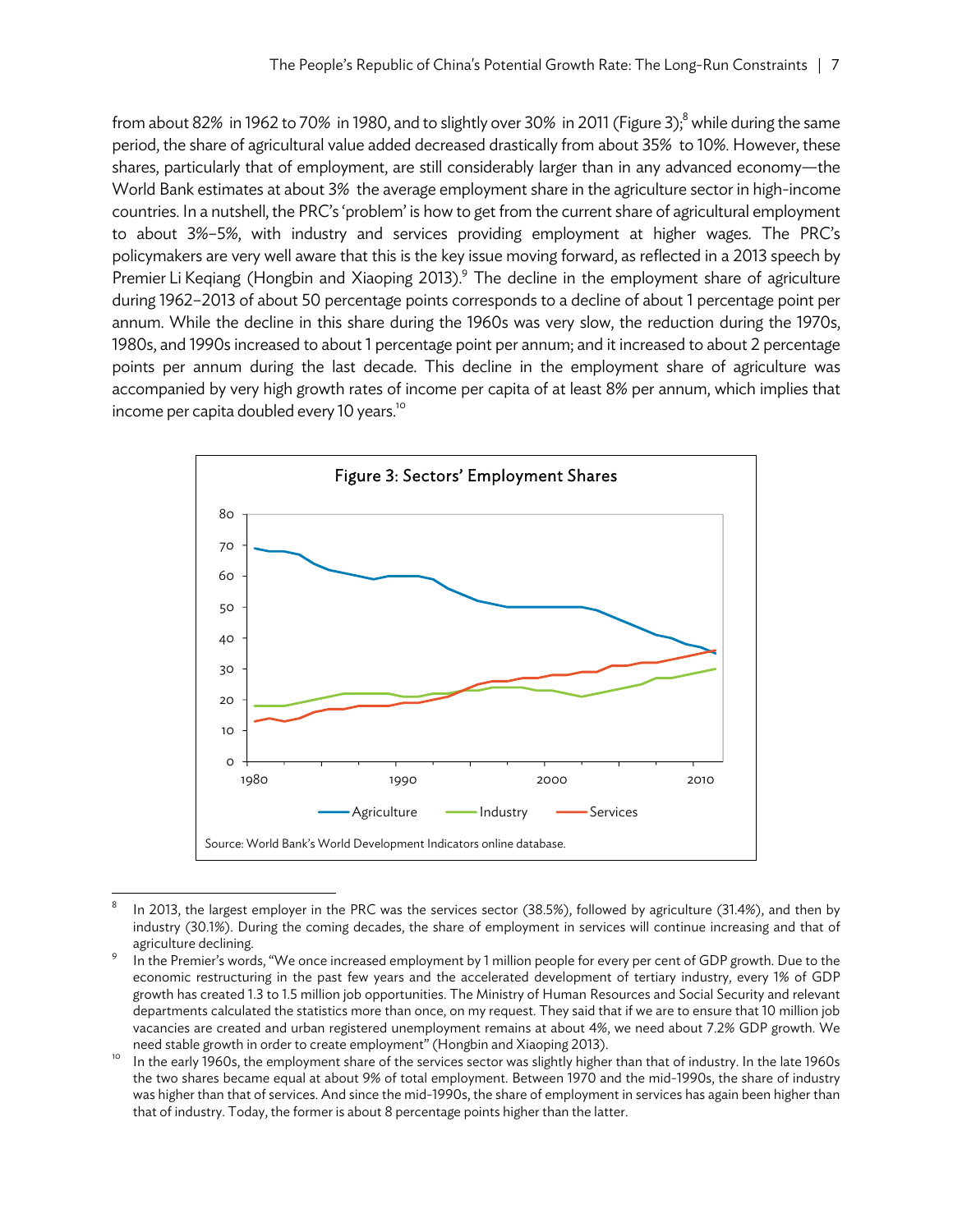Assuming that the PRC's structural transformation continues to drive the outflow of labor from the agriculture sector until its employment share is down to a level comparable to that of a typical advanced economy, the number of former agricultural workers who will find occupation in either the industrial or services sectors can be expected to be about 250 million. The dynamics and pattern of this labor reallocation will have a very significant impact on the country's future growth prospects.

In particular, as long as the agricultural employment share is so much larger than in the typical advanced economy, the reallocation of labor from low-productivity agricultural activities into higherproductivity employment in industry or services will increase overall aggregate productivity in the economy, and gradually will create incentives for a productivity boost in agriculture too (e.g., via mechanization). The outflow of labor from agriculture, however, is likely to increase the PRC's growth rate less than in the past. The PRC's structural transformation has already turned its trajectory from primarily industrial to a more services-based economy, and this is likely to have a negative impact on the potential growth rate, as services are generally characterized by slower labor productivity growth than industrial activities. $<sup>11</sup>$ </sup>

These considerations raise a number of questions regarding labor market dynamics, as fast growth has long been (and still is) deemed key in the PRC as the main driver of job creation. However, one may argue that in a more services-based economy, slower growth of about 7%–7.5% per annum may not necessarily bring about higher unemployment since many service activities are more laborintensive than industrial ones (capital-intensive).<sup>12</sup> This is something we analyze empirically below. The PRC needs labor-intensive, not labor-saving, growth. Services are a better prescription for achieving this end than manufacturing. Moreover, economic theory predicts that, in the long run, productivity growth will depend solely on technological progress so that, independently of the sectoral allocation of productive resources, what drives technological improvements and the policy measures to accelerate them become crucial. In particular, for an emerging economy like the PRC, sustained technological progress requires both appropriate domestic policies (e.g., investment in R&D and education) and the continued acquisition of foreign technology, for which access to advanced countries' markets remains decisive. In the case of the PRC, an additional dimension to the issue of technological advancement is related to the transition process. Specifically, the smoother the transition toward a market economy and the faster the completion of this transformation, the more likely it is that the conditions for technological catch-up and the foundations for self-sustaining technological development will be laid down appropriately.

## What constrains an economy's potential growth?

As mentioned earlier, in the absence of constraints, growth will tend to the natural or potential growth rate in the long run. The equivalence between the actual and natural growth rates is consistent with macroeconomic stability which, in a growing economy, requires that output growth be such that there

 Felipe, Kumar, and Abdon (2012) estimate a structural transformation growth model. This model leads the authors to the conclusion that the PRC's annual average growth rate between now and 2030 will decline to about 4.15%–5.12%. This is because, in their view, it will be very difficult for the country to sustain the same pace of structural transformation during the next 2 decades, as in the previous two. See also Baumol (1967) and Baumol, Blackman, and Wolf (1985), who hypothesized that the low productivity growth in advanced nations since the mid-1970s was due to the fact that services display no relative productivity growth (he referred to them as *stagnant* activities). This need not be true of all services

<sup>(</sup>see Maroto-Sánchez and Cuadrado-Roura 2009).<br><sup>12</sup> We need to take into account that reported unemployment in the PRC is rather low. What is significantly higher is underemployment, and this may have increased without a necessary increase in recorded unemployment.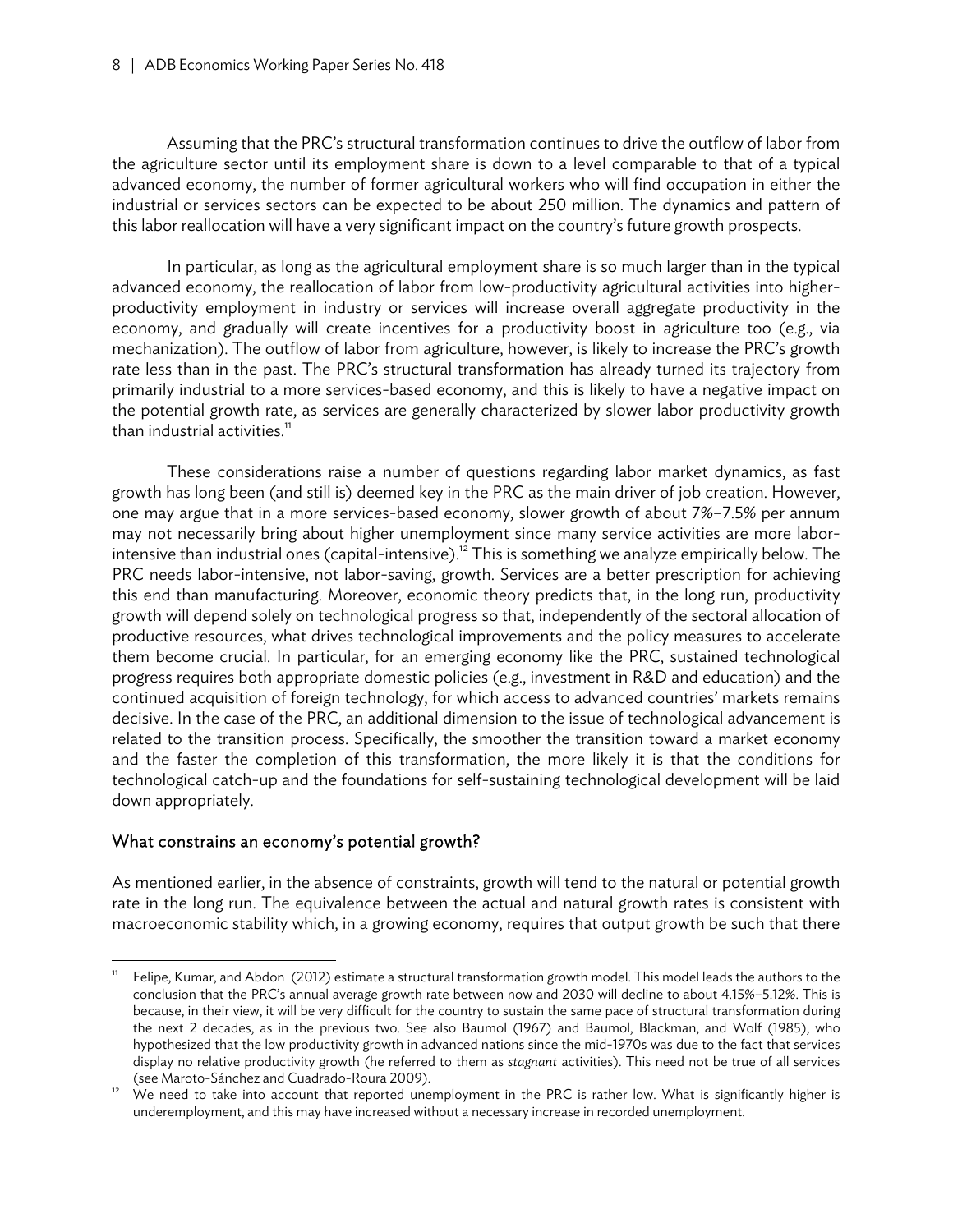is equilibrium between the growth rate of productive resources (i.e., essentially, capital and labor, the so-called "supply-side" of the economy) and that of aggregate demand (i.e., the sum of aggregate consumption, public expenditure, investment, and net exports, the demand-side of the economy). Since economies are constantly affected by shocks, short-term deviations of the actual growth rate from the natural rate of growth are possible and, indeed, quite common. In the long-term, equilibrium between the two growth rates will be achieved, as the above-described adjustment mechanisms ensure that short-term deviations from equilibrium are, by definition, temporary. However, in some circumstances, the "short-term" may in fact be very "long." Indeed, the presence and incidence of supply- and/or demand-side constraints (i.e., factors that limit the growth of aggregate supply and/or demand) can prevent the economy from achieving its long-run equilibrium for lengthy periods of time.

In the case of the PRC, there are at least two factors that can potentially represent limits to faster potential growth. The first relates to the supply side of the economy, namely bottlenecks in the labor supply, due to the slowdown in working-age-population growth. The PRC still benefits from a high working-age population, but this will progressively change in the coming years as the country begins to age, possibly before transitioning into a high-income economy. Until the labor reallocation process out of agriculture is complete, we can expect that the gradual exhaustion of the demographic dividend does not pose a constraint. But in the long-term, this is bound to affect the country's potential growth (Bloom and Finlay 2009). The working-age population declined for the first time in 2011, and may continue to do so for the next 2 decades. This will have significant consequences on labor force growth, unless corrective measures that increase the labor force participation rate are adopted (e.g., extend the length of the working-age life by, for example, persuading older people to retire later, or by opening the labor market to foreign workers).

The second potential limit that must be considered when analyzing long-run growth performance relates to the role of aggregate demand and the BOP constraint. Specifically, in an open economy, a lasting lack of external demand for domestic goods and services results in imports growing consistently faster than exports. Since no country can sustain a persistent current account disequilibrium in the long-term (unless it can finance ever-growing deficits), this situation will eventually lead to unsustainable BOP problems, default, and/or a costly adjustment process via a fall in the level of economic activity. Thus, demand can significantly affect a country's growth performance even in the long run, and the balance of payments constraint can force an economy to grow below potential for prolonged periods of time. The PRC's growth has been significantly bolstered by its remarkable performance as an exporter, which allowed it to run significant current account surpluses despite increasing imports (especially, in terms of primary products and raw materials). Indeed, the PRC's remarkable growth trajectory has often been described as a textbook example of an "export-led growth process" and a likely contributing factor to its high growth rate. Most likely, the PRC's growth rate has not been BOP-constrained. This contrasts with many other emerging economies, whose growth rate is BOP- constrained. However, this state of affairs may change in the future, as a result of both domestic causes (such as the economy's structural change) and external factors, as the PRC's trading partners (in particular, the US) may try to reduce their current account deficit. Thus, the role played by current account and BOP equilibrium as a long-term constraint on growth may also become critical.

Given these considerations, to analyze the PRC's long-run growth performance, we focus on both its natural rate of growth and the so-called BOP-constrained growth rate, which is the growth rate consistent with long-run equilibrium on the current account. By considering natural and BOPconstrained growth rates jointly, our investigation takes account of the trajectory of the potential growth rate, which sets the long-run limit for actual growth as well as of the role played by supply-side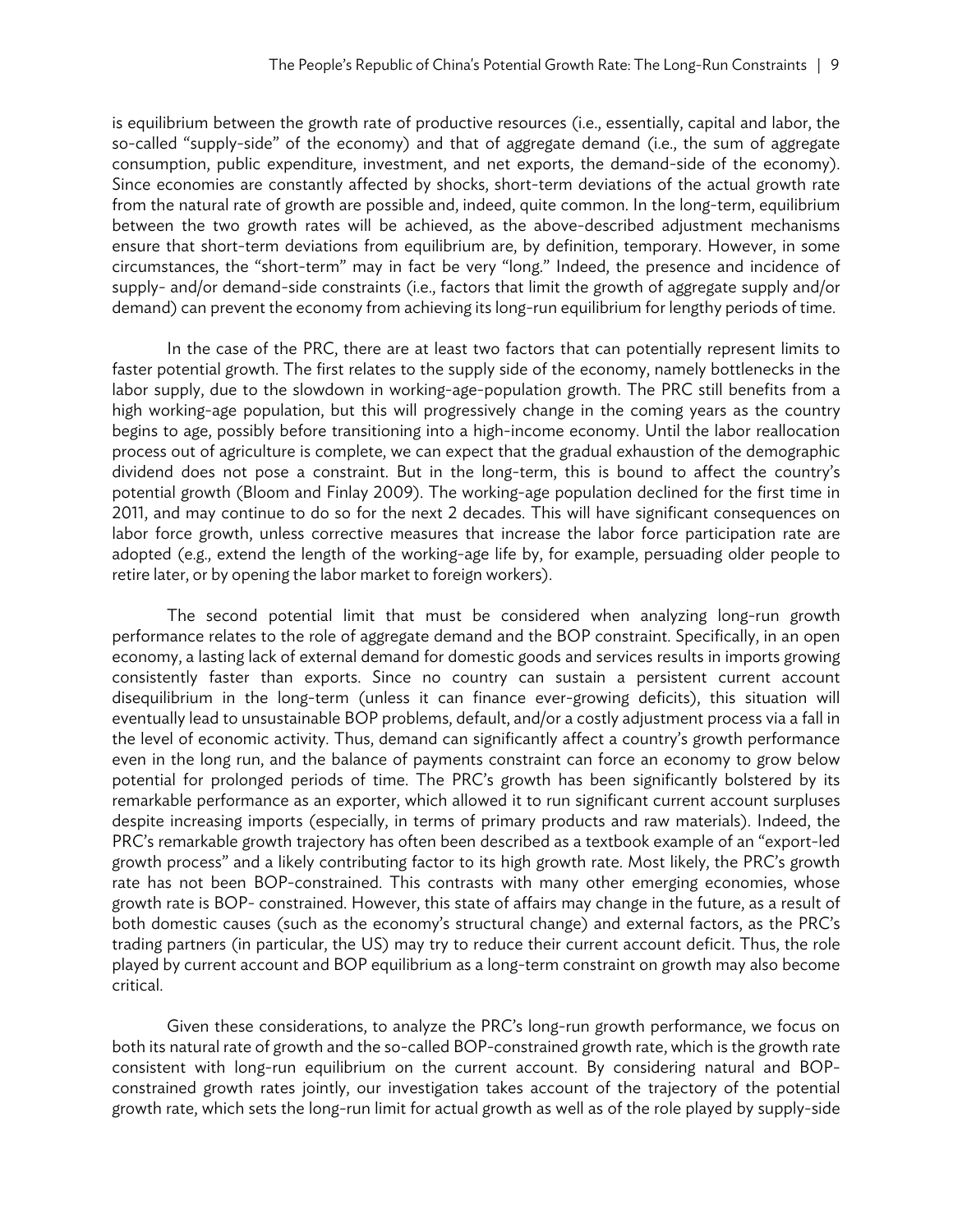constraints (which affect the natural rate of growth); and the (external) demand-side constraints, which can influence the BOP-constrained growth rate. From a theoretical viewpoint, the expectation is that the BOP-constrained growth rate exceeds the natural growth rate, as growth must be consistent with BOP equilibrium in the long-term (e.g., Lanzafame, 2014). If the natural growth rate were persistently higher than the BOP-constrained growth rate, the actual growth rate would be so too, so that the demand constraint imposed by BOP equilibrium would, sooner or later, become binding. This would trigger an adjustment process that would curtail potential and actual growth, bringing them back in line with the BOP-constrained growth rate. On the contrary, if the BOP-constrained growth rate were higher than the natural rate of growth, actual growth would not be limited by demand constraints in the long run. In such a case, the supply-side constraints that can affect potential growth also determine the path of long-run growth.

Given the features of its growth process, the expectation is that the latter scenario may be the most appropriate for the PRC. In the next section, we consider the empirical evidence on this and other issues.

## IV. ESTIMATES OF THE PEOPLE'S REPUBLIC OF CHINA'S NATURAL AND BALANCE OF PAYMENTS CONSTRAINED GROWTH RATES

In this section, we present and discuss our estimates of the PRC's natural rate of growth and of the BOP-constrained growth rate, the relationship between the two rates, and the role played by the various factors that determine their dynamics. Recall that the natural growth rate was defined earlier as that rate of growth that keeps the unemployment rate constant. Also, given the definition of the BOPconstrained growth rate as the rate consistent with long-run BOP equilibrium, it is not difficult to show that the measured BOP-constrained growth rate is given by the ratio of the growth rate of exports to the income elasticity of imports. To keep the discussion simple, we skip the technical details here. These are provided in the Appendix. We simply mention that we proceed in three steps. First, we estimate the natural and BOP-constrained growth rates using economic theory and statistical methods. Specifically, the estimates of the natural growth rate are obtained from the Kalman-filter estimation of an Aggregate Supply (AS) model.<sup>13</sup> As the Appendix shows, the potential or natural growth rate that we derive is the growth that keeps the unemployment rate constant and inflation equal to expected inflation. The estimation of the BOP-constrained growth model also applies the Kalman filter to the procedure suggested by Thirlwall (1979).<sup>14</sup> Second, we model the determinants of both growth rates, following the discussion in the previous section. Third, we use the estimated equation of the determinants of the natural growth rate to discuss three scenarios for the PRC's natural growth rate during the 13th Five-Year Plan, 2016–2020 (in the next section).

$$
y_B = \frac{x_i}{\tau_i}
$$
 - equation(15) in the Appendix.

As the Appendix explains, the natural growth rate is estimated through a regression of the growth rate of GDP  $(g_t)$  on the inflation rate  $(\pi_t)\colon g_t = \mu_t + \theta_t\big(\pi_t\big) + u_t$  -equation (12) in the Appendix, where  $\mu_t$  is the time-varying natural rate of growth.

As the Appendix explains, the BOP-constrained growth rate  $(y_B)$  is calculated as the ratio of export growth  $(x_i)$  to the income elasticity of imports  $(\tau)$  (where the latter is obtained via Kalman filter estimation of a typical import function):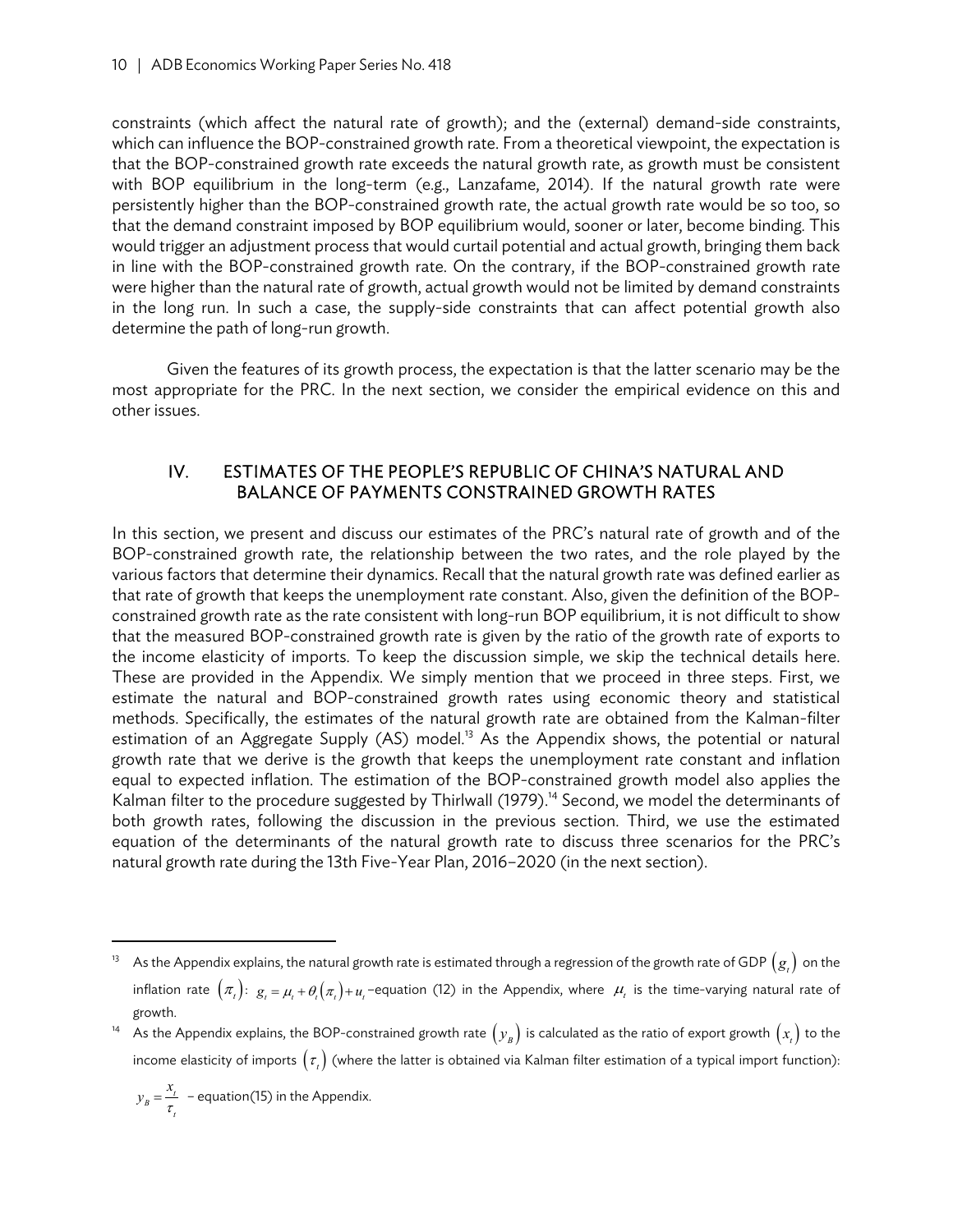Figure 4 shows the time-varying estimates of the natural and BOP-constrained growth rates, together with the actual growth rate (Appendix Table 1 provides the data). As can be seen, actual and natural growth rates are below the BOP-constrained growth rate for most of the period, with the exception of a few occasions in the 1990s and around 2010, when the former two were slightly above the latter. This is in line with the hypothesis that the BOP-constrained growth rate sets a limit on longrun growth as well as with the view that the PRC's remarkable export performance and, consequently, its high BOP-constrained growth rate, have allowed it to grow at very fast rates for most of the period under analysis. The fact that the BOP-constrained growth rate is so high means that it did not constrain the PRC's growth. It is also worth noting that the natural growth rate has been declining since 2006, when it peaked at 11.1% (the highest potential growth rate that we estimate for 1979–2012). In 2012 it was 8.7%. This decline of 2.4 percentage points in potential growth rate is smaller than that experienced by the PRC's economy during 1984–1990, from 9.8% to 6.6%.



We can also note that the trajectory of the natural growth rate is more stable than that of the BOP-constrained growth rate, increasing steadily from the beginning of the 1990s up until the mid-2000s, when the former started a slow decline. Since the framework we use to estimate the natural growth rate employs the inflation rate, we show this variable in Figure 5 and note that our results indicate, consistent with expectations, that when actual GDP growth is above the natural growth rate, inflation is higher than expected inflation and thus, unemployment is below the non-accelerating inflation rate of unemployment (NAIRU). As a consequence, inflation will "accelerate," that is, the change in inflation will be positive (see Figure 5).<sup>15</sup>

 We have corroborated that this is indeed what occurs.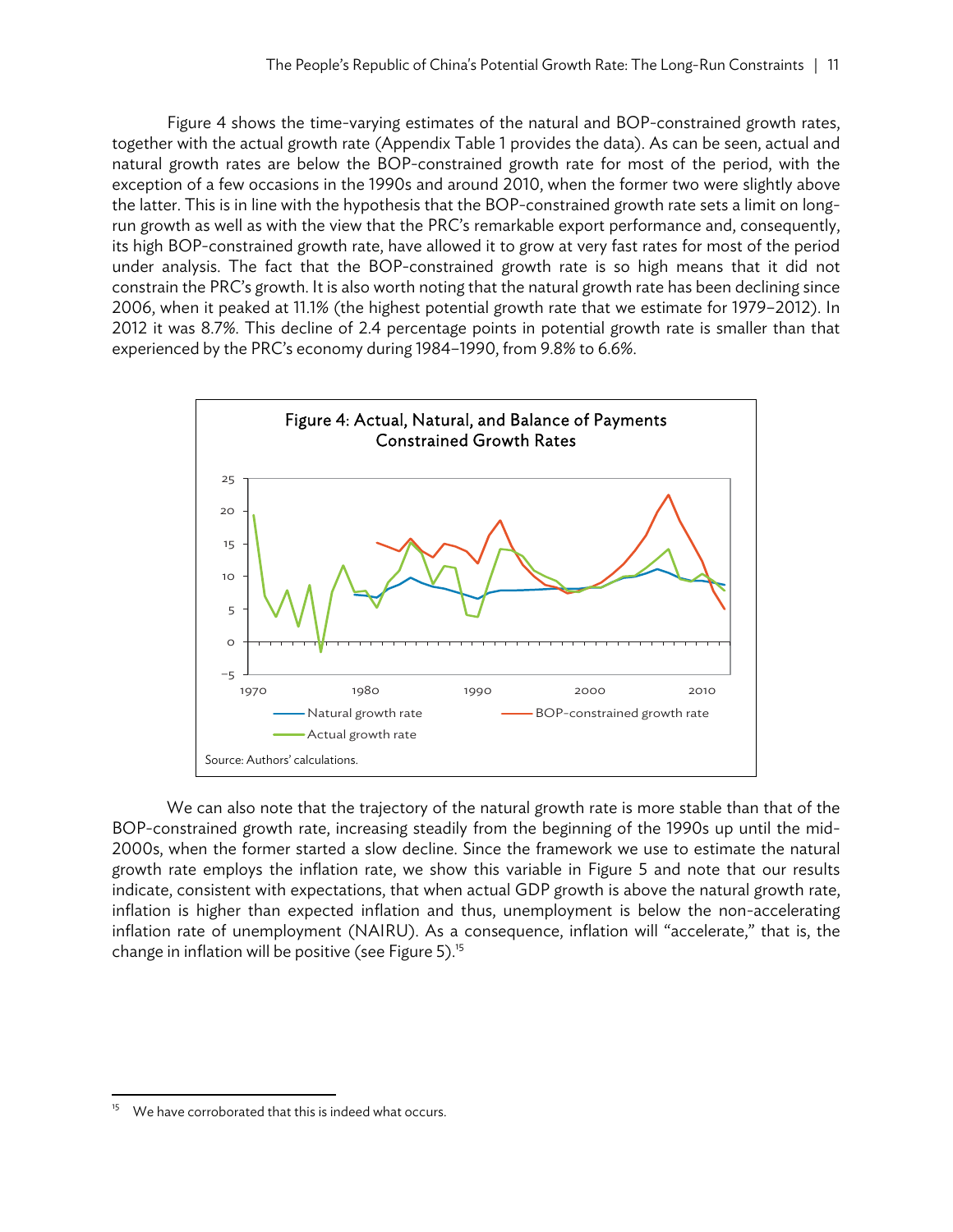

Actual and BOP-constrained growth rates also follow a downward trajectory during the second part of the 2000s. In our view, this possibly reflects the effects of the Great Recession more than a fall in potential growth due to domestic factors. Therefore, to obtain a reasonable estimate of the PRC's current potential growth rate, we smooth out these effects and give the average values for the last 5 years of both natural and BOP-constrained growth rates. The former turns out to be 9.2% and the latter 11.8%.<sup>16</sup>

As the natural growth rate is defined as the sum of the growth rates of labor productivity (determined by technological progress in the long run) and the labor force, both are partly exogenous and partly dependent on a number of factors. Consequently, we consider a number of variables that can influence both technological progress and labor force growth. These are the working-age population growth as a proxy for labor force growth, and the following potential determinants of technological progress and long-run labor productivity growth: a measure of the technology gap (proxied by the per capita GDP differential with respect to the US); an index of human capital (defined by total number of years of schooling); structural change; openness to international trade and outward orientation, captured through net exports over GDP; foreign direct investment over GDP; and export performance. Table 1 shows the regression estimates of the determinants of natural and BOPconstrained growth rates.

Note that the corresponding 5-year average trend growth rate estimated via the Corbae-Ouliaris filter (see Figure 1) is also equal to about 9.2%. However, a simple visual comparison between the estimates of the trend growth rate (Figure 1) and the natural growth rate (Figure 4) shows that the latter is much less subject to cyclical ups and downs, as would be expected for long-run growth. This suggests that the estimated natural growth rate gives a better representation of the dynamics of potential growth than the trend growth rate obtained via statistical filters.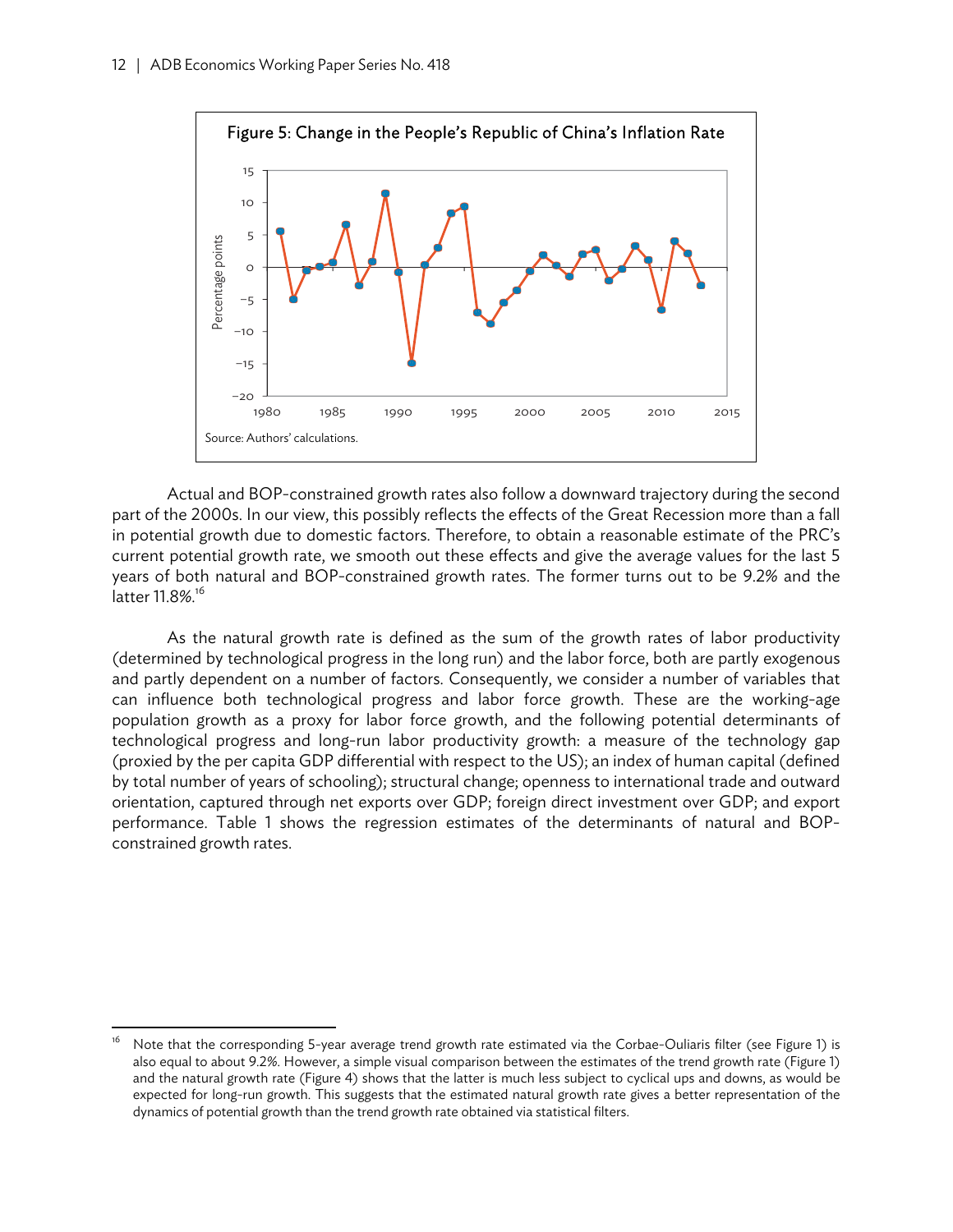#### Table 1. Summary of Estimates of the Determinants of Natural and Balance of Payments Constrained Growth Rates

|                                           | Impact of the Determinants of the Natural Growth Rate         |                                     |                                          |  |                                         |                           |                               |
|-------------------------------------------|---------------------------------------------------------------|-------------------------------------|------------------------------------------|--|-----------------------------------------|---------------------------|-------------------------------|
|                                           | Change in the<br>share of<br>industrial<br>employment         | Working-age<br>population<br>growth | Share of net<br>exports in<br><b>GDP</b> |  | Change in the<br>share of FDI in<br>GDP | Growth rate of<br>exports | Log of years of<br>schooling  |
| Natural<br><b>Growth Rate</b>             | 0.53                                                          | 0.54                                | 0.08                                     |  | 0.31                                    | 0.02                      | 3.62                          |
|                                           |                                                               |                                     |                                          |  |                                         |                           |                               |
|                                           | Impact of the Determinants of the BOP-Constrained Growth Rate |                                     |                                          |  |                                         |                           |                               |
|                                           | Change in the<br>share of<br>industrial<br>employment         | Share of net exports in<br>GDP      |                                          |  | Change in the share of FDI<br>in GDP    |                           | Technology GAP with the<br>US |
| BOP-<br>Constrained<br><b>Growth Rate</b> | 2.45                                                          | 0.63                                |                                          |  | 1.37                                    |                           | 0.47                          |

BOP = balance of payments, FDI = foreign direct investment, GDP = gross domestic product, US = United States. Notes: Natural and BOP-constrained growth rates are in %. The table shows the estimated coefficients, all of them statistically significant. Source: Authors' calculations.

What follows is a discussion of the results: $17$ 

#### 1. The Natural Rate of Growth

- a. Results indicate that the outflow of labor from the agriculture sector and, more precisely, its reallocation into the industrial sector is closely correlated with the dynamics of potential growth. Specifically, the estimates suggest that changes in the share of industrial employment affect positively the natural rate of growth: a 1 percentage point increase in the share of industrial employment leads to a 0.53 percentage point rise in the natural growth rate.<sup>18</sup> To consider the implications of this estimate, note that during 1980–2012 the employment share in industry increased by an average of about 0.39 percentage points a year. Thus, taken at face value, our results imply that the increasing role of industry raised the PRC's potential growth rate by about 0.21 percentage points per annum.
- b. The impact of the working-age population on the natural growth rate appears to be significant too; on average, every 1% growth in the working-age population has added about 0.54 percentage points to the natural rate of growth. This is in line with expectations, as the growth in the working-age population reinforced the process of fast structural change in the PRC during 1980–2012 by making abundant labor available to the fast-growing sectors of the economy. To consider the implications of

We stress a point made in the Introduction, namely, that we do not model and forecast actual growth. This matters because, while export growth, for example, is obviously one component of aggregate demand, our results indicate that it also raises potential growth (through the effects on productivity growth via learning-by-doing, etc., as discdussed in the text). Overall, all else constant, whether a 1% export growth leads to potential growth to further converge to or diverge from actual growth (when potential>actual), will depend on whether the effect of export growth is stronger on potential growth, or on actual growth. We do not look into this issue in the paper, as we focus on the determinants of potential

<sup>&</sup>lt;sup>18</sup> Changes in the share of employment in services proved to be statistically insignificant.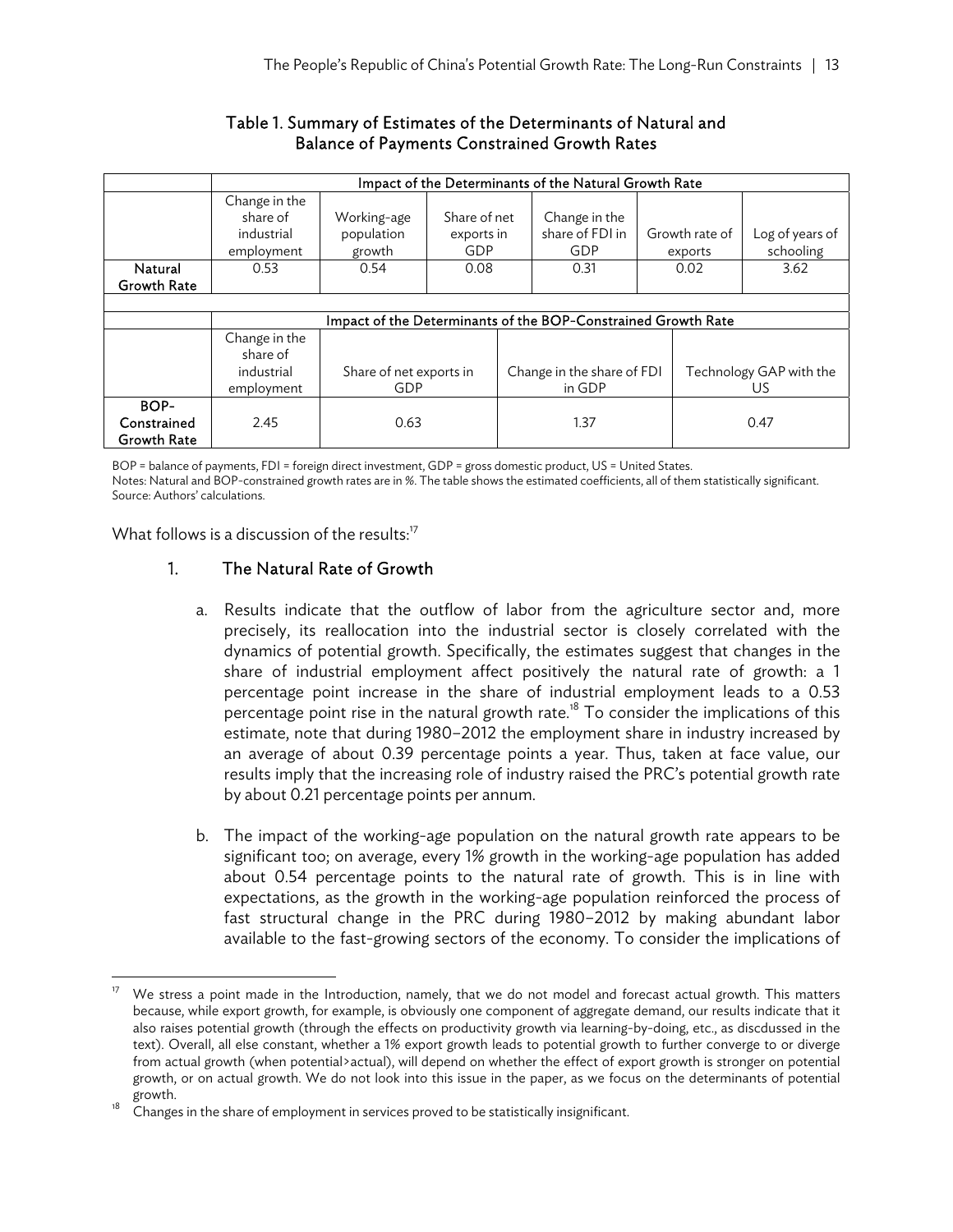this estimate, note that during 1980–2012, the employment share in industry increased by an average of about 0.39 percentage points a year. As the average annual rate of growth of the working-age population was about 0.64% during the period under consideration, the yearly average impact of this variable on the natural growth rate was about 0.35 percentage points.

- c. As mentioned earlier, in addition to the impact of structural change, our empirical analysis examines the role played by the process of technological catch-up undergone by the PRC. To this effect, we use a proxy for the technological gap with respect to the US. We hypothesize that the larger this gap, the wider the gains that an emerging economy, such as the PRC, can obtain via technological spillovers.<sup>19</sup> Similarly, we consider the impact of human capital accumulation, proxied by the (logarithm of the) total number of years of schooling of the PRC's population. Moreover, they also explore the effects of trade openness and, particularly, outward orientation, proxied by the ratios of net exports and FDI over GDP as well as export performance. In addition to creating incentives for capital accumulation and a more efficient allocation of productive resources, these factors can foster technological spillovers and, particularly in the case of FDI, act as an effective vehicle for technological transfers from advanced economies. In the case of export performance, which is proxied by the growth rate of exports, the effects on labor productivity growth and technological progress have been thoroughly analyzed in the large literature on export-led growth. These effects are largely dependent on the higher growth rate achieved, thanks to faster export growth, and include: (a) the efficiency-enhancing incentives produced by competition in international markets which, to keep pace with world-leading rivals, requires domestic firms to devise new management strategies, adopt technical innovations, constantly look for ways to improve production processes, etc.; (b) the increased benefits from static economies of scale, which improve aggregate productivity by increasing productive efficiency at the firm level; (c) the development of dynamic economies of scale, which benefit aggregate productivity by fostering the intra- and inter-sector relations between firms, particularly in terms of knowhow exchange, technological spillovers, input-output linkages, and so on; and (d) the effects of so-called "learningby-doing," which refers to the improvements in labor efficiency obtained via higher specialization and faster accumulation of on-the-job experience and training induced by export-led growth.
	- i. While the technology gap variable turns out to be statistically insignificant, the natural rate of growth is significantly affected by human capital accumulation. Our estimate of the elasticity is 3.6, implying that a 1% rise in the total number of years of schooling leads to a 3.6% increase in the natural growth rate. Since the total number of years of schooling increased at an average annual rate of about 0.2% during 1980–2012 and, since the average value of the natural growth rate was about 8.6% during the same period, the annual impact of human capital accumulation on the PRC's potential growth rate is about 0.06 percentage points (that is,  $0.2 \times 0.036 \times 8.6 = 0.062$ ). This is a fairly small impact, mostly due to the

The technology gap is measured such that when it is equal to zero, there is no technological differential with respect to the US, and achieves a value of 100 when the technological differential is at maximum. More precisely, the technology gap is proxied by the variable  $\emph{GAP}=100\times\left(1-P/P^*\right),$  where  $\emph{P}$  and  $\emph{P}^*$  are, respectively, real per capita GDP in the PRC and the US (measured in PPP terms).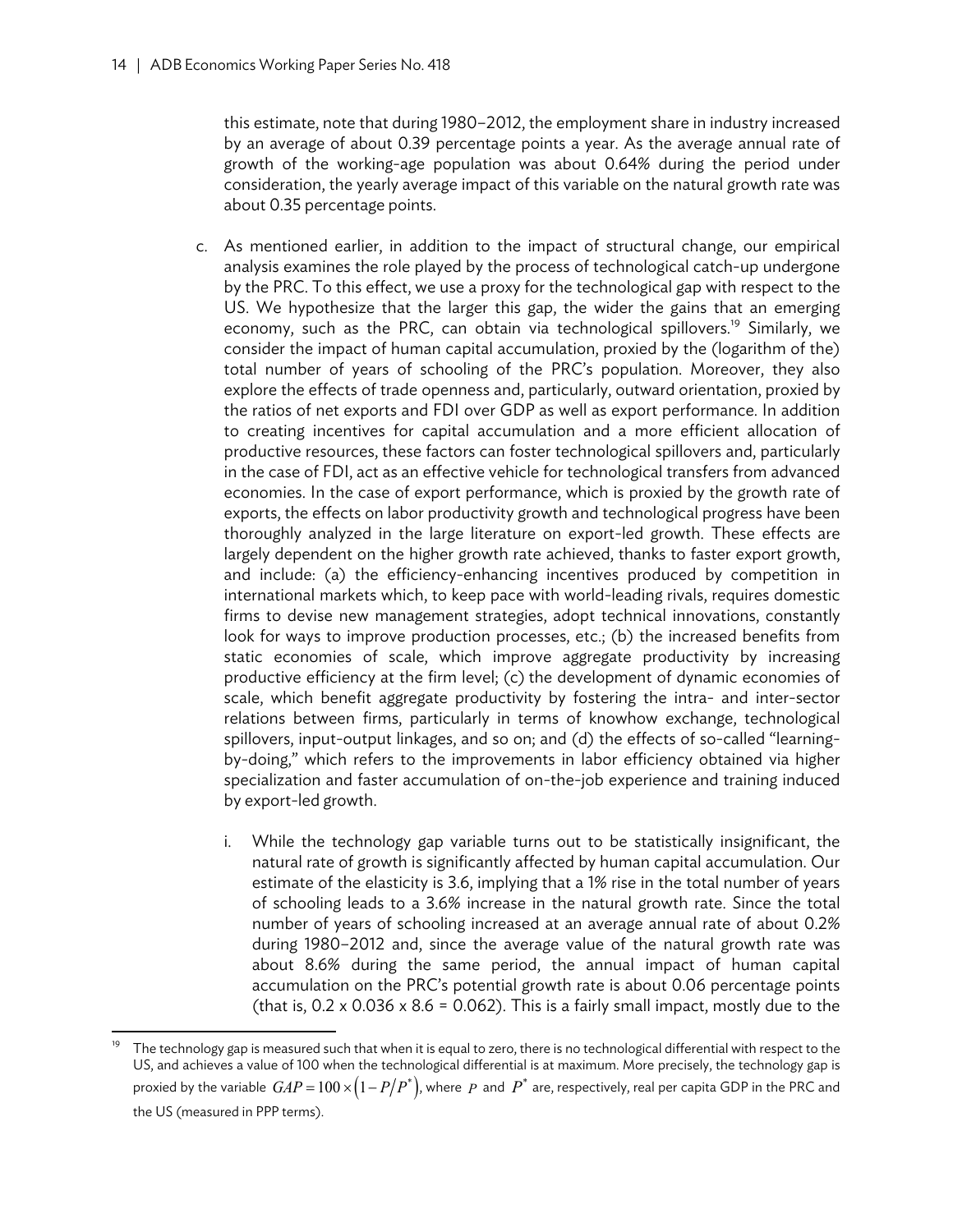slow growth rate of human capital accumulation during the period, as measured by the growth rate of years of schooling.<sup>20</sup>

- ii. Results indicate that a 1 percentage point increase in the share of net exports in GDP is associated with an increase of about 0.08% in the natural growth rate. However, as on average, the share of net exports rose by about 0.12 percentage points per annum during 1980–2012, the yearly contribution of this factor to the natural growth rate was only about 0.01 percentage points.
- iii. The effect of FDI is similar; the coefficient estimate suggests that a 1 percentage point increase in the share of FDI in GDP leads to an increase of 0.31 percentage points in the natural rate of growth. Since the share of FDI grew by 0.1 percentage points a year on average, the annual contribution of this factor was about  $0.03\%$ <sup>21</sup>
- iv. The empirical evidence points to a more significant role of export growth; the estimates indicate that a 1 percentage point increase in export growth is associated with a rise of 0.02 percentage points in the natural rate of growth. Because of the remarkable export performance of the PRC, with an average annual rate of growth of nearly 16%, the average yearly contribution of export growth to the natural growth rate was about 0.26 percentage points.

# 2. The Balance of Payments Constrained Growth Rate

We now turn our attention to the PRC's BOP-constrained growth rate which, as mentioned, is constructed as the ratio of (trend) export growth to the income elasticity of imports (Appendix Table 2 provides the data). Our findings reveal that, as expected, structural change has also played a substantial role in relaxing the BOP constraint on growth. See also Table 1 above:

> a. Specifically, the estimates indicate that the BOP-constrained growth rate increased by about 2.45 percentage points when the share of industrial employment rose by 1 percentage point; therefore, the average annual 0.39% increase in the industrial employment share added about 0.96 percentage points a year to the BOP-constrained growth rate. This effect is not only due to the fast export growth associated to the rise of the industrial sector, but also to the positive effect that this had on the income elasticity of imports. The latter measures how quickly imports increase as a

 20 It is worth noting that the average growth rate of the total number of years of schooling during 1980–2012, 0.2%, is affected by several years in which the total number of years of schooling actually *decreased*. This is particularly the case of the Great Recession years, when the average annual growth rate of the total number of years of schooling was about – 1.4%. We speculate that this may reflect worse incentives for human capital accumulation, associated to lower expected returns in a slower-growing economy. It also raises concerns regarding the available data. However, if one takes a longterm view and considers data for 1950–2012, the total number of years of schooling increased by an average growth rate of about 8.5%, indicating that over the longer term, the impact of human capital accumulation is likely to have been very significant indeed.<br>Note that, although the quantitative importance of these factors may appear to be fairly small, the reported coefficient

estimates are likely to underestimate somewhat the relevance of these determinants of productivity growth for at least two reasons: first, as mentioned, because of data limitations, the model does not include other potential determinants of productivity growth and technological progress, such as research and development (R&D) expenditure. A more complete model would include these factors and capture the interaction between them and the variables used (i.e., technology gap, trade openness, etc. Second, the effects of technological progress may be partly captured by other variables in the model, e.g., the change in the share of industrial employment and working-age population growth.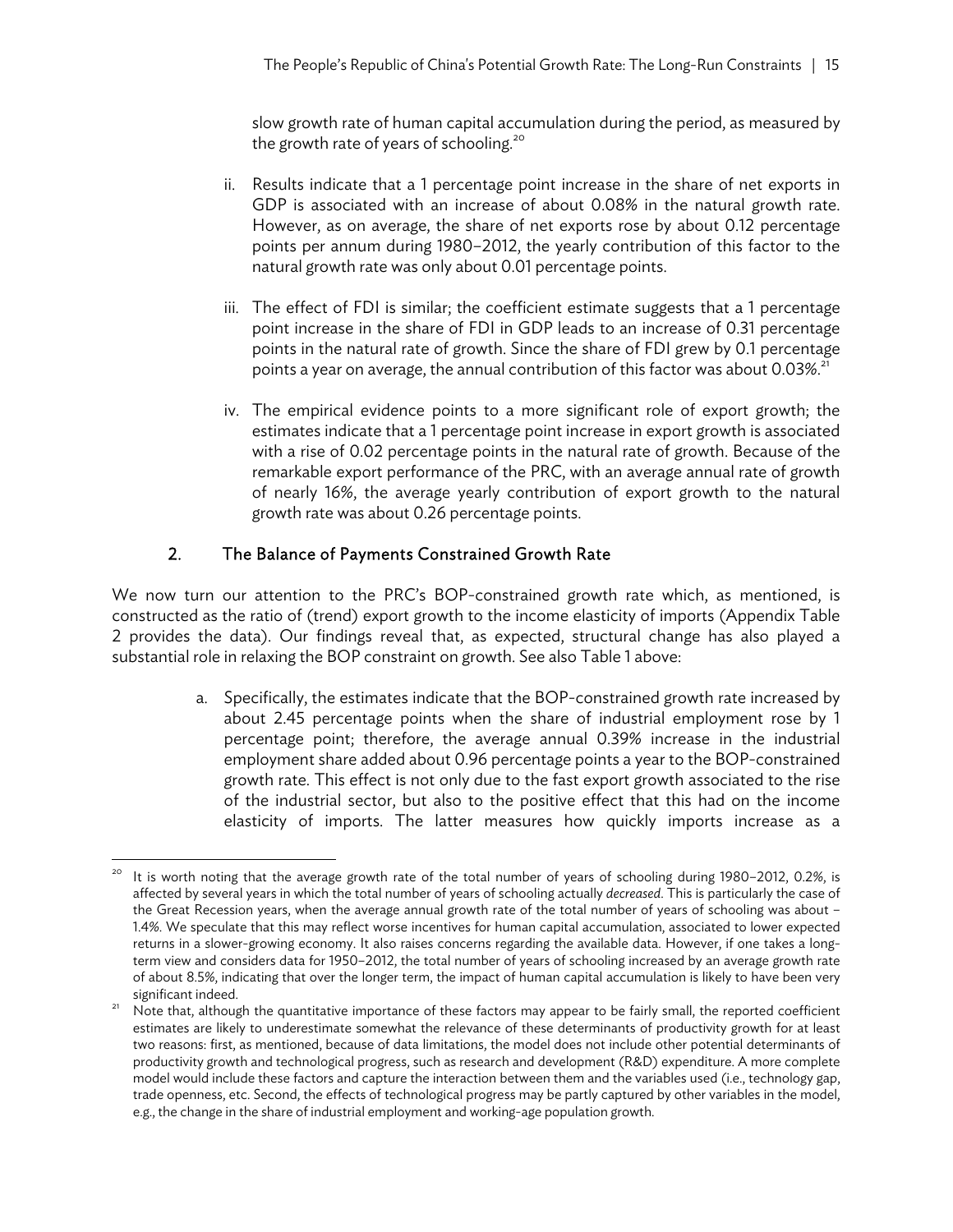consequence of output growth. Together with the drivers of export performance, it is the main determinant of the BOP-constrained growth rate. Our findings indicate that both the increasing share of industrial employment and FDI had a negative impact on the PRC's income elasticity of imports, thus contributing to raising its BOP-constrained growth rate.

- b. There is no evidence that changes in the share of employment in services or the growth rate of the working-age population exert a significant effect on the BOPconstrained growth rate—an outcome which, again, is consistent with expectations.
- c. Contrary to the results obtained in the case of the natural growth rate estimations, the human capital proxy turns out to be a statistically insignificant determinant of the BOP-constrained growth rate. On the other hand, there is evidence of a positive impact of the technology gap, with a coefficient of 0.47.
- d. There is a (statistically) weak significant effect of the share of FDI in GDP, with a 1 percentage point rise in the latter leading to an increase of 1.37 percentage points in the BOP-constrained growth rate. As the share of FDI in GDP rose on average by about 0.1 percentage point a year during the period analyzed, this factor contributed to about 0.14% annually to the BOP-constrained growth rate.
- e. Finally, the effect of trade openness is only weakly (statistically) significant too, even though the estimated effect of a 1% change in net exports (as a share of GDP) on the BOP-constrained growth rate is fairly strong (0.63 percentage points).

Summing up, the empirical evidence gathered on the determinants of the natural growth rate mirrors fairly closely the effects of the process of structural change undergone by the PRC's economy. The main drivers of the dynamics of potential growth appear to have been the growth of the workingage population (which, in turn, boosted labor force growth) and the outflow of labor from agriculture toward the industrial sector; while the share of employment in services activities does not seem to have influenced the natural growth rate. Potential growth has also benefited from the opening up of the PRC's economy to international trade and FDI. The main route through which the increasing prominence of industry has bolstered the natural growth rate has been the associated growth of exports. The latter factor has also played the main role in determining the country's remarkably high BOP-constrained growth rate, which has also been bolstered by the beneficial effects of structural change and FDI on the income elasticity of imports.

## V. SCENARIOS FOR THE PEOPLE'S REPUBLIC OF CHINA'S POTENTIAL GROWTH DURING THE 13TH FIVE-YEAR PLAN, 2016–2020

We now consider three scenarios for the path of the PRC's natural growth rate during 2016–2020. To do this, we use the model of the potential growth rate discussed in the previous section (Table 1). Figure 6 graphs the estimated natural growth rate series obtained via Kalman-filter estimation, and the one predicted by our model, discussed in the previous section. As can be seen, the predicted series does a good job tracking the actual natural growth rate (Appendix Table 3 provides the data).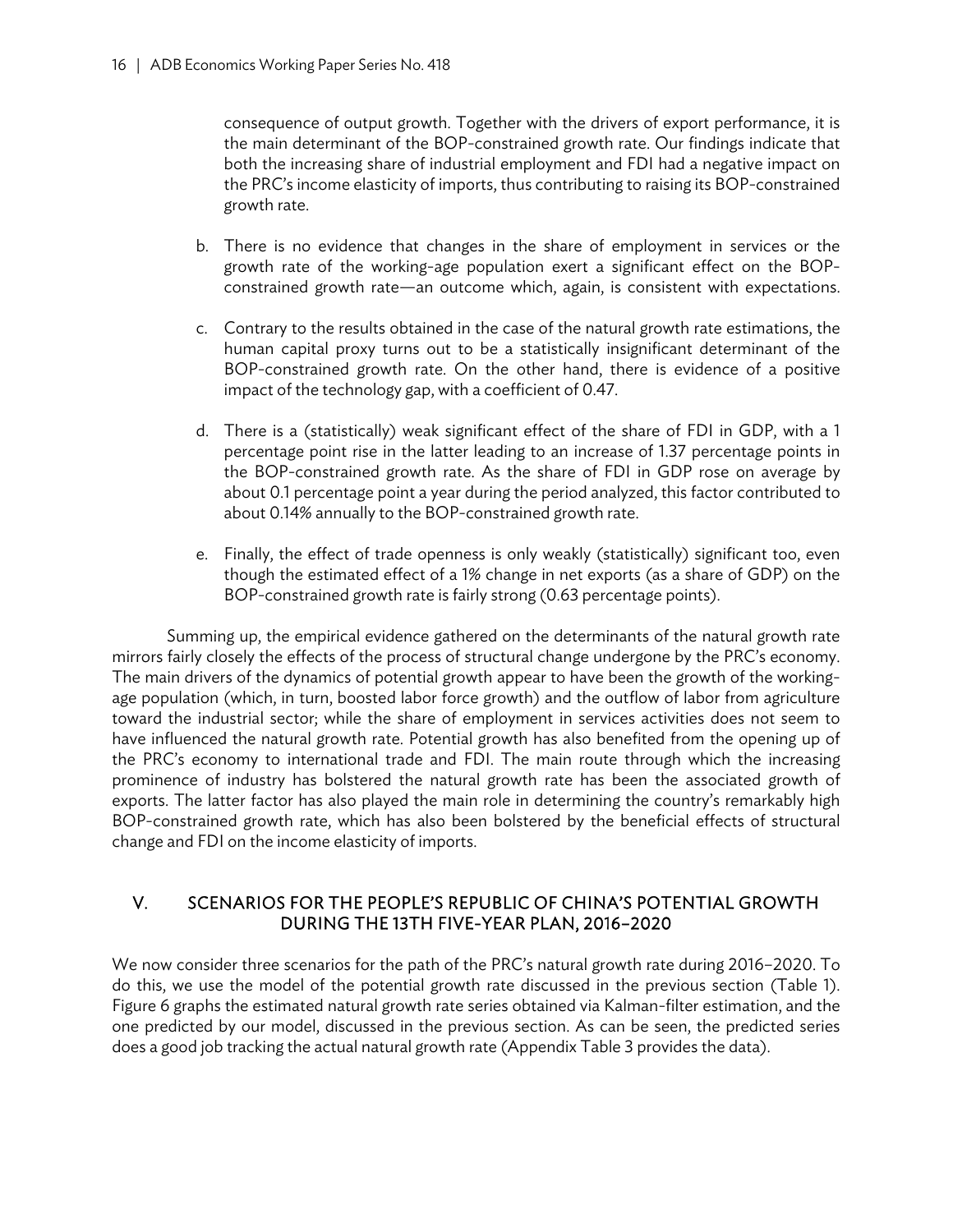

We use the coefficient estimates in Table 1 to construct three possible scenarios, shown in Table 2. In the first one, the effects of the Great Recession are assumed to be temporary, so that the annual growth rate of exports returns to values in line with those seen during the 2 decades up to the second half of the 2000s, 18%, the average growth rate of exports during 1990–2006. Similarly, taking as reference the average values for 1990–2006, the annual changes in the shares of net exports and FDI in GDP are both positive (0.5 and 0.2 percentage points, respectively); and so is the growth rate of the total number of years of schooling, 2%. Further, we assume that structural change proceeds at a slow pace, so that the share of industrial employment still increases during the period, by 0.5 percentage points each year. Finally, based on projections from the United Nations, the annual growth rate of the working-age population is assumed to be negative and equal to –0.1% (we use this estimate in all three scenarios in Table 2).

Under this setup, the natural growth rate returns to about 10.4%. In such a case, an actual growth rate of 7%–7.5% (currently seen as optimal by policymakers in the PRC) would bring about increasing unemployment. In different circumstances, this situation would likely lead to the implementation of short-term policy measures to increase aggregate demand and GDP growth to keep pace with potential growth and, thus, keep unemployment from increasing. However, this situation would be problematic for the PRC's authorities if their objective is to attain an actual growth rate of about 7%–7.5%.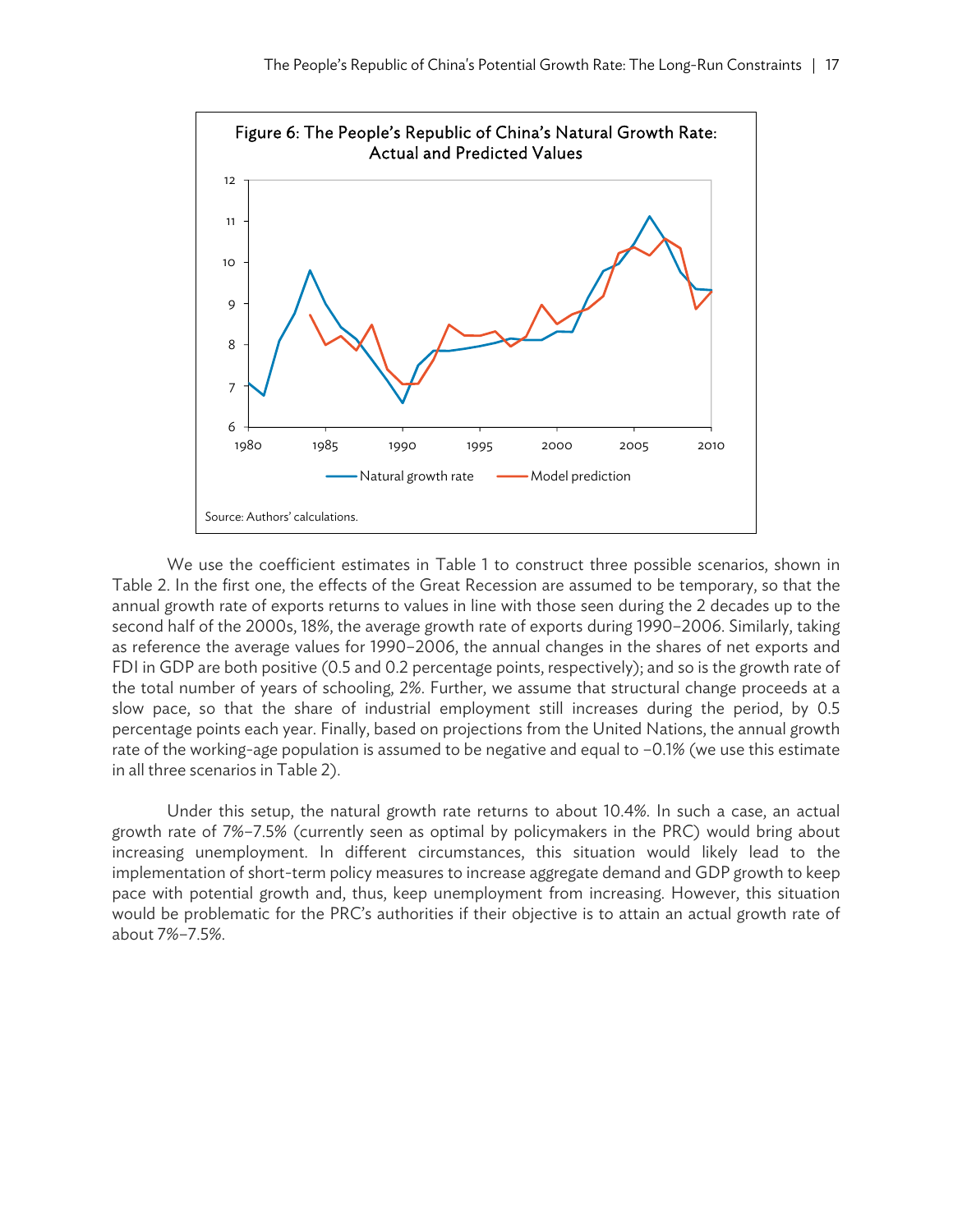|                       | Share of<br>Industrial<br>Employment | Working-<br>Age<br>Population<br>Growth | Share of<br><b>Net</b><br>Exports in<br><b>GDP</b> | Share of<br>FDI in GDP                                            | Growth<br>Rate of<br><b>Exports</b> | Years of<br>Schooling | Natural<br>Growth<br>Rate |
|-----------------------|--------------------------------------|-----------------------------------------|----------------------------------------------------|-------------------------------------------------------------------|-------------------------------------|-----------------------|---------------------------|
|                       |                                      |                                         |                                                    | First Scenario: The effects of the Great Recession are temporary  |                                     |                       |                           |
| Coefficient           | 0.53                                 | 0.54                                    | 0.08                                               | 0.31                                                              | 0.02                                | 3.62                  |                           |
| 5-year average change | 0.50                                 | $-0.10$                                 | 0.50                                               | 0.20                                                              | 18.00                               | 2.00                  | 10.4                      |
| 5-year impact         | 0.27                                 | $-0.05$                                 | 0.04                                               | 0.06                                                              | 0.36                                | 0.65                  |                           |
|                       |                                      |                                         |                                                    | Second Scenario: The effects of the Great Recession are permanent |                                     |                       |                           |
| Coefficient           | 0.53                                 | 0.54                                    | 0.08                                               | 0.31                                                              | 0.02                                | 3.62                  |                           |
| 5-year average change | $-1.50$                              | $-0.10$                                 | $-2.50$                                            | $-1.50$                                                           | 0.00                                | $-1.50$               | 7.0                       |
| 5-year impact         | $-0.80$                              | $-0.05$                                 | $-0.20$                                            | $-0.47$                                                           | 0.00                                | $-0.49$               |                           |
|                       |                                      |                                         |                                                    | Third Scenario: Transformation toward a services economy          |                                     |                       |                           |
| Coefficient           | 0.53                                 | 0.54                                    | 0.08                                               | 0.31                                                              | 0.02                                | 3.62                  |                           |
| 5-year average change | $-1.50$                              | $-0.10$                                 | $-0.10$                                            | $-0.50$                                                           | 5.00                                | $-1.00$               | 7.8                       |
| 5-year impact         | $-0.80$                              | $-0.05$                                 | $-0.01$                                            | $-0.16$                                                           | 0.10                                | $-0.33$               |                           |
|                       |                                      |                                         |                                                    |                                                                   |                                     |                       |                           |

#### Table 2. Scenarios for the Path of the People's Republic of China's Natural Growth Rate, 2016–2020

FDI = foreign direct investment, GDP = gross domestic product.

Source: Authors' calculations.

The second scenario assumes that the effects of the Great Recession are permanent. As in the previous scenario, we assume the acceleration of the structural transformation of the economy toward services and a decline in the weight of industry. In addition, in this setup, we assume that the effects of the Great Recession are persistent and larger than in the first scenario. The share of industrial employment decreases by an average of 1.5 percentage points per year, but the annual growth rate of exports is now assumed to be 0% during the period of analysis. This results in a more negative annual change in the GDP shares of net exports (–2.5 percentage points) and FDI (–1.5 percentage points). The annual growth rate of years of schooling is also negative and equal to –1.5%, as in a slowly growing economy, the return to human capital accumulation decreases. In this case, an actual growth rate of 7.5% would be higher than the natural growth rate, which declines to about 7%. This situation would lead to decreasing unemployment with inflationary pressures.

The third scenario is an attempt to isolate the effects of structural change and, in particular, of a possible acceleration in the process of transformation of the PRC into a services-based economy. As such, the main variation with respect to the first scenario is that the share of industrial employment decreases by an average of 1.5 percentage points per year. A decreasing role for industry in this scenario implies a slowdown in export growth (5%) and a negative annual change in the share of net exports (–0.1 percentage points), while in a less dynamic export-driven growth process, the change in the GDP share of FDI turns negative too (–0.5 percentage points). The annual growth rate of years of schooling is negative and equal to –1%, in line with that during 2007–2012. As can be seen, the outcome of the acceleration of the structural transformation toward a service economy is that potential growth slows down to about 7.8%. This growth rate is broadly in line with the current pace of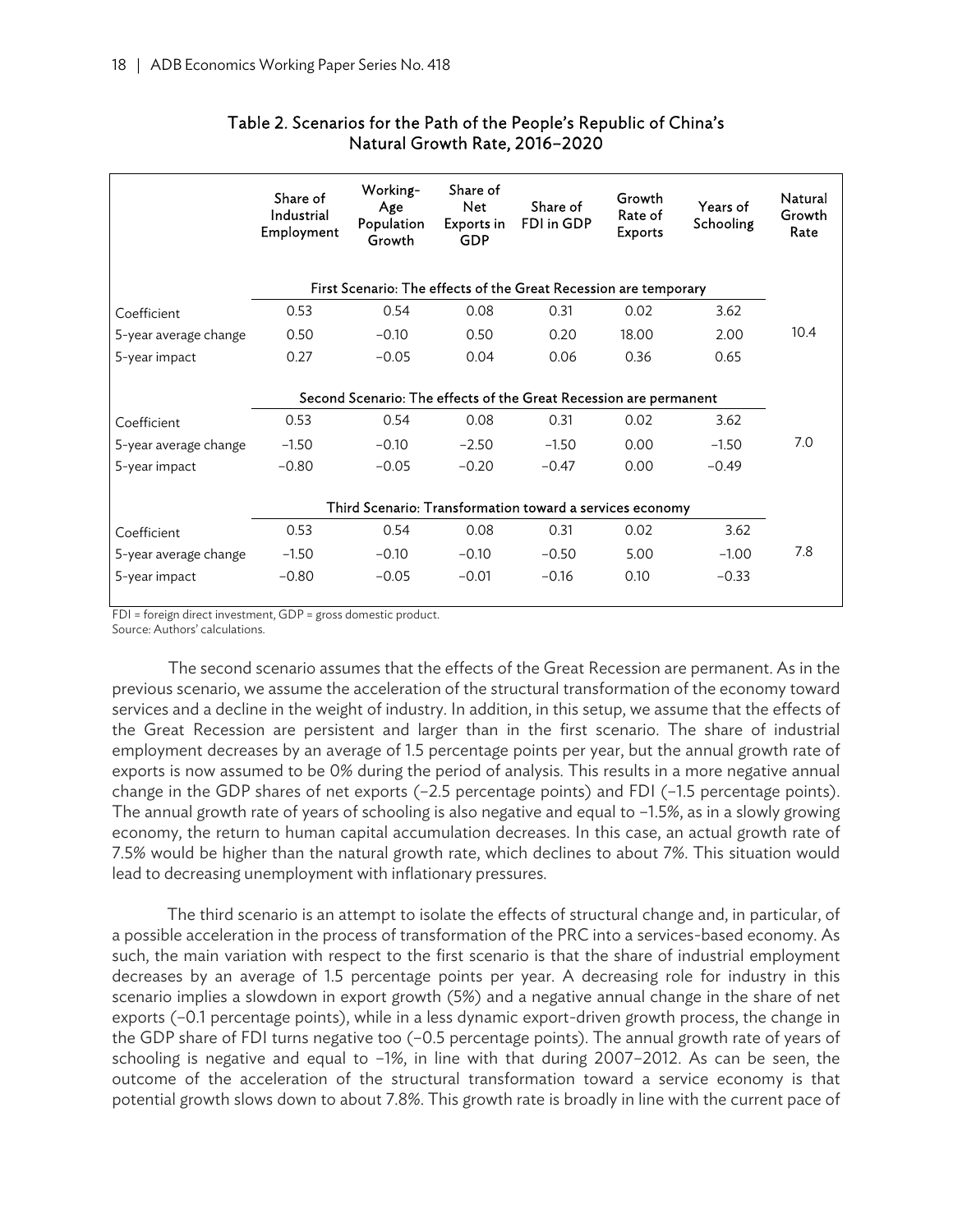GDP growth, so that in this scenario, the unemployment rate would be broadly stable if policymakers in the PRC are successful in delivering the currently targeted 7%–7.5% GDP growth.

#### VI. CONCLUSIONS: THE PEOPLE'S REPUBLIC OF CHINA'S POTENTIAL GROWTH PROSPECTS DURING THE 13TH FIVE-YEAR PLAN AND IMPLICATIONS FOR POLICY

The CCP set an ambitious agenda for the 12th Five-Year Plan (2011–2015). As discussed at the 18th National Congress in 2013, reforms are expected to continue during the 13th Five-Year Plan (2016– 2020). The PRC needs to change its growth model into one that is less capital and energy-intensive, and less dependent on credit and real estate booms; yet it needs to continue achieving high growth rates to generate employment in industry and services during the coming decades so as to absorb 240 million agricultural workers, about 31% of total employment, and largely surplus labor.<sup>22</sup> During the last few years, the actual growth rate has declined significantly, hence, policymakers wonder whether this decline is temporary or permanent, whether the economy's potential has been affected or not, and whether the capacity of the economy to create employment has been affected.

This paper provides a discussion of the PRC's potential or natural growth rate, defined as the rate consistent with the full utilization of productive resources (i.e., constant unemployment rate) and stable inflation (i.e., actual inflation equals the expected inflation rate). First, we have calculated the natural growth rate for the period 1979–2012 as well as the BOP growth rate, and established that only the former is binding in the PRC. Second, we have modeled their determinants. Third, we have discussed three possible scenarios for the 13th Five-Year Plan 2016–2020. The analysis we have developed has some important economic policy implications and allows us to make a series of conclusions regarding the PRC's future growth prospects:

- 1. Our results indicate that in 2012, the PRC's potential growth rate was 8.7%, 2.4 percentage points below the 2006 peak, 11.1%. This finding is consistent with other estimates (e.g., IMF 2014). Smoothing out the effects of the Great Recession by considering a 5-year average up to 2012, our findings indicate that the natural growth rate is still 9.2%, about the same as the average actual growth rate for the period. Based on our empirical work, this can be considered the best estimate of the PRC's natural or potential growth rate as the PRC's policymakers initiate discussions for the 13th Five-Year Plan. Since the natural growth rate is the growth rate that keeps the unemployment rate constant (and stable inflation), this natural rate implies that the 7% growth rate target of the 12th Five-Year Plan, possibly also the same target for the 13th Five-Year Plan, may, in fact, not be sufficient to prevent unemployment from rising in the long run. This conclusion, however, is subject to a number of caveats that we discuss below.
- 2. The recent decline in potential growth rate may be due to the impact of the Great Recession, particularly, via its negative effects on exports. If the recent global recession does not leave permanent scars on both the world and the PRC's economies, the slowdown in potential growth may be only temporary. Under our first scenario, the PRC's potential growth rate may return to over 10%. If this scenario materializes but the actual growth rate stays at about 7%– 7.5%, then there will be further upward pressures on the unemployment rate.

 22 An analysis of agriculture's employment share indicates that assuming an increase in income per capita of 6.5% per annum, the share will decline to about 24% by 2020, that is, 7 percentage points below what it was in 2013; and that it will further decline to about 18% by 2025 (Felipe, Dacuycuy, and Lanzafame 2014).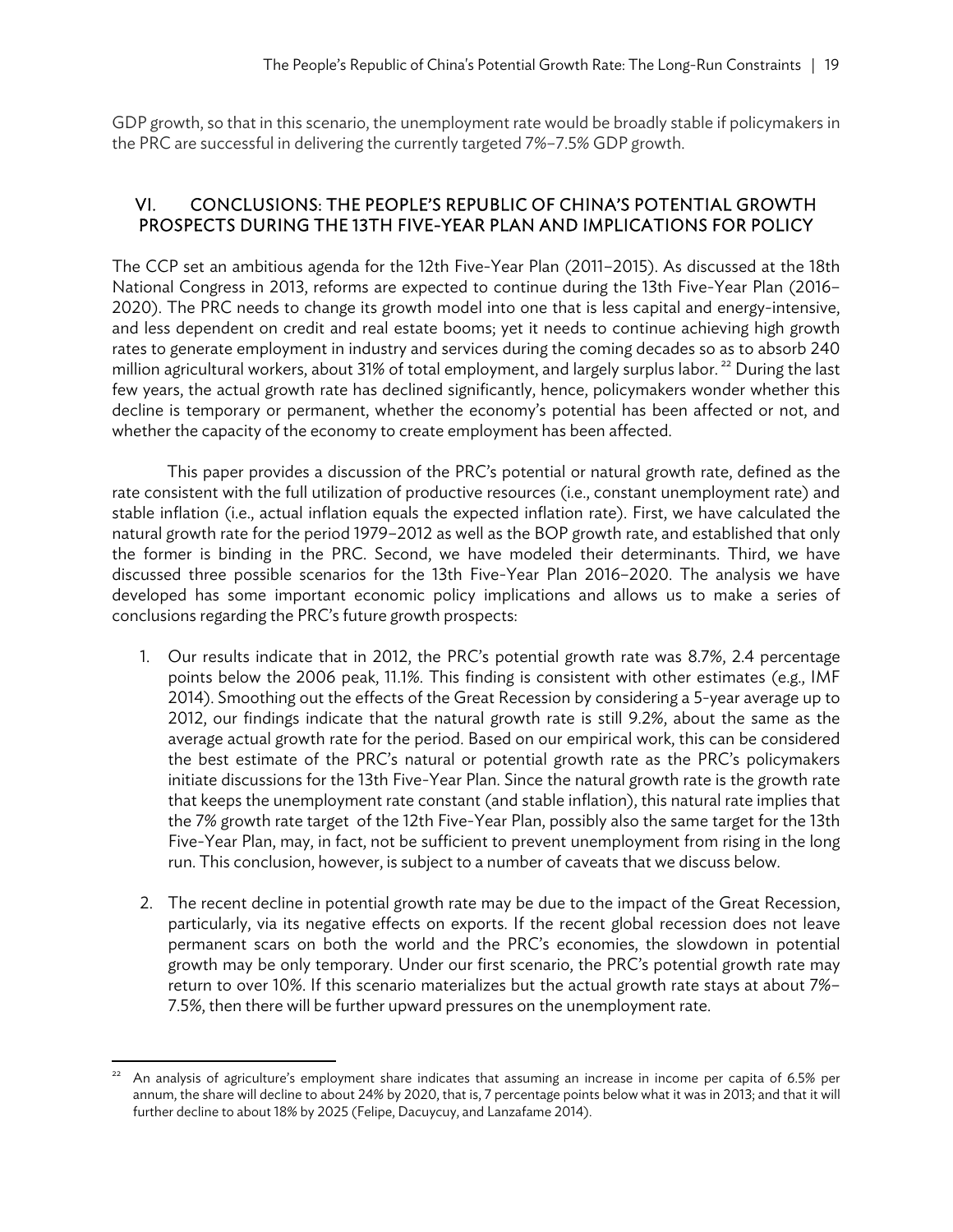- 3. Under a second scenario, the Great Recession may have permanent effects on the PRC's economy, in which case, the country's potential growth rate may even decrease to below the actual rate. This situation would lead to decreasing unemployment with inflationary pressures.
- 4. The PRC is increasingly becoming a services-based economy, and our estimation results indicate that the structural transformation of its economy will possibly lead to a reduction in the natural growth rate during the 13th Five-Year Plan. In our third scenario, consistent with this setting, the natural growth rate declines and approaches the actual desired rate of 7%– 7.5%. In this case, the unemployment rate will not increase. We believe this second trend will dominate in the medium- to long-term that we are concerned with.
- 5. We believe that the PRC's potential growth rate will decline during the next few years as the economy becomes more service-oriented. Policymaking in the PRC could be guided by our second scenario, where potential declines to the actual rate. This way, policymakers would be able to deal with both unemployment and inflation pressures. The decline in the natural rate will come about through the direct effect on aggregate productivity, due to lower productivity growth in the services sector as well as through the indirect effect on export growth, which the evidence suggests is the real engine of the PRC's potential growth. Specifically, a declining industrial sector *vis-à-vis* services activities is likely to reduce the role played by manufacturing exports in fostering productivity growth. This development is considered by many an essential part of the rebalancing process to be undergone by the PRC's economy, which should gradually switch from an export- and investment-driven growth model to one characterized by a growing role of domestic demand and, particularly, private consumption. Such an adjustment process is certainly desirable, particularly because of its beneficial effects on the long-term sustainability of the PRC's growth. However, it also opens up several policy questions, the most significant of which are undoubtedly related to the mechanisms through which productivity growth can be enhanced in the services sector. Furthermore, as mentioned above, since service activities are more labor-intensive than industrial ones, the same aggregate growth rate in a more services-based economy will generally give rise to a faster rate of job creation. Thus, at least in terms of its effects on the labor market, a slowdown in the PRC's natural growth rate may not necessarily be a concern. In addition, however slower the pace of productivity growth of services *vis-à-vis* that of industry, the gap with low-productivity agricultural activities means that the constant outflow of labor out of the latter sector is likely to continue benefiting potential growth, even if most farmers will find new occupations in services rather than in industry. This suggests that appropriate internal migration policies and, in particular, an effective reform of the *hukou* system, can increase the PRC's potential growth, at least until the outflow of labor from agriculture is over.
- 6. Among the other economic policy reforms outlined by the 18th CCP National Congress, the measures aimed at increasing the country's openness to trade and FDI, and in general, the outward orientation of the economy, are likely to play a crucial role in the country's future growth performance. The empirical evidence supports the view that the PRC's remarkable growth performance can be rightly described as export-led. Thus, if effective in fostering FDI and export growth, the proposed intensification and expansion of the "open-door policy" may bring about substantial benefits.
- 7. The reform agenda should also take into account the possible supply- and/or demand-side constraints on potential growth. In particular, given the significant role played by the workingage population growth in reinforcing potential growth during 1980–2012, we can expect that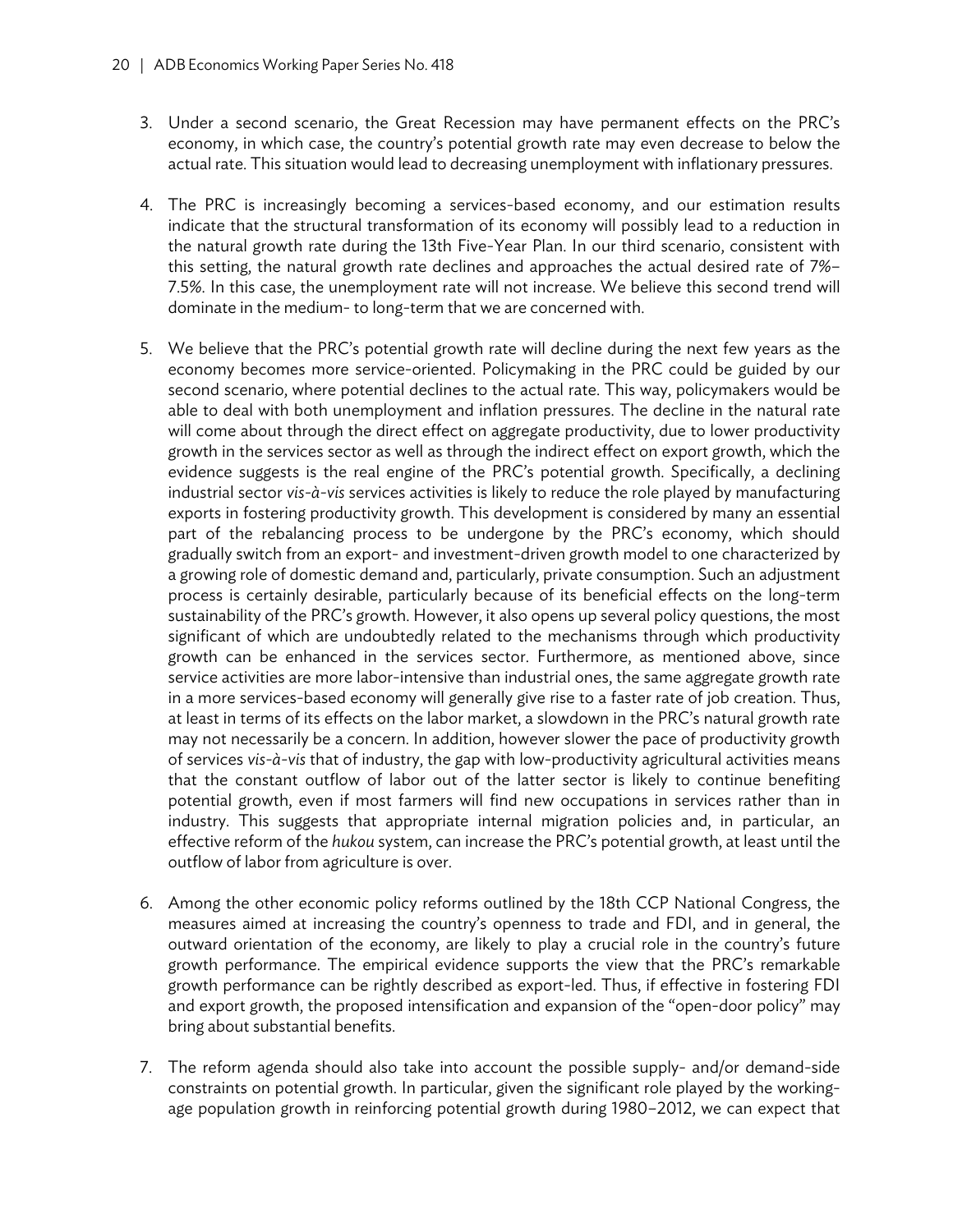the exhaustion of the demographic dividend will exert a negative effect on the PRC's future growth performance. As mentioned above, to some extent, these effects may be reduced through the implementation of corrective measures aimed at increasing the labor force participation (e.g., to extend the length of the working-age life). Results also indicate that the natural rate of growth is positively affected by human capital accumulation (measured by the growth rate of years of schooling), although, since this effect is slow and takes place over a long period, its overall impact is small.

8. With respect to the long-term constraint imposed by the BOP equilibrium, our analysis indicates, as expected, that this was not binding during the period under analysis – the estimated BOP-constrained growth rate is above the natural growth rate for most of the period, with the exception of a few years in the 1990s and during 2010–2012. As mentioned, this recent decline is likely to depend on the effects of the Great Recession, but it does show that the benefits accruing to the PRC's economy from international trade should not be considered as permanent—the determinants of the BOP-constrained growth rate should, thus, be thoroughly studied. In this respect, the main empirical finding is that the increasing share of industrial employment has had a significantly positive impact on the BOP-constrained growth rate during 1980–2012. This appears to have worked not only by promoting export growth, but also via the income elasticity of imports, a measure of how quickly imports increase as a consequence of output growth. Specifically, the increase in the share of industrial employment was associated with a reduction in the value of the income elasticity of imports. In turn, together with the PRC's remarkable export performance, this has relaxed the BOP constraint on GDP growth. However, we find that the share of employment in the services sector is not significant. Thus, as observed for the natural rate of growth, we can expect the structural transformation toward an increasingly services-based economy to reduce the country's BOPconstrained growth rate. Meanwhile, the evidence points to a significantly positive impact of FDI (expressed as a percentage of GDP) on the BOP-constrained growth rate. As discussed earlier, the share of FDI in GDP reflects the degree of technological transfer; but it also reflects the economy's openness to international investors. Thus, this finding reinforces the support for the "open-door policy."

Summing up, our analysis of the PRC's potential growth rate outlines a challenging economic scenario for its policymakers. The PRC's remarkable growth performance during the last 40 years represents an exception and there is little doubt that, in due course, growth will decline toward values consistent with the world economy's average growth rate—a phenomenon that economists refer to as "regression to the mean" in growth (Pritchett and Summers 2014). The finding that the natural growth rate is still about 9% represents our best estimate of its *current* value. We agree with the view that it will decline in the future. The central question is whether the PRC's growth slowdown will come in the form of a smooth decline toward a slower, but sustainable, growth rate, or as a hard landing. To investigate this issue, a thorough analysis of potential growth in the PRC is critical, as the likelihood of a sudden (rather than gradual) deterioration of long-term growth performance is closely related to the deviations of actual from potential growth. In fact, because of the various mechanisms linking the rate of productivity growth and technological progress to the pace of economic growth, potential growth is likely to be endogenous with respect to the actual growth rate, at least to a certain extent. In this sense, the recent slowdown in economic growth resulting from the negative effects on the global economy of the Great Recession, may turn out to have persistent effects on the PRC's natural growth rate—a potential threat we refer to in various parts of the paper.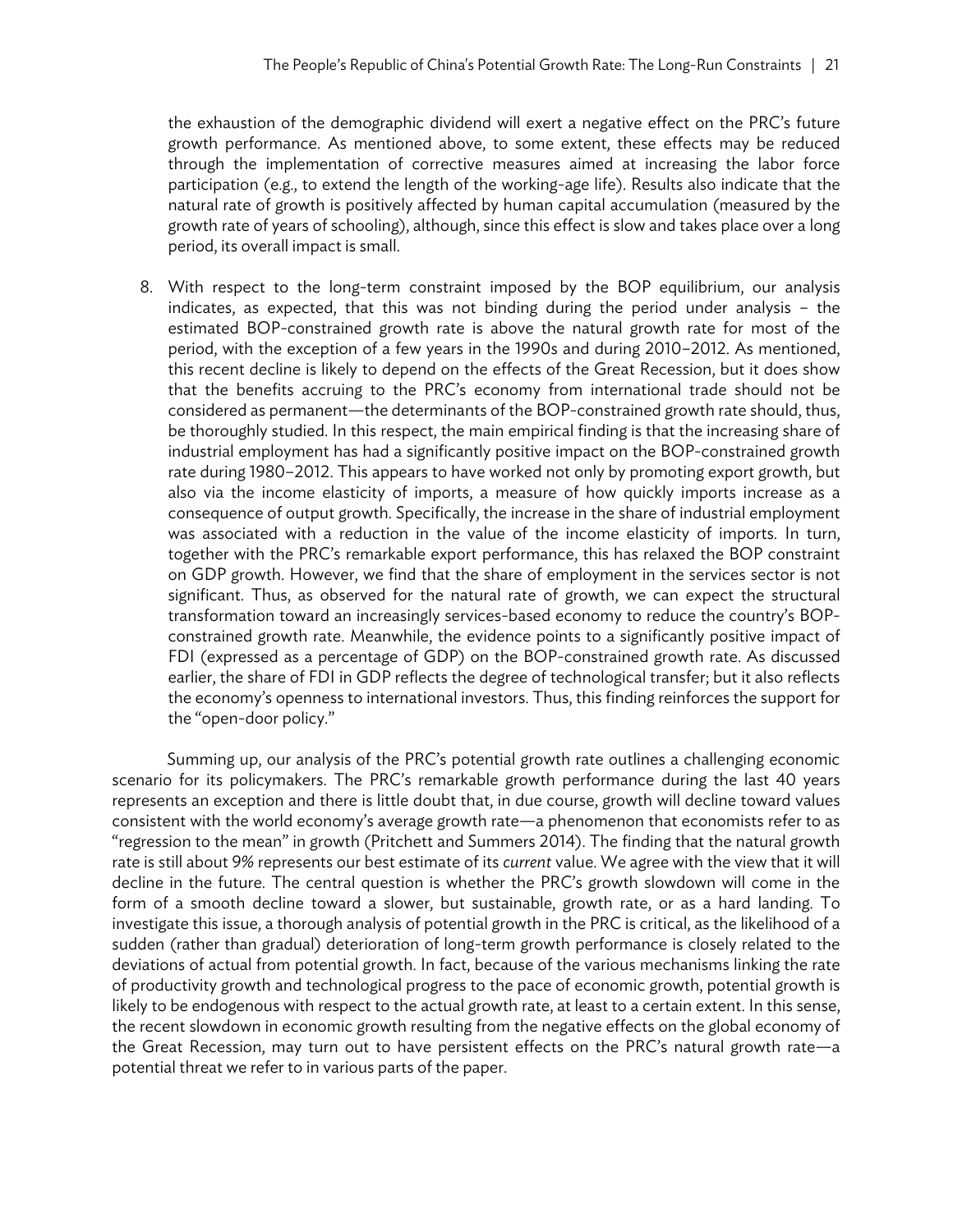#### 22 | ADB Economics Working Paper Series No. 418

Finally, there are clear opportunities for economic policy to decrease the likelihood of this potential scenario, and this way facilitate a smooth transition toward a more sustainable growth model. This should be done by removing the obstacles that impede a more efficient allocation of productive resources and which limit the PRC's potential growth.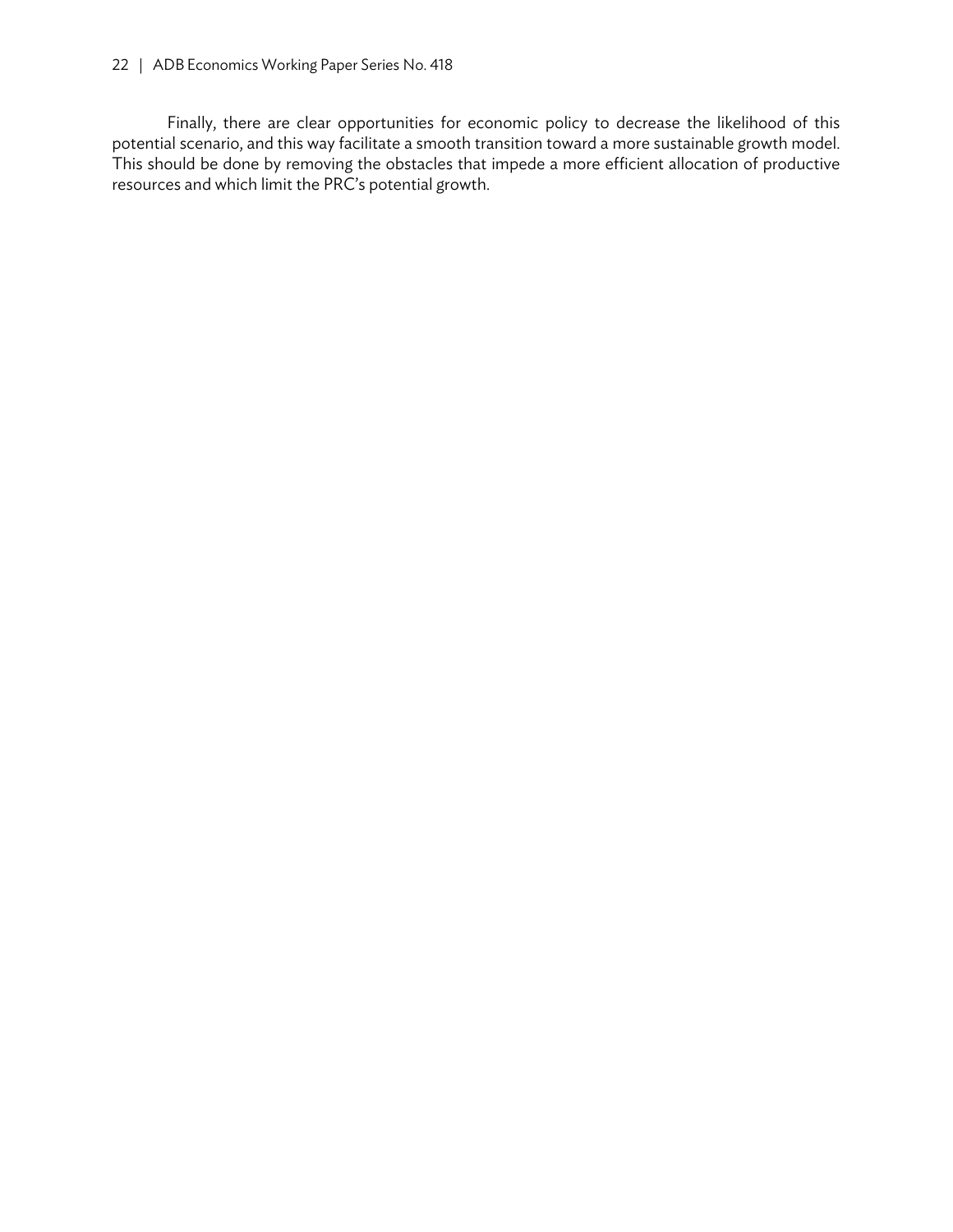#### APPENDIX: ESTIMATION OF NATURAL AND BALANCE OF PAYMENTS CONSTRAINED GROWTH RATES

#### Estimation of the natural rate of growth

As noted in footnote 7 in Section III in the text, the definition of potential output growth we use is consistent with both New Keynesian dynamic stochastic general equilibrium models, i.e., the rate of output the economy would have if there were no nominal rigidities but all other (real) frictions remained unchanged; and with the older Keynesian notion, i.e., maximum production without inflationary pressures (Okun 1962).

To estimate the natural rate of growth  $\left( \overline{g}^{_N} \right)$ , we adopt a revised version of the methodology put forward by León-Ledesma and Thirlwall (2002). Their approach is based on a standard formalization of Okun's Law in growth-rate form that measures the natural rate of growth as that particular growth rate that is consistent with a non-changing unemployment rate, that is:

$$
\Delta U_t = \xi - \gamma g_t \tag{1}
$$

where  $\boldsymbol{g}_t$  is the growth rate of GDP and  $\Delta U_t$  is the change in the unemployment rate. The natural growth rate is therefore given by  $g^{\scriptscriptstyle N}$  =  $\frac{\xi}{\tau}$ γ . Using this result we can express (1) as:

$$
\Delta U_t = -\gamma \left( g_t - g^N \right). \tag{2}
$$

To avoid the possible bias that may arise due to the effects of labor hoarding, León-Ledesma and Thirlwall (2002) rely on the inverse of Okun's Law as formalized in (1), that is:

$$
g_t = \omega - \delta \left( \Delta U_t \right) + \varepsilon_t \tag{3}
$$

where  $\varepsilon_t$  is the error term. The estimate of the growth rate that is consistent with an unchanging unemployment rate is therefore:

$$
g^N = \omega \,. \tag{4}
$$

The coefficients in Okun's model are not pure structural parameters. Rather, they are reduced form, or semi-reduced form, parameters that incorporate several fundamental structural parameters representative of the macroeconomic behavior and of the characteristics of the adjustment mechanisms that lie behind the inverse relationship between output and unemployment gaps over the business cycle.  $\delta = 1/\gamma$ , where  $\gamma$  is Okun's coefficient in equation (1), is an important indicator of the degree of interdependence of output and labor movements around their long-run paths and is regarded as a benchmark for policymakers to measure the cost of high unemployment.

We modify the León-Ledesma and Thirlwall methodology in two ways. First, we do not assume that the natural growth rate is constant, and instead estimate it as a (possibly) time-varying rate of growth. Second, rather than estimating Okun's Law, we rely on the relationship between inflation and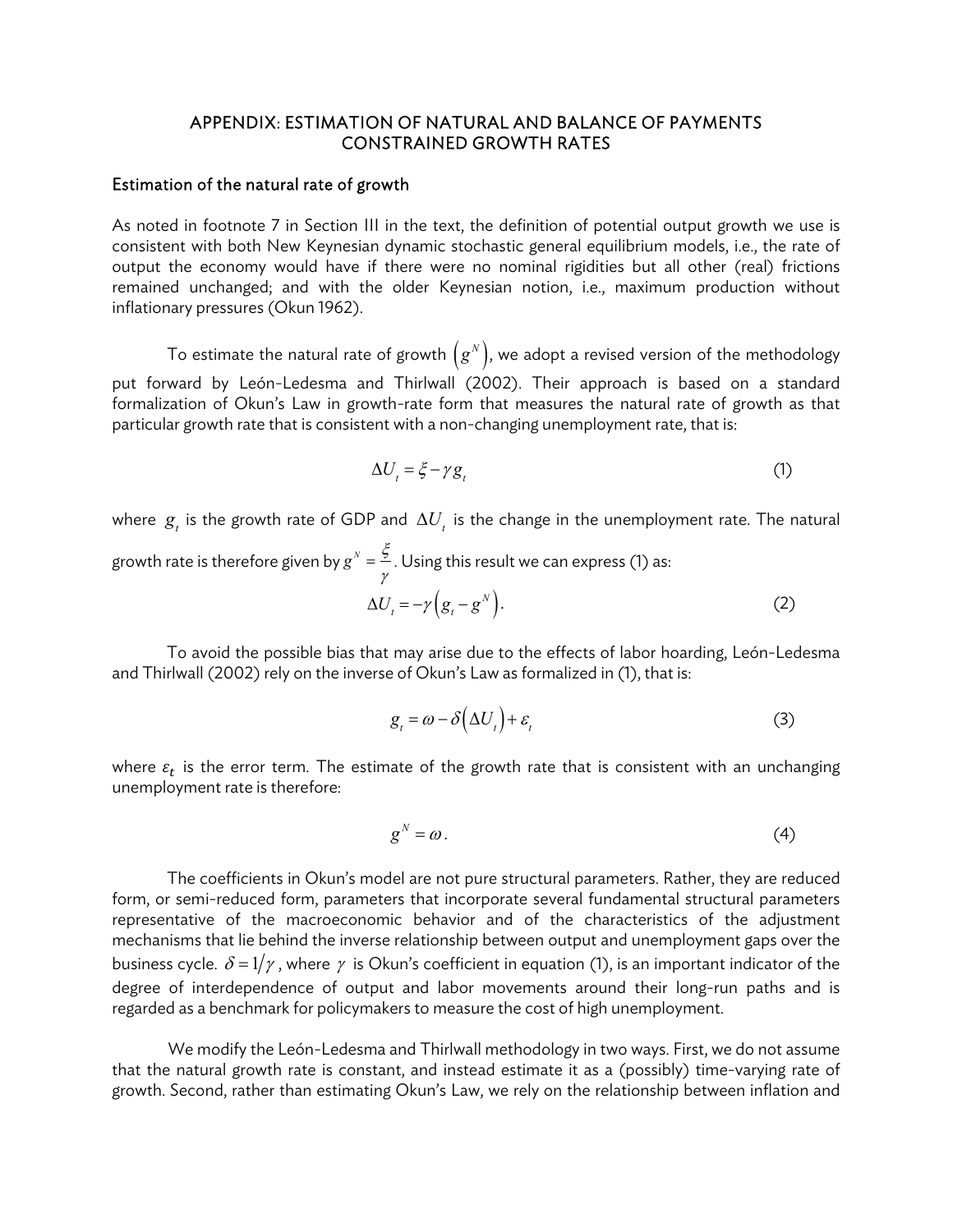GDP growth as formalized in standard macroeconomic theory to estimate the natural growth rate via an Aggregate Supply (AS) model in growth rates, with output growth on the left-hand side and CPI inflation on the right-hand side. The reason is that the PRC's unemployment data does not include the substantial underemployment that exists in the PRC and hence make estimates of Okun's Law problematic. Therefore, and more precisely, we estimate the natural rate of growth as that particular growth rate that is consistent with inflation being equal to expected inflation (i.e., stable inflation). Moreover, as we show below, our method is also consistent with the definition of the natural growth rate, that is, that growth rate consistent with a non-changing unemployment rate.

We start with a standard AS model that relates the price level to the output gap. In log-levels, this AS model can be written as:

$$
\ln P_t = \ln P_t^e + \beta \left( \ln Y_t - \ln Y_t^N \right) \tag{5}
$$

where the log price level  $\left(\ln P_{_{t}}\right)$  depends on the log of the expected price level  $\left(\ln P_{_{t}}^{e}\right)$  and on the difference between the actual  $\left(\ln Y_t\right)$  and the natural  $\left(\ln Y_t^N\right)$ GDP levels (i.e., the output gap). Now we take the first difference of (5) and obtain:

$$
\ln P_{t} - \ln P_{t-1} = \left( \ln P_{t}^{e} - \ln P_{t-1}^{e} \right) + \beta \left( \ln Y_{t} - \ln Y_{t-1} \right) - \beta \left( \ln Y_{t}^{N} - \ln Y_{t-1}^{N} \right). \tag{6}
$$

Note that this expression relates the inflation rate  $\left(\ln P_t - \ln P_{t-1} = \pi_t\right)$  to the expected inflation rate  $\left(\ln P_t^e - \ln P_{t-1}^e = \pi_t^e\right)$  and to the growth rates in actual  $\left(\ln Y_t - \ln Y_{t-1} = g_t\right)$  and potential  $\left(\ln Y_t^N - \ln Y_{t-1}^N = g_t^N\right)$  output. Thus, it can be formalized as:

$$
\pi_{t} = \pi_{t}^{e} + \beta \left(g_{t} - g_{t}^{N}\right). \tag{7}
$$

Expression (7) shows that inflation will be higher (lower) than expected inflation whenever actual growth is higher (lower) than the natural growth rate. If agents have rational expectations, then the actual inflation rate will be equal to the expected inflation rate in the long-term, so that  $g_{_t}$   $=$   $g_{_t}^{\scriptscriptstyle N}$  . Thus, to close the model, we adopt a simple form of rational expectations and assume the following specification for the expected rate of inflation:

$$
\pi_i^e = \alpha_i \pi_i + \nu_i \tag{8}
$$

where  $\, \nu_{_{t}} \,$  is a random shock and  $\, \alpha_{_{t}} \,$  is a time-varying parameter reflecting the public's degree of accuracy in forecasting the inflation rate. Rational expectations imply that in the long-term, agents do not make systematic errors in forecasting inflation, so that  $\pi_i^e = \pi_i$  and  $\alpha_i = 1$ , which implies that  $g_{_{t}} = g_{_{t}}^{^{N}}$ . However, because of several possible reasons (e.g., incomplete information, imperfect knowledge of the inflation process, lagged reaction to inflation news, etc.), in the short-term, the value of  $\alpha_i$  can be different from 1, so that  $\pi_i^e \neq \pi_i$  and  $g_i \neq g_i^N$ .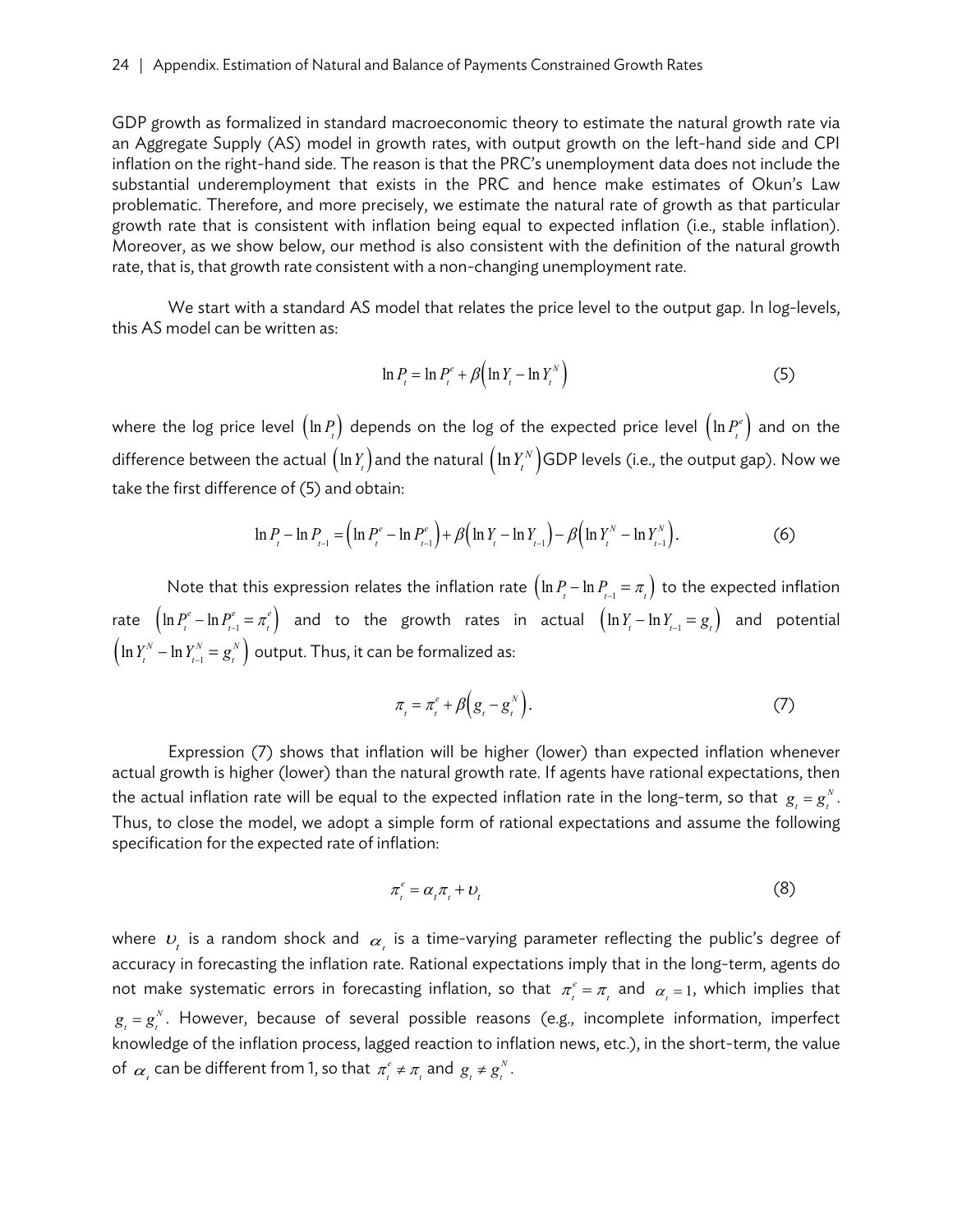To see the implications of this argument formally, substitute (8) into (7) and (abstracting from the error term) rearrange the resulting expression as follows:

$$
\left(g_t - g_t^N\right) = \left(\frac{1 - \alpha_t}{\beta}\right)\pi_t \tag{9}
$$

As in the long-term  $\alpha_t = 1$ , equation (8) implies that  $\pi_i^e = \pi_i$  (since  $E[\nu_i] = 0$ ); and equation (9) implies that  $(g_t - g_t^N) = 0$ . In the short-term, there can be deviations from this equilibrium: if  $\alpha_t > 1$ , equation (9) indicates that, given the actual inflation rate  $\big(\pi_{_t}\big),\ g_{_t}< g_{_t}^\pi,$  that is, the actual growth rate is lower than the natural growth rate. Equation (7) shows that this is so because expected inflation is higher than actual inflation, i.e.  $\pi_i^e > \pi_i$ . In the opposite case when  $\alpha_i$  is lower than its long-term value (i.e.,  $\alpha_i < 1$ ), we have  $\pi_i^e < \pi_i$  and  $g_i > g_i^N$ .

The evolution of  $\alpha_{_{t}}$  over time will depend on agents' learning process regarding inflation forecasts. Rational agents will tend to correct forecasting errors over time, so that one way to model changes in  $\alpha_{_{l}}$  is to assume that they are some function of inflation-forecast errors, that is:

$$
\Delta \alpha_{t} = \psi \left( \pi_{t} - \pi_{t}^{e} \right) \qquad \text{with } \psi > 0. \tag{10}
$$

According to (10), when inflation is equal to expected inflation,  $\alpha_{_{l}}$ does not change and remains equal to 1. Thus, when  $\pi_i^e = \pi_i$  (and  $g_i = g_i^N$ ) we also have a stable inflation rate (i.e., actual inflation rate equals the expected rate), barring random inflation shocks—inflation does not "accelerate" because the unemployment rate is equal to the NAIRU, so that  $\Delta U = 0$ . Out of equilibrium, if  $(\pi_i - \pi_i^e) > 0$  then  $\alpha_i$  will tend to increase toward 1; and if  $(\pi_i - \pi_i^e) < 0$  then  $\alpha_i$  will tend to decrease toward 1.

Turning again to our approach to estimate of the natural growth rate, rearranging (9) and adding the error term  $u_t$  we obtain

$$
g_{i} = g_{i}^{N} + \frac{\left(1 - \alpha_{i}\right)}{\beta} \pi_{i} + u_{i}.
$$
\n(11)

Expression (11) formalizes the relationship between output growth and inflation in a model with time-varying parameters, which can be more generally specified as

$$
g_{i} = \mu_{i} + \theta_{i} \left( \pi_{i} \right) + u_{i} \tag{12}
$$

so that  $g_t^N = \mu_t$  and  $\frac{(1-\alpha_t)^N}{\alpha_t}$  $\frac{f(t)}{\beta} = \theta_t$ . Models such as (12) can be estimated via the Kalman filter, a recursive procedure whereby the estimate of a parameter is updated sequentially as new information becomes available. It allows us to obtain regression coefficients  $\,\mu_{_{\!i}}\,$  and  $\,\theta_{_{\!i}}\,$  that may change with time.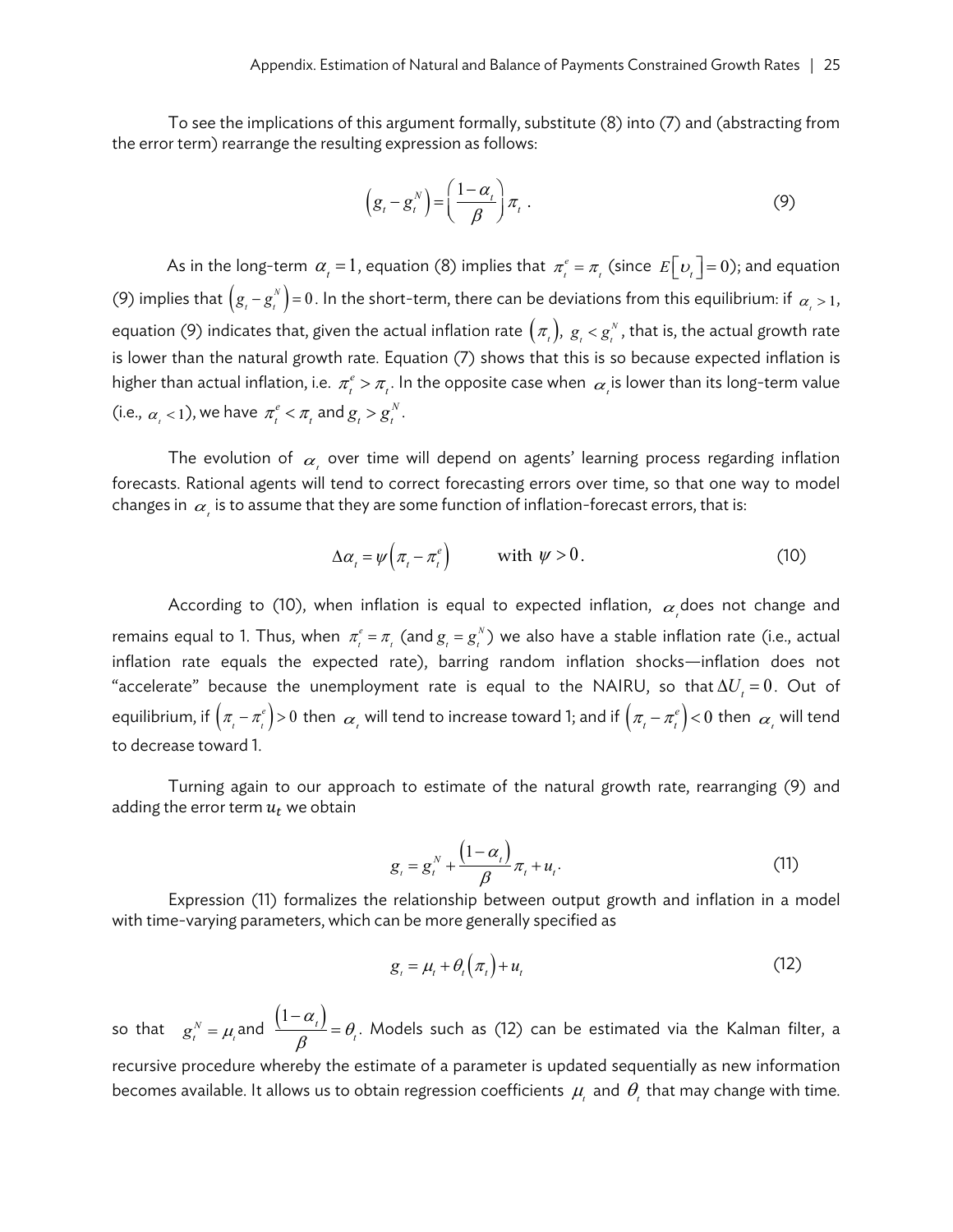Operationally, the Kalman filter requires that the model be written in state-space form, that is, as measurement and transition equations. The measurement equation is (12) while the transition equations are  $\mu_{i} = \mu_{i-1} + \varepsilon_{i}$  and  $\theta_{i} = \theta_{i-1} + \xi_{i}$ ; with  $\hat{\mu}_{0} = \mu_{0} + \rho_{0}$  and  $\hat{\theta}_{0} = \theta_{0} + \varphi_{0}$  as prior estimates.  $u$ ,  $\varepsilon$ ,  $\xi$ ,  $\rho$  and  $\varphi$  are random errors, assumed independent of each other.<sup>23</sup> Starting from the initial values  $\hat{\mu}_{_0}$  and  $\hat{\theta}_{_0}$ , the problem is how to use the sequential information  $\,g_{_t}\,$  in order to form an optimal sequence of updated predictions of  $\mu_{_{\!I}}$  and  $\theta_{_{\!I}}$  and their associated variance matrices. In a nutshell, this is done by generating a series of one-step-ahead prediction errors, which contain unknown parameters, estimated via maximum likelihood. To obtain time series for the transition variables, we apply the Kalman Smoothing procedure, which uses all the information in the sample to provide smoothed estimates. This procedure differs from simple Kalman filtering, as the latter technique uses only the information available up to the beginning of the estimation period. Smoothed series tend to produce more gradual changes than the filtered ones and, as discussed by Sims (2001), they provide more precise estimates of the actual time variation in the data.

Our method is entirely consistent with the definition of the natural growth rate in Okun's Law, i.e., that particular growth rate associated with a non-changing unemployment rate. The reason is that, since the natural growth rate is equal to the sum of the growth rates of labor productivity and of the labor force, unemployment will rise whenever the actual rate of growth falls below the natural growth rate; while it will fall in the opposite case. Standard macroeconomic theory and, in particular, the expectations-augmented Phillips curve indicate that, in the long-term, unemployment will be equal to the NAIRU, therefore:

$$
\Delta U_{t} = 0, \text{ as } U_{t} = U_{t-1} = N\text{AIRU and } g_{t} = g_{t}^{N}. \tag{13}
$$

By definition, when the unemployment rate is equal to the NAIRU, actual inflation is equal to the expected inflation rate  $(\pi^{\scriptscriptstyle E})$ , so that:

$$
\pi_t = \pi^E, \text{ as } \Delta U_t = 0 \text{ and } g_t = g_t^N. \tag{14}
$$

In the short-term, Okun's Law indicates that whenever growth is faster (slower) than the natural rate of growth, the unemployment rate will fall (rise) and the expectations-augmented Phillips curve implies that inflation will be higher (lower) than expected inflation. In the long run, growth is equal to the natural rate of growth, which is that particular growth rate consistent with an unchanging unemployment rate (equal to the NAIRU), and with inflation being constant and equal to expected inflation. As such, the natural rate of growth can be estimated via the León-Ledesma and Thirlwall approach, as formalized in (1) or (3) as well as via the AS-type model expressed in (11) and (12).

#### Estimation of the balance of payments constrained growth

Following Thirlwall (1979), the BOP-constrained growth rate is derived under the assumption that countries need to achieve equilibrium in the balance of payments. It is, therefore, the growth rate that is consistent with long-run BOP equilibrium. Lack of external demand for a country's domestic goods and services will trigger an increase in imports not matched by an equal growth rate of exports, with the

<sup>&</sup>lt;sup>23</sup> The time-varying parameters are assumed to evolve as unit roots to capture possible level breaks or trend patterns. This is a standard procedure in the literature in state-space modeling (e.g., Harvey 1989).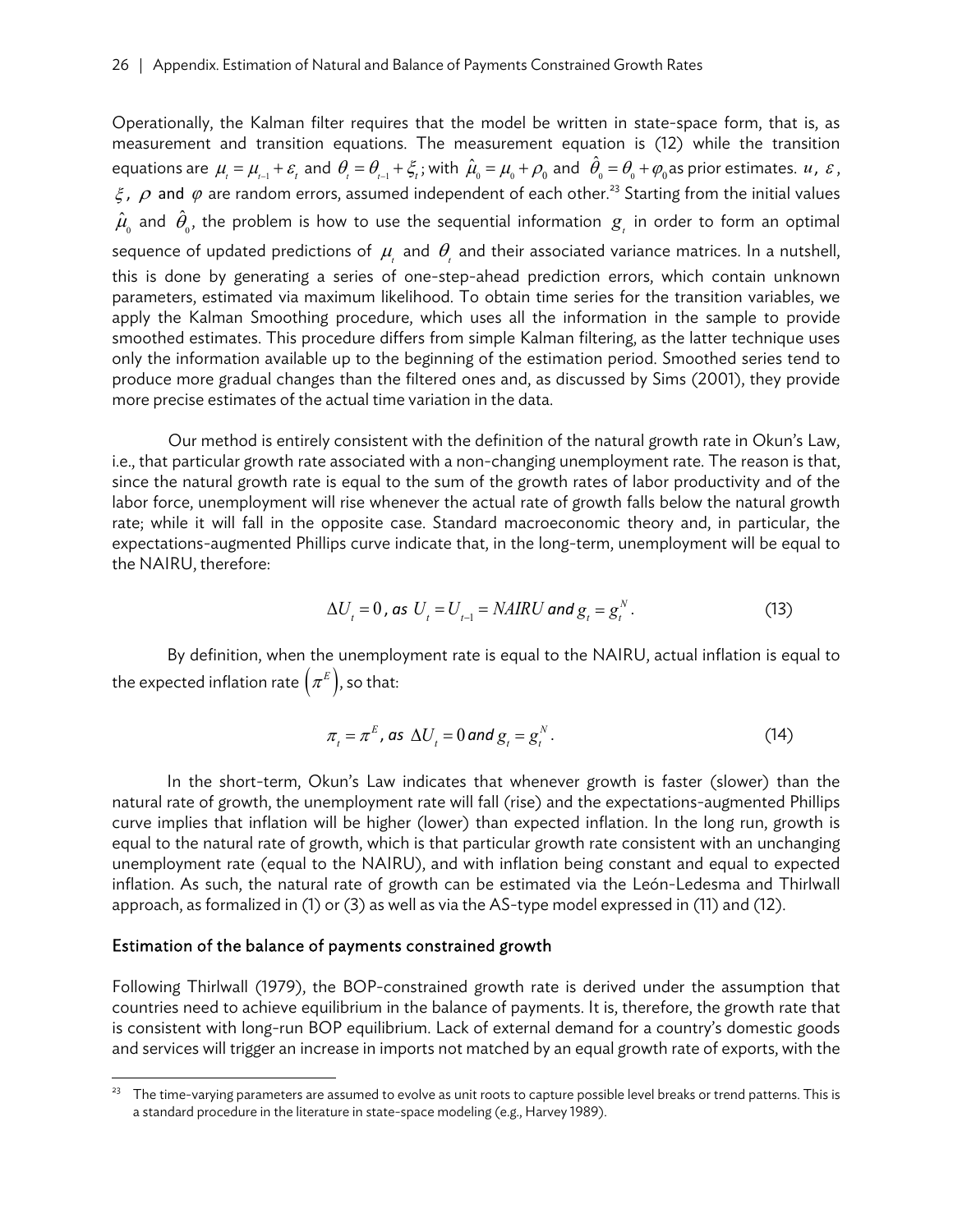consequence that the country will incur a deficit. Since countries cannot sustain permanent deficits (unless they can be financed), the BOP-constrained growth rate can impose a ceiling on the growth rate.

The BOP-constrained growth rate  $(y_B)$  is given by the ratio of export growth  $(x_t)$  to the income elasticity of imports $(\tau_{_t})$  (where the latter is obtained via Kalman-filter estimation of a typical import function):

$$
y_B = \frac{x_t}{\tau_t}.\tag{15}
$$

To avoid the incidence of cyclical fluctuations on the time-varying estimates of the BOPconstrained growth rate (obtained via the Kalman filter), the growth rates of imports and exports were filtered using the Corbae and Ouliaris filter (Corbae, Ouliaris, and Philips 2002; Corbae and Ouliaris 2006).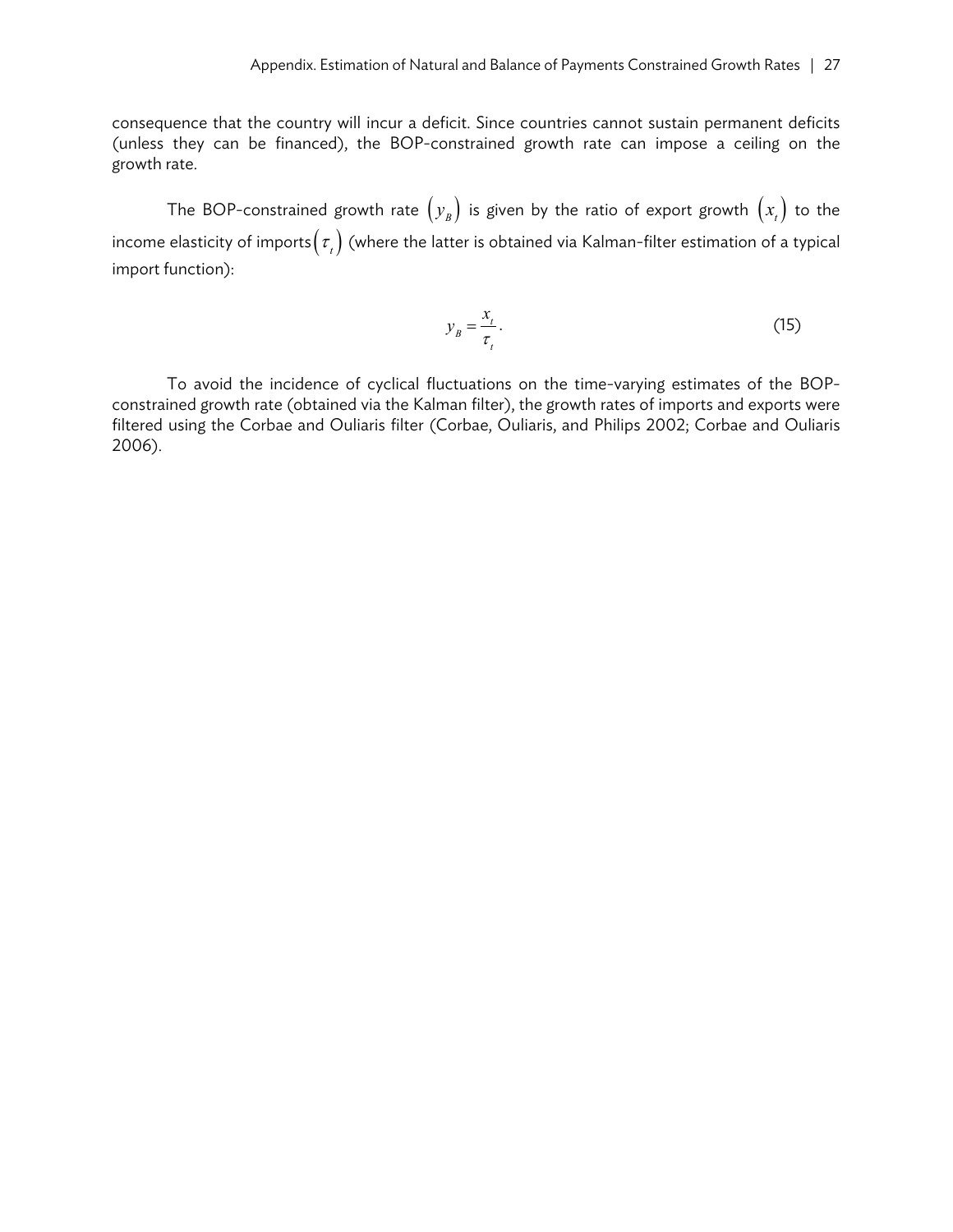# Appendix Table 1: Natural, Balance of Payments Constrained, and Actual Growth Rates, the People's Republic of China

(%)

| Year | Natural Growth<br>Rate | <b>BOP-Constrained</b><br><b>Growth Rate</b> | <b>Actual Growth</b><br>Rate |
|------|------------------------|----------------------------------------------|------------------------------|
| 1970 |                        |                                              | 19.4                         |
| 1971 |                        |                                              | 7.0                          |
| 1972 |                        |                                              | 3.8                          |
| 1973 |                        |                                              | 7.9                          |
| 1974 |                        |                                              | 2.3                          |
| 1975 |                        |                                              | 8.7                          |
| 1976 |                        |                                              | $-1.6$                       |
| 1977 |                        |                                              | 7.6                          |
| 1978 |                        |                                              | 11.7                         |
| 1979 | 7.2                    |                                              | 7.6                          |
| 1980 | 7.1                    |                                              | 7.8                          |
| 1981 | 6.8                    | 15.2                                         | 5.2                          |
| 1982 | 8.1                    | 14.5                                         | 9.1                          |
| 1983 | 8.8                    | 13.8                                         | 10.9                         |
| 1984 | 9.8                    | 15.8                                         | 15.2                         |
| 1985 | 9.0                    | 13.9                                         | 13.5                         |
| 1986 | 8.4                    | 12.9                                         | 8.8                          |
| 1987 | 8.1                    | 15.0                                         | 11.6                         |
| 1988 | 7.6                    | 14.6                                         | 11.3                         |
| 1989 | 7.1                    | 13.8                                         | 4.1                          |
| 1990 | 6.6                    | 12.0                                         | 3.8                          |
| 1991 | 7.5                    | 16.3                                         | 9.2                          |
| 1992 | 7.9                    | 18.6                                         | 14.2                         |
| 1993 | 7.9                    | 14.6                                         | 14.0                         |
| 1994 | 7.9                    | 11.8                                         | 13.1                         |
| 1995 | 8.0                    | 10.0                                         | 10.9                         |
| 1996 | 8.0                    | 8.7                                          | 10.0                         |
| 1997 | 8.2                    | 8.3                                          | 9.3                          |
| 1998 | 8.1                    | 7.4                                          | 7.8                          |
| 1999 | 8.1                    | 7.8                                          | 7.6                          |
| 2000 | 8.3                    | 8.3                                          | 8.4                          |
| 2001 | 8.3                    | 9.1                                          | 8.3                          |
| 2002 | 9.1                    | 10.4                                         | 9.1                          |
| 2003 | 9.8                    | 11.9                                         | 10.0                         |

*continued on next page*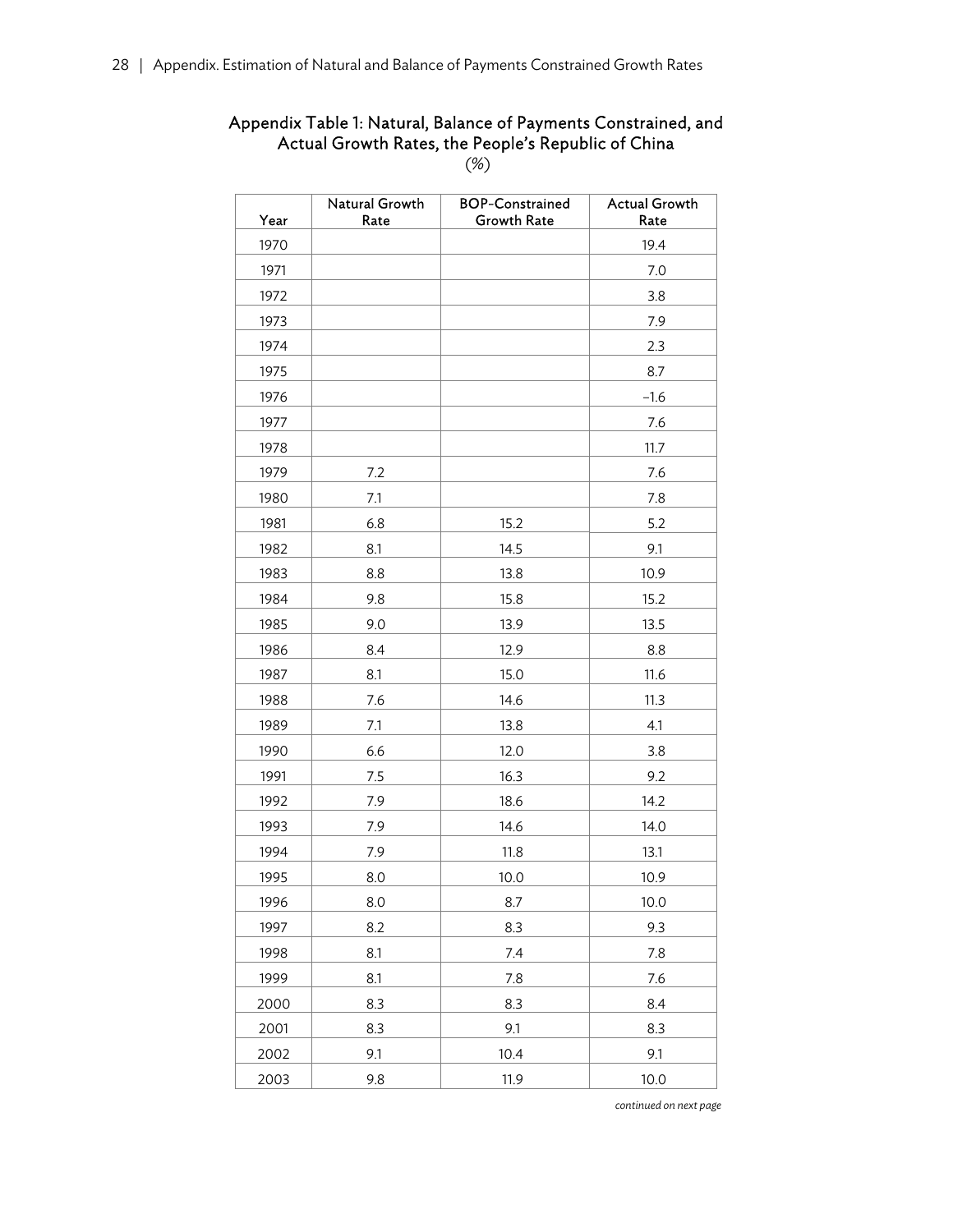| Year | Natural Growth<br>Rate | <b>BOP-Constrained</b><br><b>Growth Rate</b> | <b>Actual Growth</b><br>Rate |
|------|------------------------|----------------------------------------------|------------------------------|
| 2004 | 10.0                   | 13.9                                         | 10.1                         |
| 2005 | 10.5                   | 16.3                                         | 11.3                         |
| 2006 | 11.1                   | 19.8                                         | 12.7                         |
| 2007 | 10.6                   | 22.5                                         | 14.2                         |
| 2008 | 9.8                    | 18.5                                         | 9.6                          |
| 2009 | 9.4                    | 15.4                                         | 9.2                          |
| 2010 | 9.3                    | 12.3                                         | 10.4                         |
| 2011 | 9.0                    | 7.8                                          | 9.3                          |
| 2012 | 8.7                    | 5.0                                          | 7.8                          |

*Appendix Table 1 continued* 

BOP = balance of payments. Source: Authors' calculations.

#### Appendix Table 2: Balance of Payments Constrained Growth Rate, Income Elasticity of Imports, and Trend Growth Rate of Exports

| Year | <b>BOP-Constrained</b><br><b>Growth Rate</b> | Income Elasticity of<br>Imports | <b>Trend Growth</b><br>Rate of Exports |
|------|----------------------------------------------|---------------------------------|----------------------------------------|
| 1980 |                                              | 0.9                             |                                        |
| 1981 | 15.2                                         | 0.9                             | 14.2                                   |
| 1982 | 14.5                                         | 0.9                             | 13.1                                   |
| 1983 | 13.8                                         | 0.9                             | 12.7                                   |
| 1984 | 15.8                                         | 0.8                             | 13.0                                   |
| 1985 | 13.9                                         | 1.0                             | 13.7                                   |
| 1986 | 12.9                                         | 1.1                             | 14.6                                   |
| 1987 | 15.0                                         | 1.0                             | 15.4                                   |
| 1988 | 14.6                                         | 1.1                             | 15.9                                   |
| 1989 | 13.8                                         | 1.2                             | 16.1                                   |
| 1990 | 12.0                                         | 1.3                             | 15.7                                   |
| 1991 | 16.3                                         | 0.9                             | 15.0                                   |
| 1992 | 18.6                                         | 0.8                             | 14.1                                   |
| 1993 | 14.6                                         | 0.9                             | 13.1                                   |
| 1994 | 11.8                                         | 1.0                             | 12.3                                   |
| 1995 | 10.0                                         | 1.2                             | 11.9                                   |
| 1996 | 8.7                                          | 1.4                             | 12.1                                   |
| 1997 | 8.3                                          | 1.6                             | 13.0                                   |
| 1998 | 7.4                                          | 2.0                             | 14.5                                   |
| 1999 | 7.8                                          | 2.1                             | 16.5                                   |
| 2000 | 8.3                                          | 2.3                             | 18.7                                   |

*continued on next page*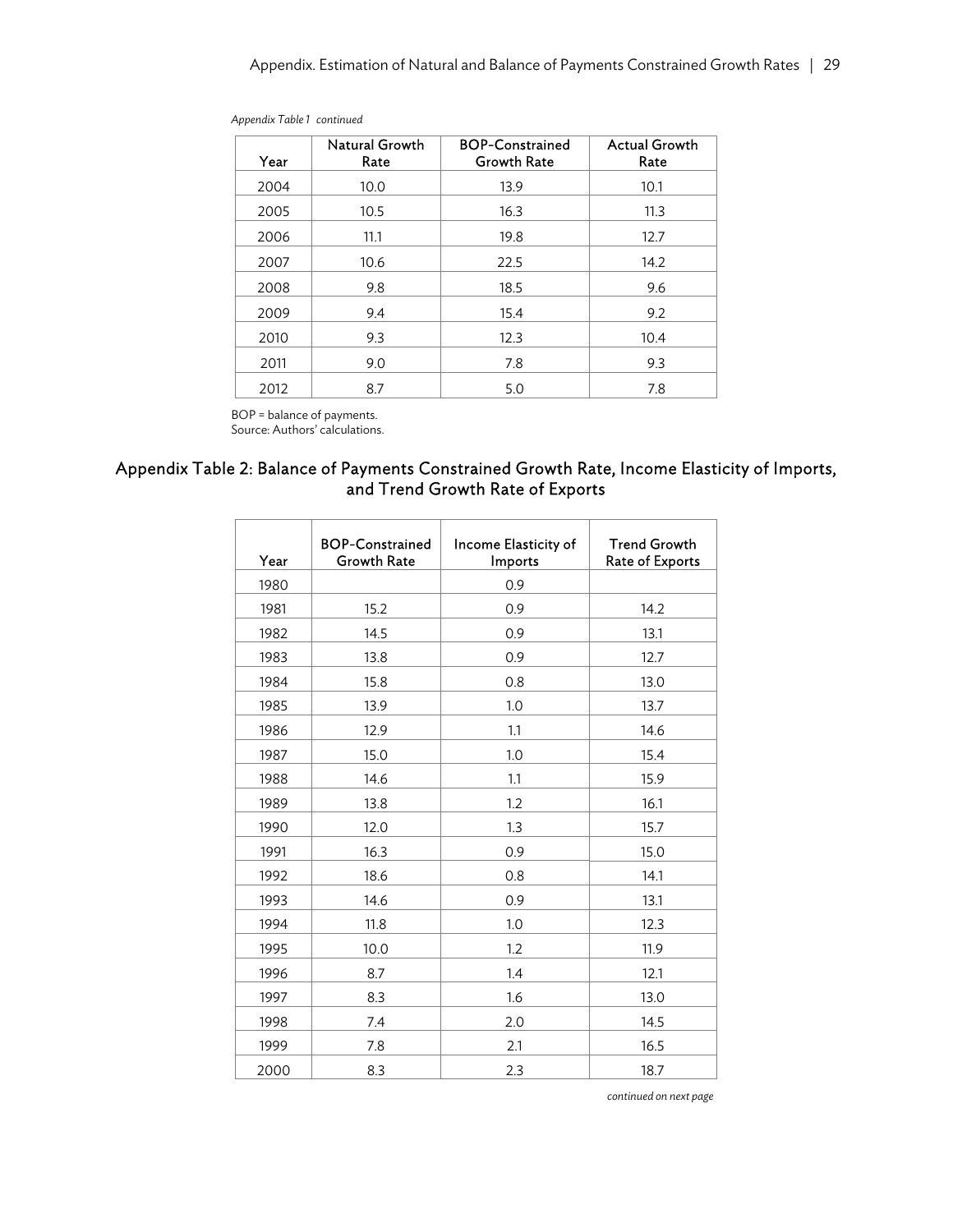| Year | <b>BOP-Constrained</b><br><b>Growth Rate</b> | Income Elasticity of<br>Imports | <b>Trend Growth</b><br>Rate of Exports |
|------|----------------------------------------------|---------------------------------|----------------------------------------|
| 2001 | 9.1                                          | 2.3                             | 21.0                                   |
| 2002 | 10.4                                         | 2.2                             | 23.0                                   |
| 2003 | 11.9                                         | 2.0                             | 24.3                                   |
| 2004 | 13.9                                         | 1.8                             | 24.9                                   |
| 2005 | 16.3                                         | 1.5                             | 24.5                                   |
| 2006 | 19.8                                         | 1.2                             | 23.1                                   |
| 2007 | 22.5                                         | 0.9                             | 20.8                                   |
| 2008 | 18.5                                         | 1.0                             | 17.9                                   |
| 2009 | 15.4                                         | 0.9                             | 14.6                                   |
| 2010 | 12.3                                         | 0.9                             | 11.2                                   |
| 2011 | 7.8                                          | 1.0                             | 8.1                                    |
| 2012 | 5.0                                          | 1.1                             | 5.5                                    |

*Appendix Table 2 continued* 

BOP = balance of payments.

Notes: BOP-constrained growth rate and trend growth rate of exports are in %. Trend growth rate of exports is obtained via the Corbae and Ouliaris filter.

Source: Authors' calculations.

#### Appendix Table 3: Natural and Predicted Growth Rates (%)

| Year | Natural<br>Growth Rate | Predicted<br>Natural<br>Growth Rate |
|------|------------------------|-------------------------------------|
| 1979 | 7.2                    |                                     |
| 1980 | 7.1                    |                                     |
| 1981 | 6.8                    |                                     |
| 1982 | 8.1                    |                                     |
| 1983 | 8.8                    |                                     |
| 1984 | 9.8                    | 8.7                                 |
| 1985 | 9.0                    | 8.0                                 |
| 1986 | 8.4                    | 8.2                                 |
| 1987 | 8.1                    | 7.9                                 |
| 1988 | 7.6                    | 8.5                                 |
| 1989 | 7.1                    | 7.4                                 |
| 1990 | 6.6                    | 7.0                                 |
| 1991 | 7.5                    | 7.1                                 |
| 1992 | 7.9                    | 7.6                                 |
| 1993 | 7.9                    | 8.5                                 |
| 1994 | 7.9                    | 8.2                                 |
| 1995 | 8.0                    | 8.2                                 |

*continued on next page*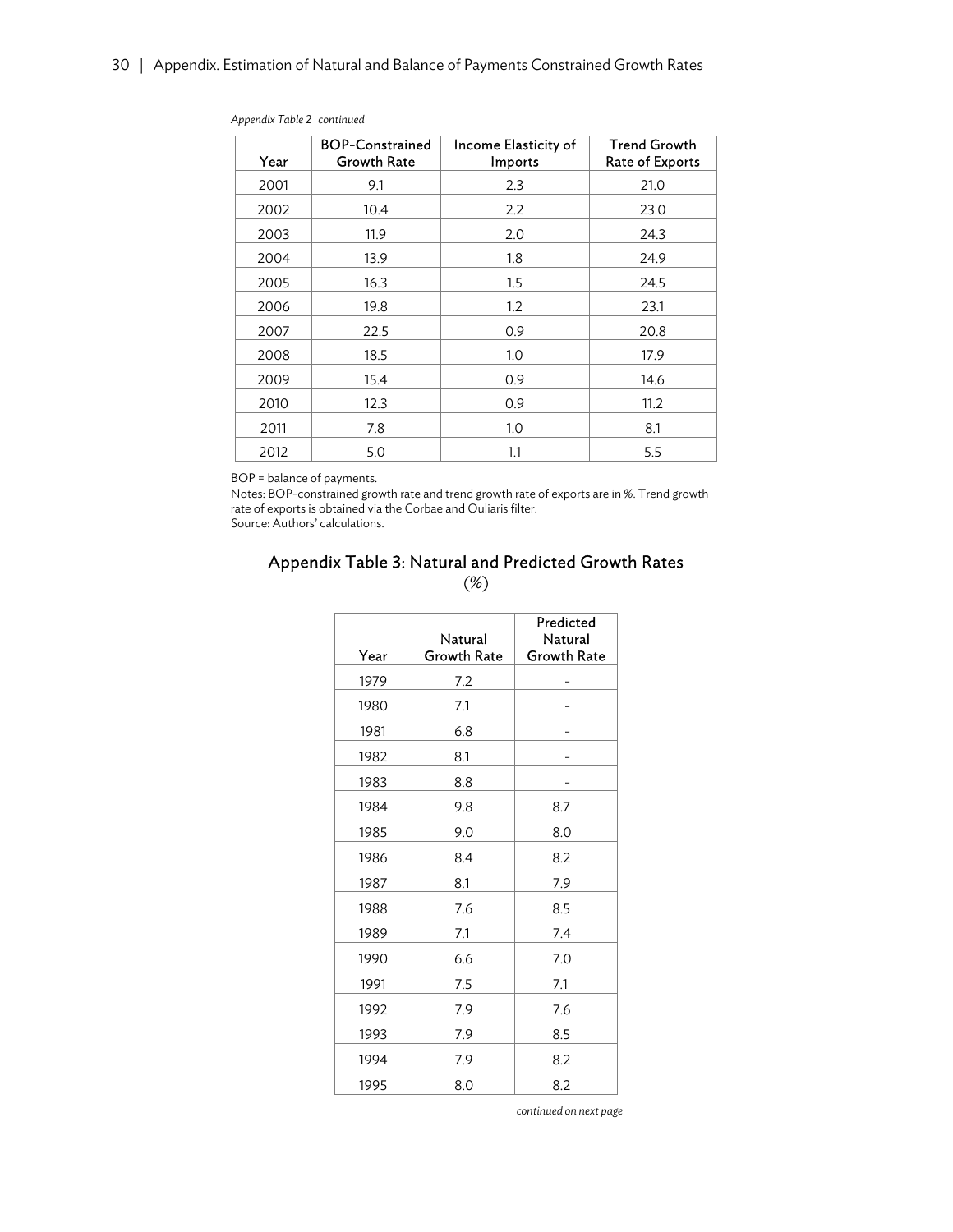| Year | Natural<br>Growth Rate | Predicted<br>Natural<br>Growth Rate |
|------|------------------------|-------------------------------------|
| 1996 | 8.0                    | 8.3                                 |
| 1997 | 8.2                    | 8.0                                 |
| 1998 | 8.1                    | 8.2                                 |
| 1999 | 8.1                    | 9.0                                 |
| 2000 | 8.3                    | 8.5                                 |
| 2001 | 8.3                    | 8.7                                 |
| 2002 | 9.1                    | 8.9                                 |
| 2003 | 9.8                    | 9.2                                 |
| 2004 | 10.0                   | 10.2                                |
| 2005 | 10.5                   | 10.4                                |
| 2006 | 11.1                   | 10.2                                |
| 2007 | 10.6                   | 10.6                                |
| 2008 | 9.8                    | 10.3                                |
| 2009 | 9.4                    | 8.9                                 |
| 2010 | 9.3                    | 9.3                                 |
| 2011 | 9.0                    | 9.2                                 |
| 2012 | 8.7                    | 9.0                                 |
|      |                        |                                     |

*Appendix Table 3 continued* 

Source: Authors' calculations.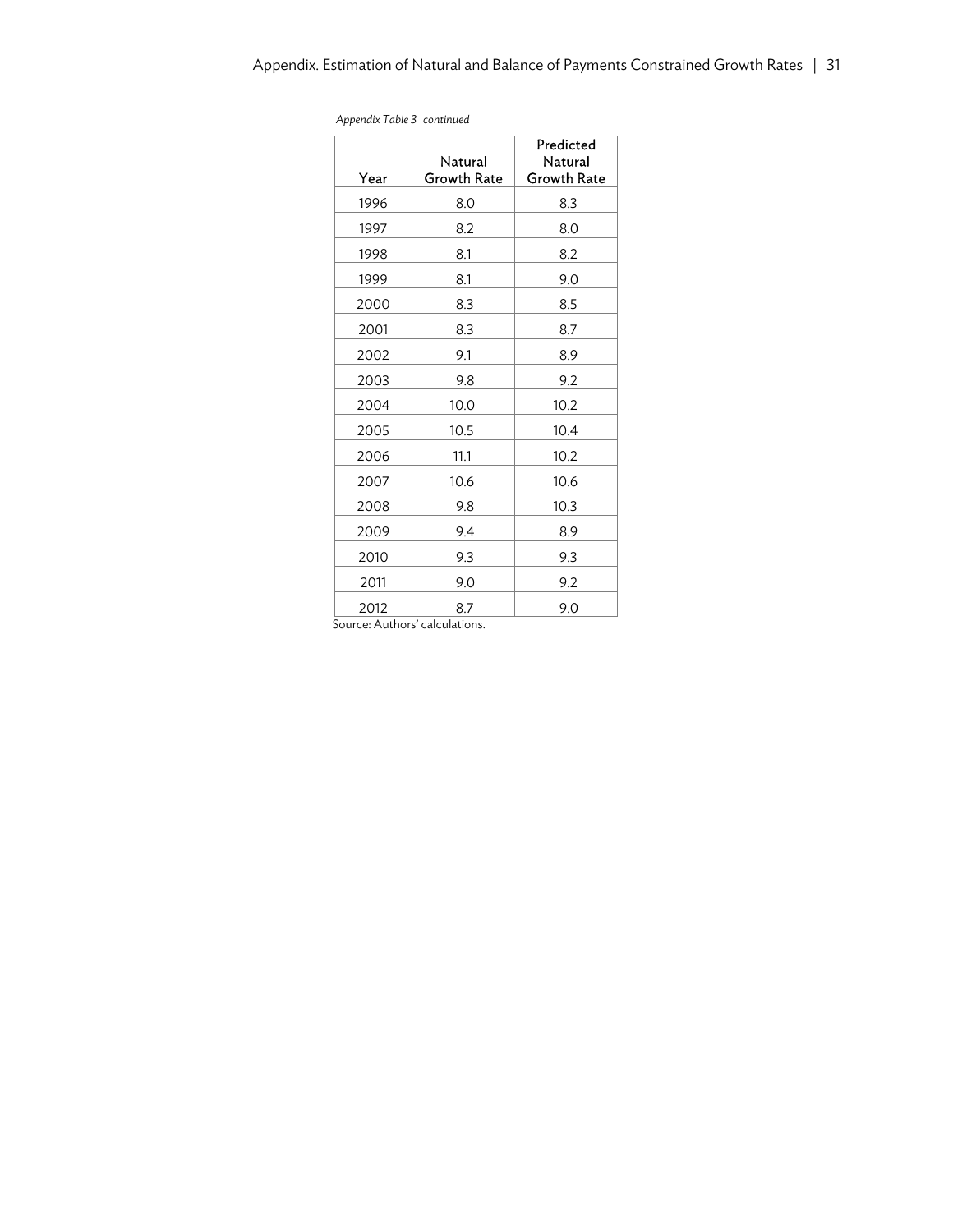#### REFERENCES

- Anand, R., K. C. Cheng, S. Rehman, and L. Zhang. 2014. Potential Growth in Emerging Asia. *IMF Working Paper.* No. 14/2. January.
- Basu, S. and J. G. Fernald. 2009. What Do We Know (and not Know) About Potential Output? *Federal Reserve Bank of St. Louis Review.* (July/August). pp. 187–213.
- Baumol, W. 1967. Macroeconomics of Unbalanced Growth: The Anatomy of Urban Crises. *American Economic Review.* 57 (3). pp. 415–425.
- Baumol, W., S. Blackman, and E. Wolf. 1985. Unbalanced Growth Revisited: Asymptotic Stagnancy and New Evidence. *American Economic Review.* 75 (4). pp. 806–817.
- Bloom, D. E. and J. E. Finlay. 2009. Demographic Change and Economic Growth in Asia. *Asian Economic Policy Review.* 4 (1). pp. 45–64.
- Corbae, D. and S. Ouliaris. 2006. Extracting Cycles from Non stationary Data. In D. Corbae, S. N. Durlauf, and B. E. Hansen, eds. *Econometric Theory and Practice: Frontiers of Analysis and Applied Research*. New York: Cambridge University Press.
- Corbae, D., S. Ouliaris, and P. C. B. Phillips. 2002. Band Spectral Regression with Trending-Data. *Econometrica.* 70 (3). pp. 1067–1109.
- De Masi, P. R. 1997. IMF Estimates of Potential Output: Theory and Practice. *IMF Working Paper.* No. 97/177. December.
- Eichengreen, B., D. Park, and K. Shin. 2013. Growth Slowdowns Redux: New Evidence on the Middle-Income Trap. *National Bureau of Economic Research Working Paper.* No. 18673. January.
- Felipe, J., C. Dacuycuy, and M. Lanzafame. 2014. The Declining Share of Agricultural Employment in the People's Republic of China: How Fast? *ADB Economics Working Paper Series.* No. 419. Manila: Asian Development Bank.
- Felipe, J., U. Kumar, and A. Abdon. 2012. Using Capabilities to Project Growth 2010-2030. *Journal of the Japanese and International Economies.* 26 (1) (March). pp. 153–166.
- Felipe, J., U. Kumar, N. Usui, and A. Abdon. 2013. Why Has China Succeeded? And Why it Will Continue to Do so. *Cambridge Journal of Economics*. 37 (4) (July). pp. 791–818.
- Harvey, A. 1989. *Forecasting, Structural Time Series Models and the Kalman Filter*. Cambridge University Press.
- Hongbin, Q. and M. Xiaoping. 2013. From the Horse's Mouth. HSBC Global Research (15 November). Full Transcript of Premier Li Keqiang's speech delivered at the 16th National Congress of the All-China Federation of Trade Unions.

<sup>\*</sup> ADB recognizes China as the People's Republic of China.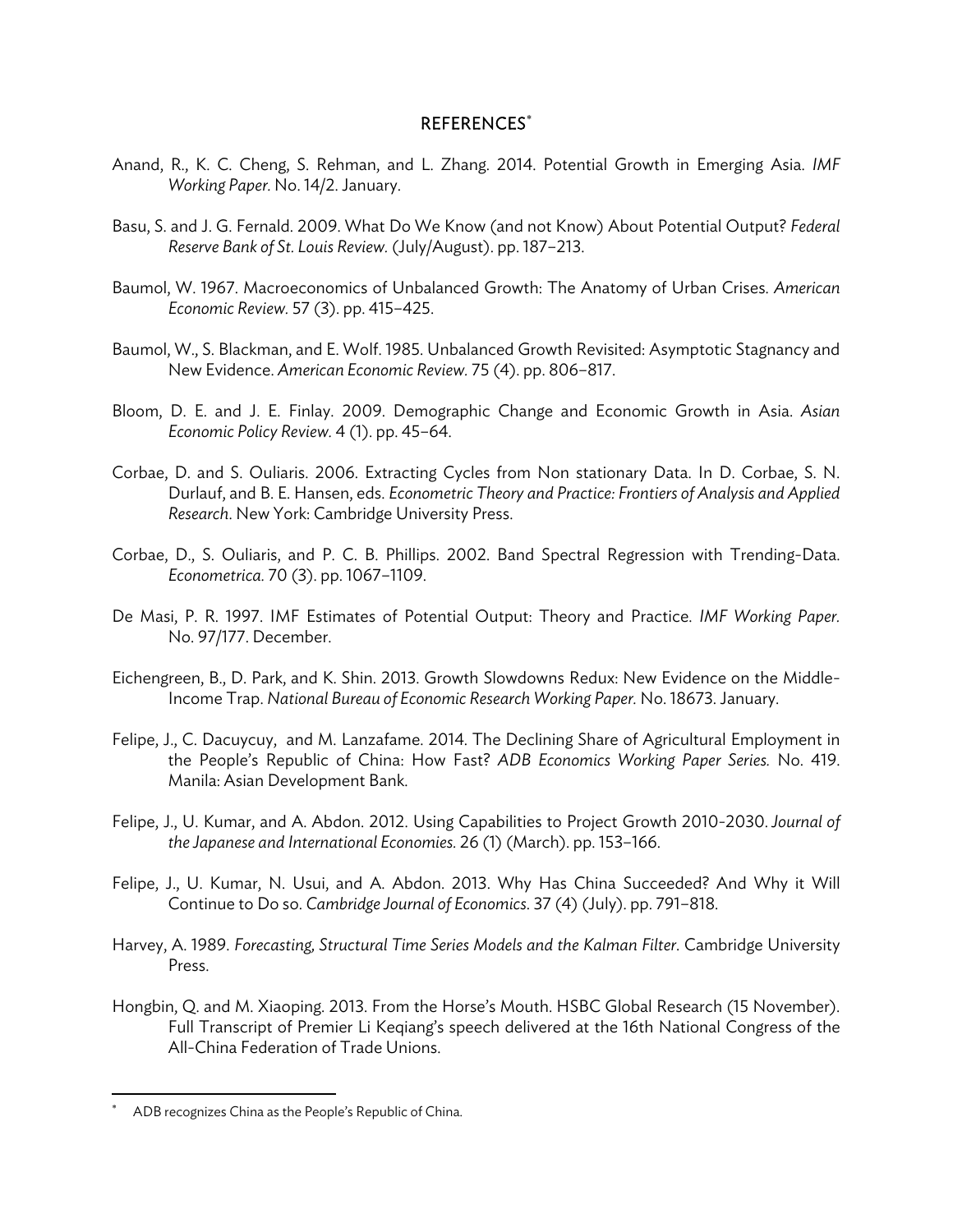- International Monetary Fund (IMF). 2014. People's Republic of China, Article IV Consultation. *IMF Country Report.* No. 14/235. International Monetary Fund.
- Lanzafame, M. 2014. The Balance of Payments Constrained Growth Rate and the Natural Rate of Growth: New empirical evidence. *Cambridge Journal of Economics.* 38 (4). pp. 817–838.
- León-Ledesma, M. and A.P. Thirlwall. 2002. The Endogeneity of the Natural Rate of Growth. *Cambridge Journal of Economics.* 26 (4). pp. 441–459.
- Maroto-Sánchez, A. and J. Cuadrado-Roura. 2009. Is Growth of Services an Obstacle to Productivity Growth? A Comparative Analysis. *Structural Change and Economic Dynamics*. 20 (4). pp. 254– 265.
- McMorrow, K. and W. Roeger. 2001. Potential Output: Measurement Methods, "New" Economy Influences and Scenarios for 2001-2010 –A Comparison of the EU15 and the US-. Directorate-General for Economic and Financial Affairs (ECFIN). European Commission.
- Okun, A. M. 1962. Potential GNP: Its Measurement and Significance. *Cowles Foundation Paper* 190. New Haven, CT: Cowles Foundation.
- Perkins, D. H. 2013. *East Asian Development. Foundations and Strategies*. Cambridge, MA, and London, England: Harvard University Press.
- Pritchett, L. and L. Summers. 2014. Asiaphoria Meets Regression to the Mean. *NBER Working Paper* 20573. National Bureau of Economic Research.
- Sano, J. 2011. Key Targets in the 12th Five-Year Plan and Policies for their Realization –Reasons for the 7% Growth Target. *Pacific Business and Industries.* 11 (42). pp. 2–20.
- Shen, J. and M. Luk. 2014. A Proposal to Cut 2015 GDP Target to 6.7%. Mizhuo Economics Update. 14 October 2014.
- Sims, C. 2001. Comments on Sargent and Cogley's Evolving Post World War II US Inflation Dynamics. *NBER Macroeconomics Annual*. 16. pp. 373–379.
- Thirlwall, A. P. 1979. The Balance of Payments Constraint as an Explanation of International Growth Rate Differences. *Banca Nazionale del Lavoro Quarterly Review.* 32 (128). pp. 45–53.
- Wray, R and Y. Fernandez-Lommen. 2013. Monetary and Fiscal Operations in the People's Republic of China: An Alternative View of the Options Available. *ADB Economics Working Paper.* No. 380. October.
- Wray, R. and X. Liu 2014. Options for China in a Dollar Standard World. *Levy Economics Institute Working Paper.* No. 783. January.